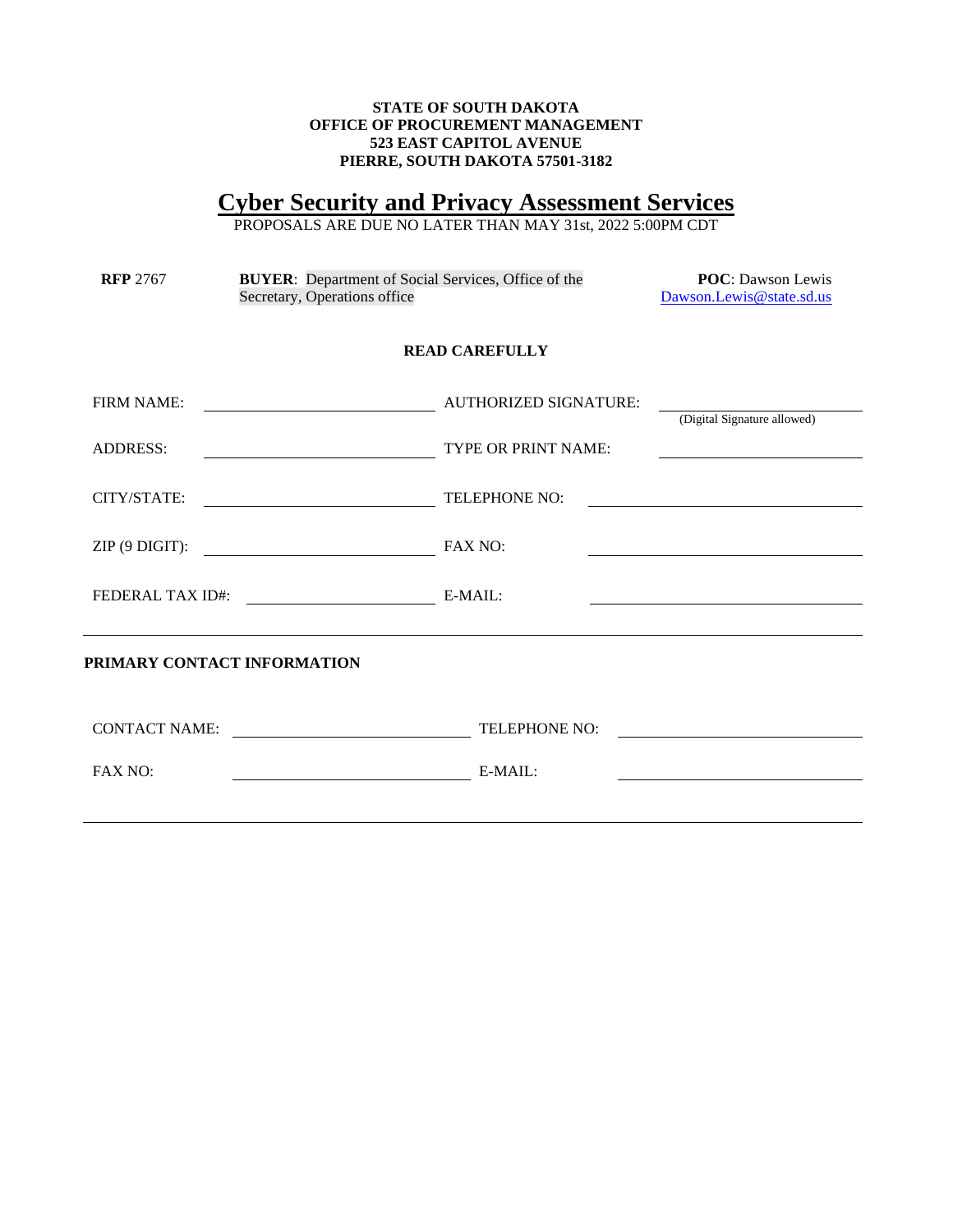## **1.0 GENERAL INFORMATION**

## **1.1 PURPOSE OF REQUEST FOR PROPOSAL (RFP)**

The South Dakota Department of Social Services (DSS) is required by Federal law to conduct security assessments on our various systems. This includes Automatic Data Processing (ADP) systems, Health Information Exchange (HIX) systems, system Penetration testing, and general IT Risks.

The systems belong to the Division of Economic Assistance (EA), Division of Child Support (DCS), and Division of Medical Services. Additional offices may fall under the scope of these assessments.

The Bureau of Information and Telecommunications (BIT) oversees the electronic infrastructure of State government. As such, they will not take the lead in the assessments. However, they will be a resource for the offeror.

Over the past 15 years we have had multiple contracts to perform these services but now seek to consolidate the work in one contract.

Therefore, we are looking for an offeror or offerors who can work with the DSS and BIT to analyze and test our various systems to make sure that we are in compliance with various Federal regulations

### **1.2 ISSUING OFFICE AND RFP REFERENCE NUMBER**

The Operations Office is the issuing office for this document and all subsequent addenda relating to it, on behalf of the State of South Dakota, DSS. The reference number for the transaction is *RFP 2767*. Refer to this number on all proposals, correspondence, and documentation relating to the RFP.

Please refer to the Department of Social Services website link <https://dss.sd.gov/keyresources/rfp.aspx> for the RFP, attachments, any related questions/answers, changes to schedule of activities, amendments, etc.

#### **1.3 LETTER OF INTENT**

All interested offerors are requested to submit a non-binding Letter of Intent to respond to this RFP. While preferred, a Letter of Intent is not mandatory to submit a proposal. This can be sent via email with the subject line *RFP 2767 Letter of Intent* as the subject line

## **1.4 SCHEDULE OF ACTIVITIES (SUBJECT TO CHANGE)**

| <b>RFP</b> Publication                          | April 19, 2022          |
|-------------------------------------------------|-------------------------|
| Letter of Intent to Respond Due                 | May 3, 2022             |
| Deadline for Submission of Written Inquiries    | May 3, 2022             |
| Responses to Offeror Questions                  | May 17, 2022            |
| Request for SFTP folder                         | May 24, 2022            |
| Proposal Submission                             | May 31, 2022 5:00pm CDT |
| Oral Presentations/discussions (if required)    | TBD                     |
| Anticipated Award Decision/Contract Negotiation | June 30, 2022           |
|                                                 |                         |

#### **1.5 SUBMITTING YOUR PROPOSAL**

All proposals must be completed and received in by Operations by the date and time indicated in the Schedule of Activities.

Proposals received after the deadline will be late and ineligible for consideration.

Proposals shall be submitted as PDFs via Secured File Transfer Protocol (SFTP). Offerors must request an SFTP folder no later than May 24, 2022, by emailing Dawson Lewis at the email indicated on page one. The subject line should be *RFP 2767 SFTP Request*. The email should contain the name and the email of the person who will be responsible for uploaded the document(s).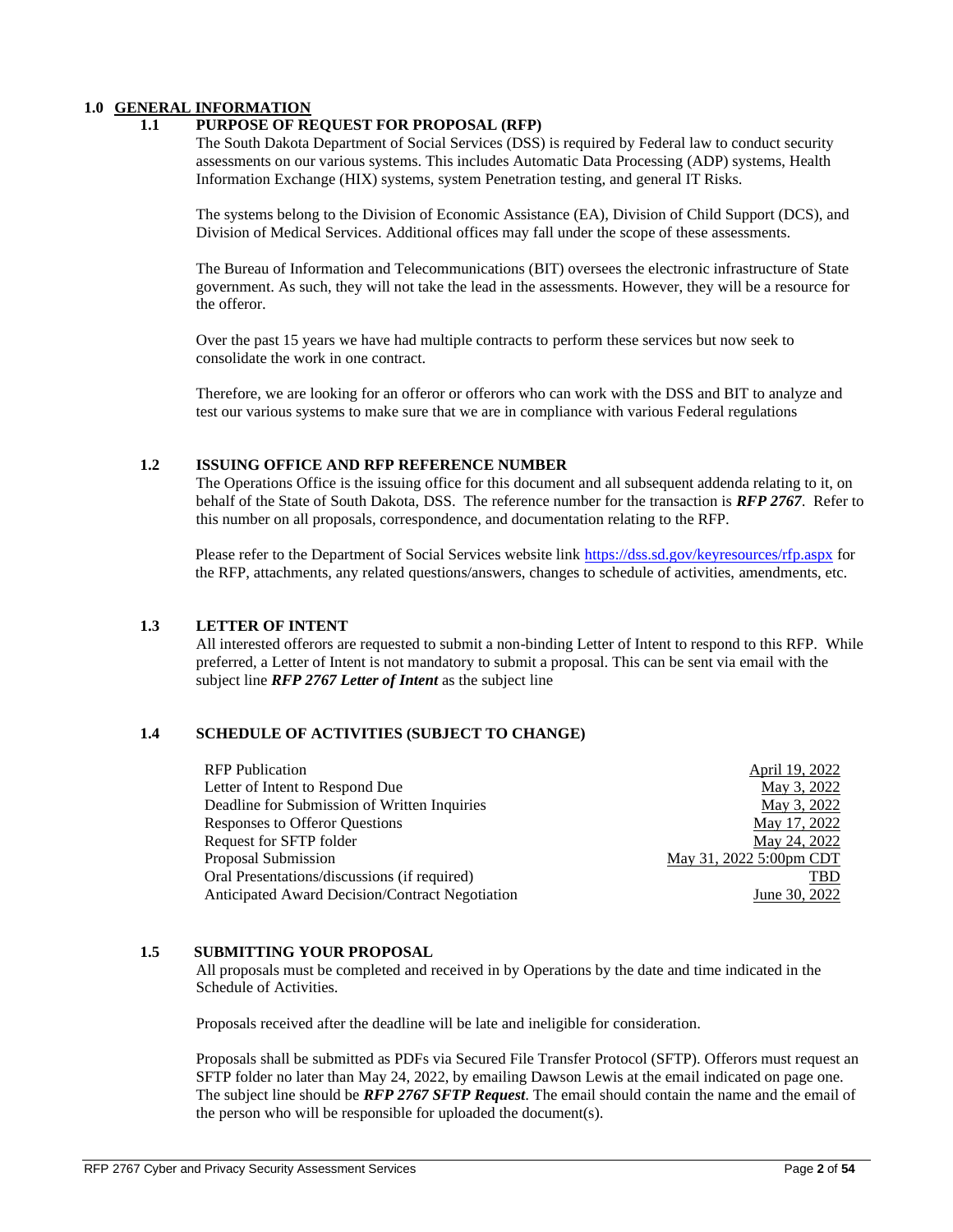Please note, offeror will need to work with their own technical support staff to set up an SFTP compatible software on offeror's end. While the State of South Dakota can answer questions, State of South Dakota is not responsible for the software required.

No proposal may be accepted from, or any contract or purchase order awarded to any person, firm or corporation that is in arrears upon any obligations to the State of South Dakota, or that otherwise may be deemed irresponsible or unreliable by the State of South Dakota.

### **1.6 CERTIFICATION REGARDING DEBARMENT, SUSPENSION, INELIGIBILITY AND VOLUNTARY EXCLUSION – LOWER TIER COVERED TRANSACTIONS**

By signing and submitting this proposal, the offeror certifies that neither it nor its principals is presently debarred, suspended, proposed for debarment, declared ineligible, or voluntarily excluded from participation, by any Federal department or agency, from transactions involving the use of Federal funds. Where the offeror is unable to certify to any of the statements in this certification, the bidder shall attach an explanation to their offer.

## **1.7 NON-DISCRIMINATION STATEMENT**

The State of South Dakota requires that all contractors, vendors, and suppliers doing business with any State agency, department, or institution, provide a statement of non-discrimination. By signing and submitting their proposal, the offeror certifies they do not discriminate in their employment practices with regard to race, color, creed, religion, age, sex, ancestry, national origin or disability.

## **1.8 RESTRICTION OF BOYCOTT OF ISRAEL**

For contractors, vendors, suppliers, or subcontractors with five (5) or more employees who enter into a contract with the State of South Dakota that involves the expenditure of one hundred thousand dollars (\$100,000) or more, by submitting a response to this solicitation or agreeing to contract with the State, the bidder or offeror certifies and agrees that the following information is correct:

The bidder or offeror, in preparing its response or offer or in considering proposals submitted from qualified, potential vendors, suppliers, and subcontractors, or in the solicitation, selection, or commercial treatment of any vendor, supplier, or subcontractor, has not refused to transact business activities, has not terminated business activities, and has not taken other similar actions intended to limit its commercial relations, related to the subject matter of the bid or offer, with a person or entity on the basis of Israeli national origin, or residence or incorporation in Israel or its territories, with the specific intent to accomplish a boycott or divestment of Israel in a discriminatory manner. It is understood and agreed that, if this certification is false, such false certification will constitute grounds for the State to reject the bid or response submitted by the bidder or offeror on this project and terminate any contract awarded based on the bid or response. The successful bidder or offeror further agrees to provide immediate written notice to the contracting executive branch agency if during the term of the contract it no longer complies with this certification and agrees such noncompliance may be grounds for contract termination.

## **1.9 MODIFICATION OR WITHDRAWAL OF PROPOSALS**

Proposals may be modified or withdrawn by the offeror prior to the established due date and time.

No oral, telephonic, telegraphic or facsimile responses or modifications to informal, formal bids, or Request for Proposals will be considered.

### **1.10 OFFEROR INQUIRIES**

Offerors may email inquiries concerning this RFP to obtain clarification of requirements. No inquiries will be accepted after May 3, 2022. Email inquiries must be sent to [Dawson.Lewis@state.sd.us](mailto:Dawson.Lewis@state.sd.us) with the following wording, exactly as written, in the subject line: *RFP 2767 Questions*.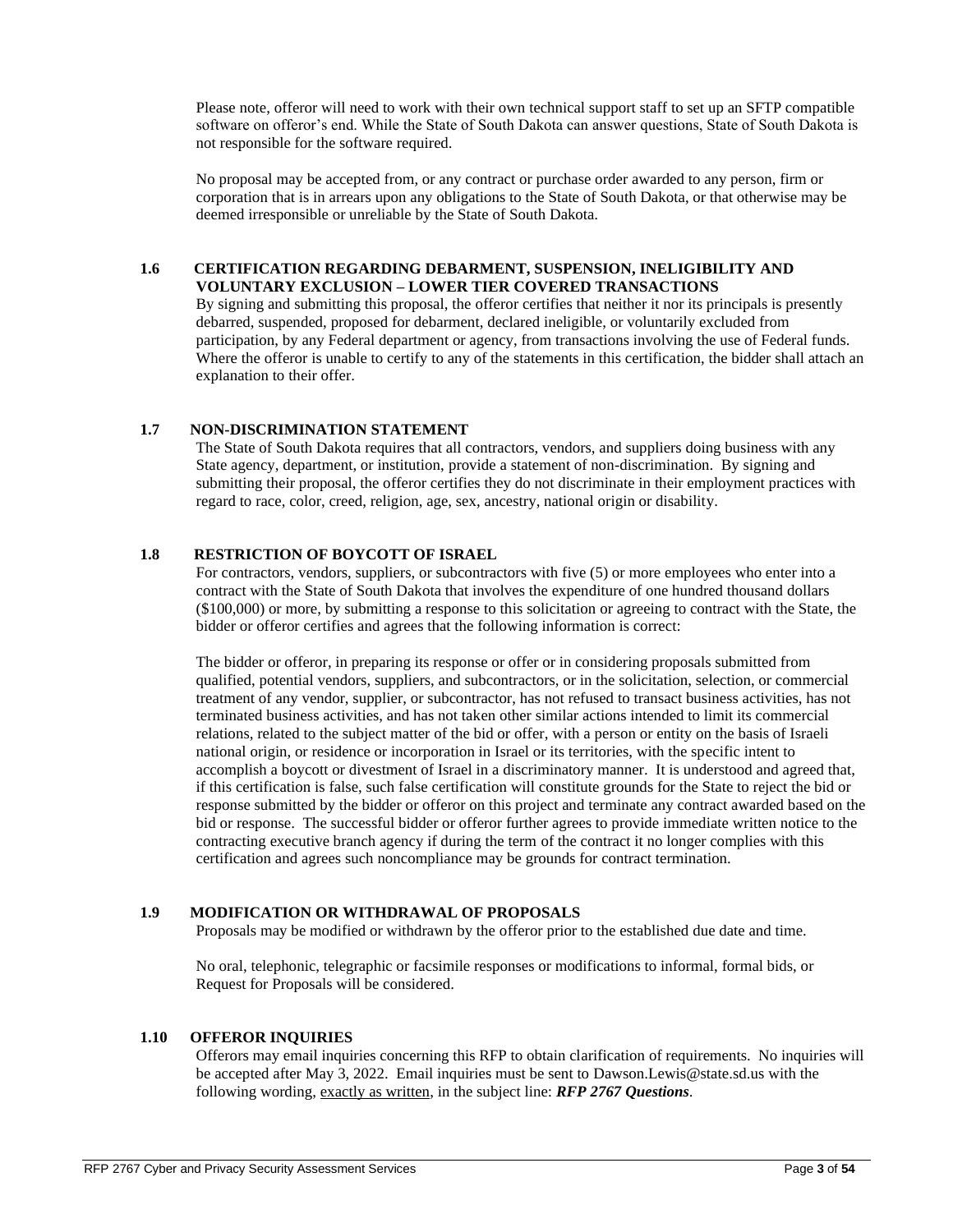The Department of Social Services (DSS) will respond to offerors' inquiries by posting offeror aggregated questions and Department responses on the DSS website at <http://dss.sd.gov/keyresources/rfp.aspx> no later than May 17, 2022. For expediency, DSS may combine similar questions. Offerors may not rely on any other statements, either of a written or oral nature, that alter any specification or other term or condition of this RFP. Offerors will be notified in the same manner as indicated above regarding any modifications to this RFP.

## **1.11 PROPRIETARY INFORMATION**

The proposal of the successful offeror(s) becomes public information.

Proprietary information can be protected under limited circumstances such as client lists and non-public financial statements. Pricing and service elements are not considered proprietary. An entire proposal may not be marked as proprietary. *Offerors must clearly identify in the Executive Summary and mark in the body of the proposal any specific proprietary information they are requesting to be protected*. The Executive Summary must contain specific justification explaining why the information is to be protected. Proposals may be reviewed and evaluated by any person at the discretion of the State. All materials submitted become the property of the State of South Dakota and may be returned only at the State's option.

Offerors may submit a redacted copy of their proposal when they respond though this is optional.

## **1.12 LENGTH OF CONTRACT**

The contract will begin approximately July 1, 2022, and continue through May 31, 2025. There can be up to four one-year extensions.

## **1.13 GOVERNING LAW**

Venue for any and all legal action regarding or arising out of the transaction covered herein shall be solely in Hughes County, State of South Dakota. The laws of South Dakota shall govern this transaction.

## **1.14 DISCUSSIONS WITH OFFERORS (ORAL PRESENTATION/NEGOTIATIONS)**

An oral presentation by an offeror to clarify a proposal may be required at the sole discretion of the State. However, the State may award a contract based on the initial proposals received without discussion with the offeror. If oral presentations are required, they will be scheduled after the submission of proposals. Oral presentations will be made at the offeror's expense.

This process is a Request for Proposal/Competitive Negotiation process. Each Proposal shall be evaluated, and each respondent shall be available for negotiation meetings at the State's request. The State reserves the right to negotiate on any and/or all components of every proposal submitted. From the time the proposals are submitted until the formal award of a contract, each proposal is considered a working document and as such, will be kept confidential. The negotiation discussions will also be held as confidential until such time as the award is completed.

## **2.0 STANDARD AGREEMENT TERMS AND CONDITIONS**

Any contract or agreement resulting from this RFP will include, at minimum, the State's standard terms and conditions as seen in Attachment A. As part of the negotiation process, the contract terms listed in Attachment A may be altered or deleted.

Attachment B are the clauses from the **Bureau of Information and Telecommunications** (BIT). Because we expect a wide range of proposed solutions, we have included the widest number of possible clauses. As part of the negotiation process, the contract terms listed in both attachments may be altered or deleted. .

*The offeror should indicate in their response any issues they have with any specific contract terms.* If the offeror does not indicate any contract term issues, then the State will assume the terms are acceptable.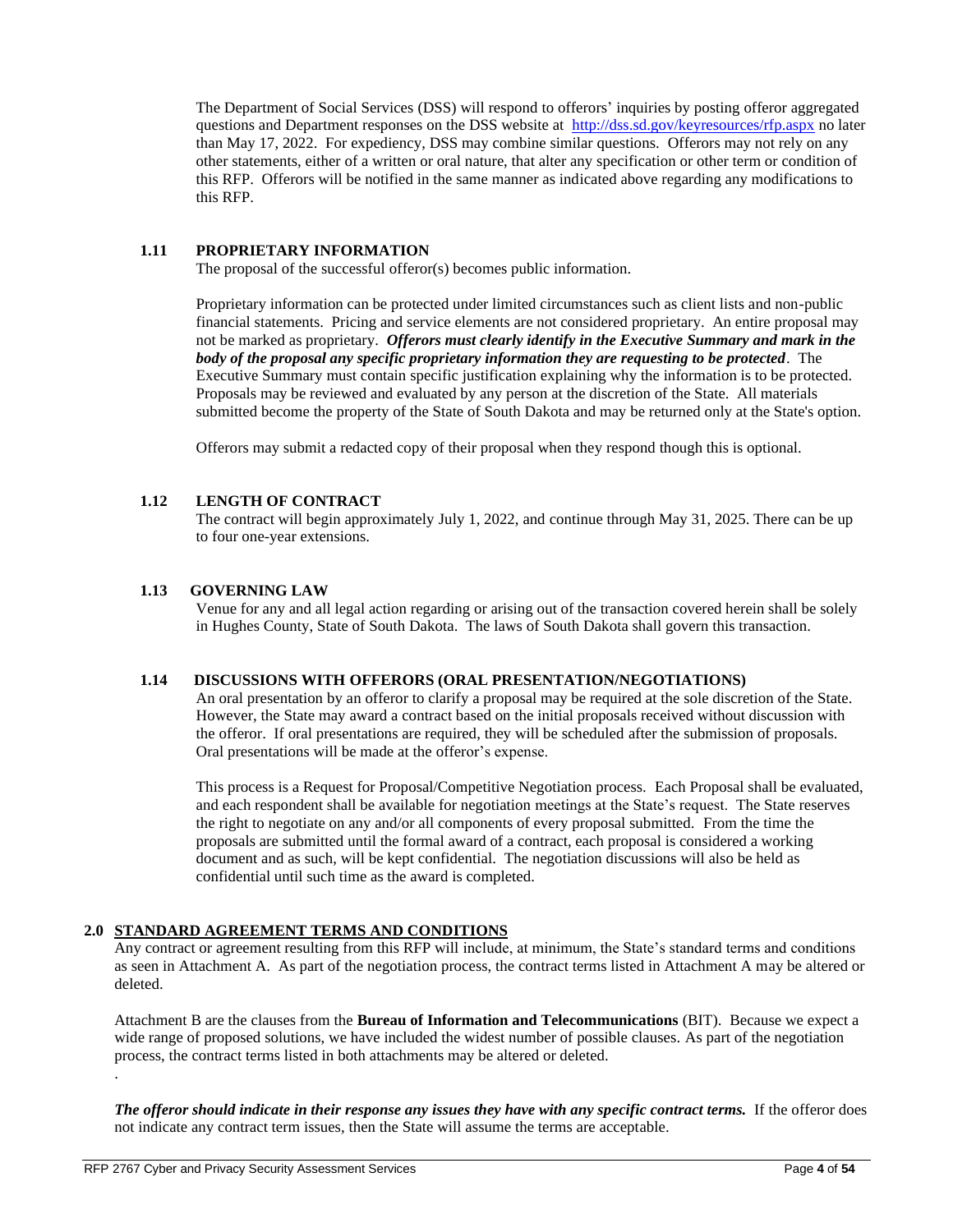### 3.0 **SCOPE OF WORK**

The following assessments are needed. Social Services would prefer to work with one offeror to do all assessments. Offerors may provide proposals for all four or just selected ones. However, points will be awarded based on how many assessment types are proposed.

DSS has multiple programs that are overseen by various Federal offices which have their own requirements for testing security. For example, Centers for Medicare & Medicaid Services (CMS) requires that a 3rd party completes the Minimum Acceptable Risk Standards for Exchanges (MARS-E) audit every three years whereas the Office of Child Support Enforcement (OCSE) requires the submittal of an annual Security Agreement. This agreement acknowledges the State Child Support Agency complies with the security requirements identified by OCSE, to protect the sensitive data provided through the Federal Parent Locate Services, and child support information in general.

The following sections describe the expectations for an offeror's response and the work which needs to be conducted. The federal guidelines and standards may not be exhaustive and are subject to change.

#### 3.1 **General overview of what is expected in the offeror's response**

For each of the four Assessment types listed below the Offeror should

- 3.1.1 Start with a summary overview of your understanding of what needs to be done and your methodology for completing the work.
- 3.1.2 Clearly describe their methodology for testing. 3.1.2.1 This should include methodology for testing electronic systems and physical security.
- 3.1.3 As applicable, explain how their methodology will comply with the federal guidelines and standards found in
	- 3.1.3.1 IRS Publication 1075, Tax Information Security Guidelines for Federal, State and Local Agencies
	- 3.1.3.2 National Institute of Standards and Technology (NIST) 800-30, Guide for Conducting Risk Assessments
	- 3.1.3.3 NIST SP 800-53, Revision 4, Recommended Security Controls for Federal Information Systems and Organizations (Revision 5 starts in September 2022)
	- 3.1.3.4 The Security Content Automation Protocol (SCAP)
	- 3.1.3.5 Health Insurance Portability and Accountability Act of 1996 (HIPAA) Privacy, Security, and Breach Notification Rules
	- 3.1.3.6 Minimum Acceptable Risk Standards for Exchanges (MARS-E)
	- 3.1.3.7 CMS Streamlined Modular Certification for Medicaid Enterprise Systems Certification Guidance, Appendix D "Independent Third-Party Security and Privacy Assessment Guidelines for Medicaid Enterprise Systems", pages 41-52. This is found here: [https://www.medicaid.gov/medicaid/data-and-systems/downloads/smc-certification](https://www.medicaid.gov/medicaid/data-and-systems/downloads/smc-certification-guidance.pdf)[guidance.pdf](https://www.medicaid.gov/medicaid/data-and-systems/downloads/smc-certification-guidance.pdf)
	- 3.1.3.8 Others as applicable

## 3.2 **General IT Risk Assessment**

This includes assessment of both physical processes and IT assets

- 3.2.1 Overview
	- 3.2.1.1 The Risk Assessment to include both physical and electronic assets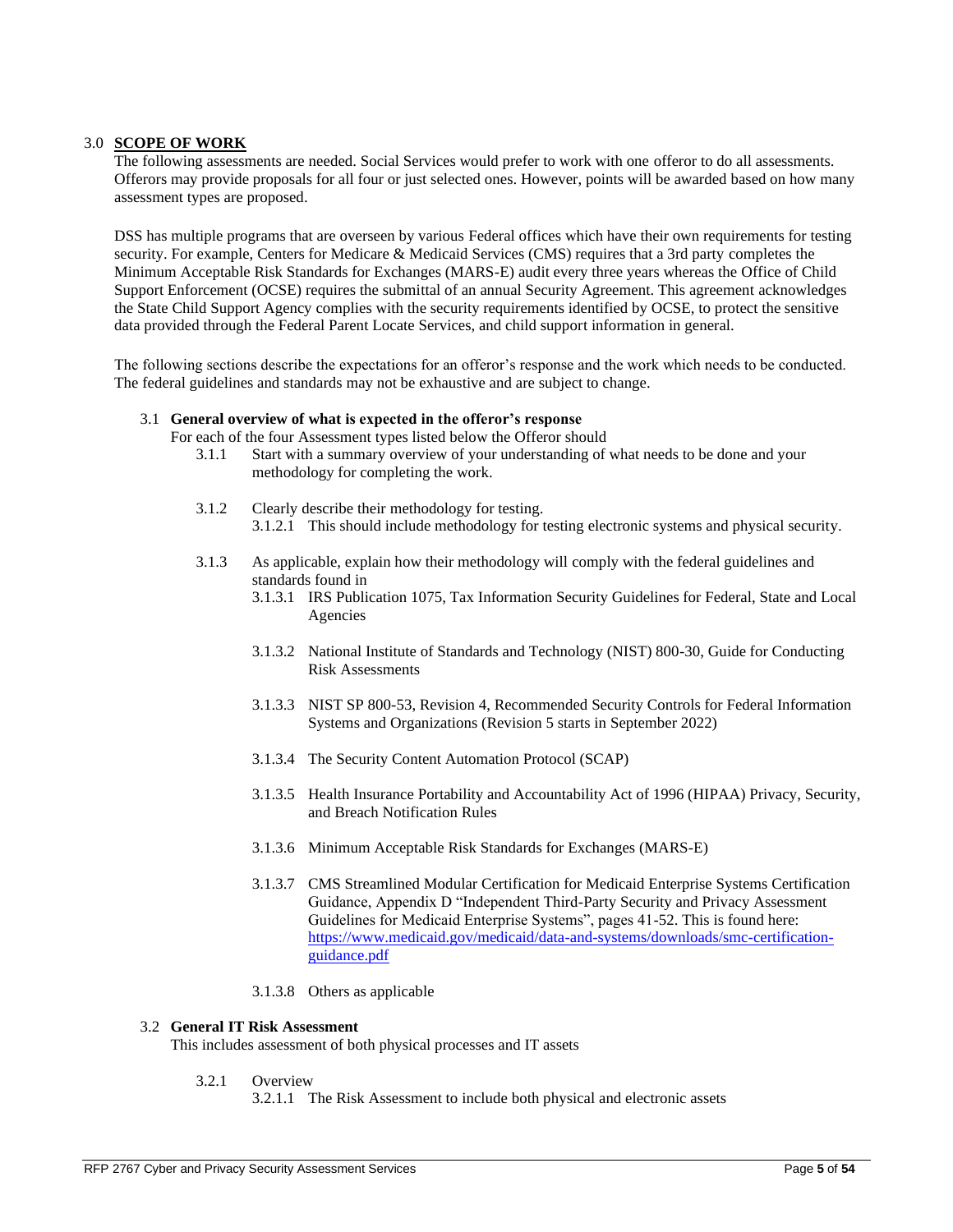- 3.2.1.2 To be done yearly
- 3.2.1.3 First Assessment report due by September 30, 2022
- 3.2.1.4 A list of controls and policies reviewed in previous year will be provided to winning bidders.
- 3.2.2 DSS expects the offeror's response to include
	- 3.2.2.1 Provide a list of what they understand to be the applicable Federal and/or Industry standards. And why they apply.
	- 3.2.2.2 Describe how they will aid DSS in the discovery process to find any systems or assets that may have been missed in the initial list we provide.
	- 3.2.2.3 Describe their methodology for how they would determine the risks/threats for each.
	- 3.2.2.4 What roles they expect DSS and BIT to have in providing information to them.
	- 3.2.2.5 Outline and describe how they would audit/test/review to ensure that we meet those standards.

#### 3.3 **Automated Data Processing (ADP) systems assessment**

The risk analysis will assist the state by measuring the ADP system's vulnerability to fraud or theft, loss of data, physical destruction, unauthorized access, intrusion and harm to agency activities.

- 3.3.1 Overview
	- 3.3.1.1 Federal guidelines can be found in

| 3.3.1.1.1                                           | 45 CFR Subtitle A Subchapter A § 95.601 onwards                                                                   |  |  |  |  |  |
|-----------------------------------------------------|-------------------------------------------------------------------------------------------------------------------|--|--|--|--|--|
| 3.3.1.1.2                                           | 45 CFR § 95.621 for specific review standards                                                                     |  |  |  |  |  |
| 3.3.1.1.3                                           | Additional information is identified in program specific information under<br>45 CFR and 42 U.S.C.                |  |  |  |  |  |
| $3.3.1.2$ To include                                |                                                                                                                   |  |  |  |  |  |
| 3.3.1.2.1                                           | Physical security of ADP resources                                                                                |  |  |  |  |  |
| 3.3.1.2.2                                           | Equipment security to protect equipment from theft and unauthorized use                                           |  |  |  |  |  |
| 3.3.1.2.3                                           | Software and data security                                                                                        |  |  |  |  |  |
| 3.3.1.2.4                                           | Telecommunications security                                                                                       |  |  |  |  |  |
| 3.3.1.2.5                                           | Personnel security                                                                                                |  |  |  |  |  |
| 3.3.1.2.6                                           | Contingency plans to meet critical processing needs in the event of short or<br>long-term interruption of service |  |  |  |  |  |
| 3.3.1.2.7<br>3.3.1.2.8                              | Emergency preparedness<br>Designation of an Agency ADP Security Manager                                           |  |  |  |  |  |
|                                                     | 3.3.1.3 Audit to be done biennially                                                                               |  |  |  |  |  |
| 3.3.1.4 First Assessment due by September 30, 2022, |                                                                                                                   |  |  |  |  |  |

3.3.2 DSS expects the offeror response to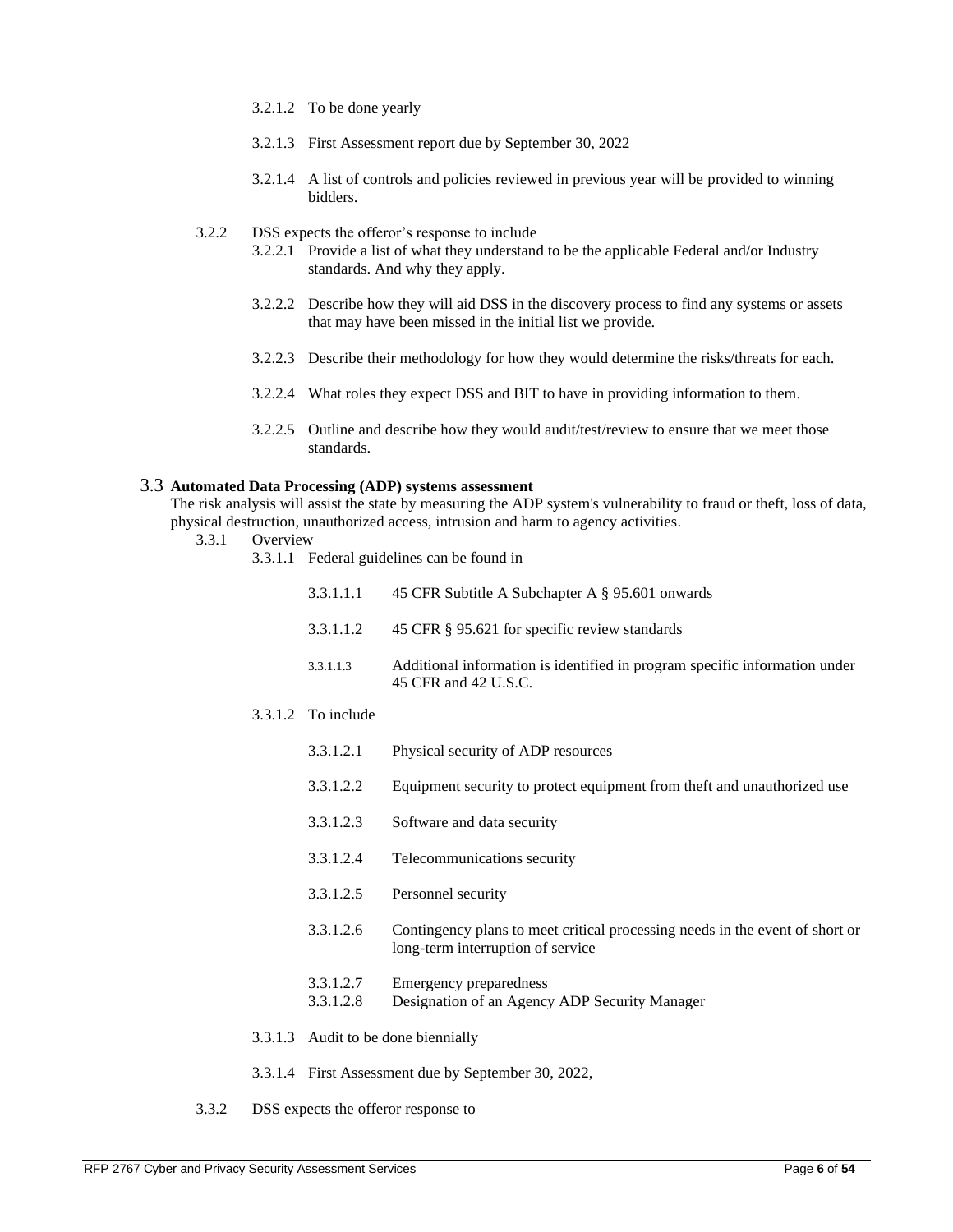- 3.3.2.1 Outline their understanding of the relevant Federal security standards that apply to ADP systems.
- 3.3.2.2 Describe how they will aid DSS in the discovery process to find any systems or assets that may have been missed in the initial list we provide.
- 3.3.2.3 Outline and describe how they would audit/test systems to ensure that we meet those standards. This should include
	- 3.3.2.3.1 Types of systems you expect to audit. Including both physical and electronic
- 3.3.2.4 Describe their methodology for how they would determine the risks/threats for each.

#### **3.4 Penetration Testing of the Network and of Web Applications**

Penetration testing from outside of the State system is required by CMS for Medical Services and the Medicaid system and by the IRS for FTI information under the control of Economic Assistance and Child Support.

3.4.1 Overview

3.4.1.1 Annual Assessment

- 3.4.1.2 First Assessment due by September 30, 2022,
- 3.4.1.3 A list of web pages and apps reviewed in previous year will be provided to winning bidders.
- 3.4.2 DSS expects the offeror response to
	- 3.4.2.1 Specify what Federal and/or Industry standards their testing will be based on. For example,
		- Penetration Testing Execution Standard (PTES)[, www.pentest-standard.org](http://www.pentest-standard.org/) • OWASP Top 10, [OWASP Top 10:2021](https://owasp.org/Top10/)

List the standards you feel are applicable

- 3.4.2.1.1 Break this out between Network and Web applications where applicable
- 3.4.2.2 Identify the types of general network vulnerabilities they will be testing for and possible tools they will use.
- 3.4.2.3 Specify what vulnerabilities in Web applications they will be testing for along with possible tools.
- 3.4.2.4 Provide a detailed description of their methodology in testing. 3.4.2.4.1 Specify if they will use "Black box" and/or "White Box" testing.
- 3.4.2.5 Discuss how they would work with BIT to ensure that all potential web pages/applications are included. The focus of this should be the methodology of the search process.

#### 3.5 **Minimum Acceptable Risk Standards for Exchanges (MARS-E)**

- 3.5.1 Overview
	- 3.5.1.1 Provide an independent third-party security and privacy assessment of the State's Medicaid Eligibility & Enrollment (E&E) System Security Plan (SSP) in accordance with the CMS Framework for Independent Assessment of Security and Privacy Controls guidance in Appendix A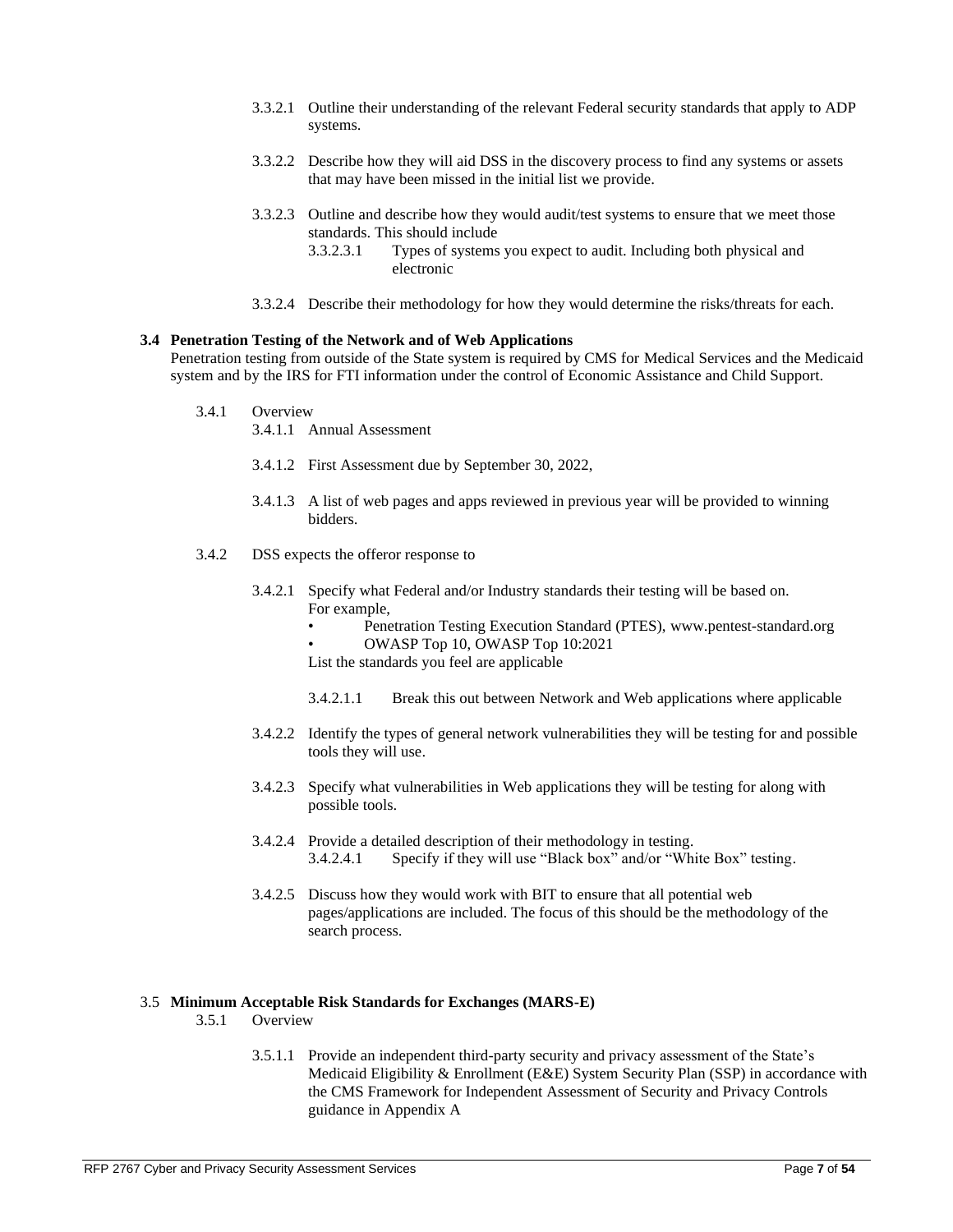- 3.5.1.1.1 Audits are normally done every three years, but circumstances will require two audits in a condensed period.
- 3.5.1.1.2 First audit of Legacy E&E system due by November 30, 2022

3.5.1.1.3 A second audit due by May 31, 2023, as a result of the implementation of a new Modernized E&E system.

- 3.5.2 DSS expects the offeror response to
	- 3.5.2.1 Outline how the offeror will assist the State in completing the Security and Privacy Assessment Plan (SAP) in accordance with CMS guidance in Appendix B
	- 3.5.2.2 Describe the offeror's approach to conducting an assessment of all applicable controls and completing the Security and Privacy Assessor Workbook (SAW) in Appendix C
		- 3.5.2.2.1 Methodology for identifying system boundary
		- 3.5.2.2.2 Methodology for completion of the actual audit
			- 3.5.2.2.2.1 Expectations include but not limited to security control testing, penetration testing, network and component scanning, configuration assessment, documentation reviews, personnel interviews, and observations.
	- 3.5.2.3 Outline the Offeror's approach to completing the Security Audit Report (SAR) in accordance with CMS guidance in Appendix D

#### **3.6 Management Tools**

It is important to DSS that we have a tool or tools to help us manage the process and to generate reports as needed.

Discuss what tools and capabilities you would provide so that we would have the ability to

- 3.6.1 Edit the list of what should be tested.
- 3.6.2 Define testing standards to be used.
- 3.6.3 Edit vulnerability levels assigned to controls and/or applications.
- 3.6.4 Edit acceptable risk percentage for controls and/or applications.
- 3.6.5 Offeror should include other features.
- 3.6.6 DSS may request a demo of these tools. TBD

### 3.7 **Reporting Tools**

What reporting tools we have to be able to communicate findings to our Federal and IT partners.

- 3.7.1 Reports should be understandable for both technical and non-technical staff
- 3.7.2 Include information on the ability for us to customize reports
- 3.7.3 Include information on what customization services you provide and at what cost
- 3.7.4 The ability to customize reports by Division to meet requirements of Federal partners. For example, Child Protection may have different reporting needs than Medicaid.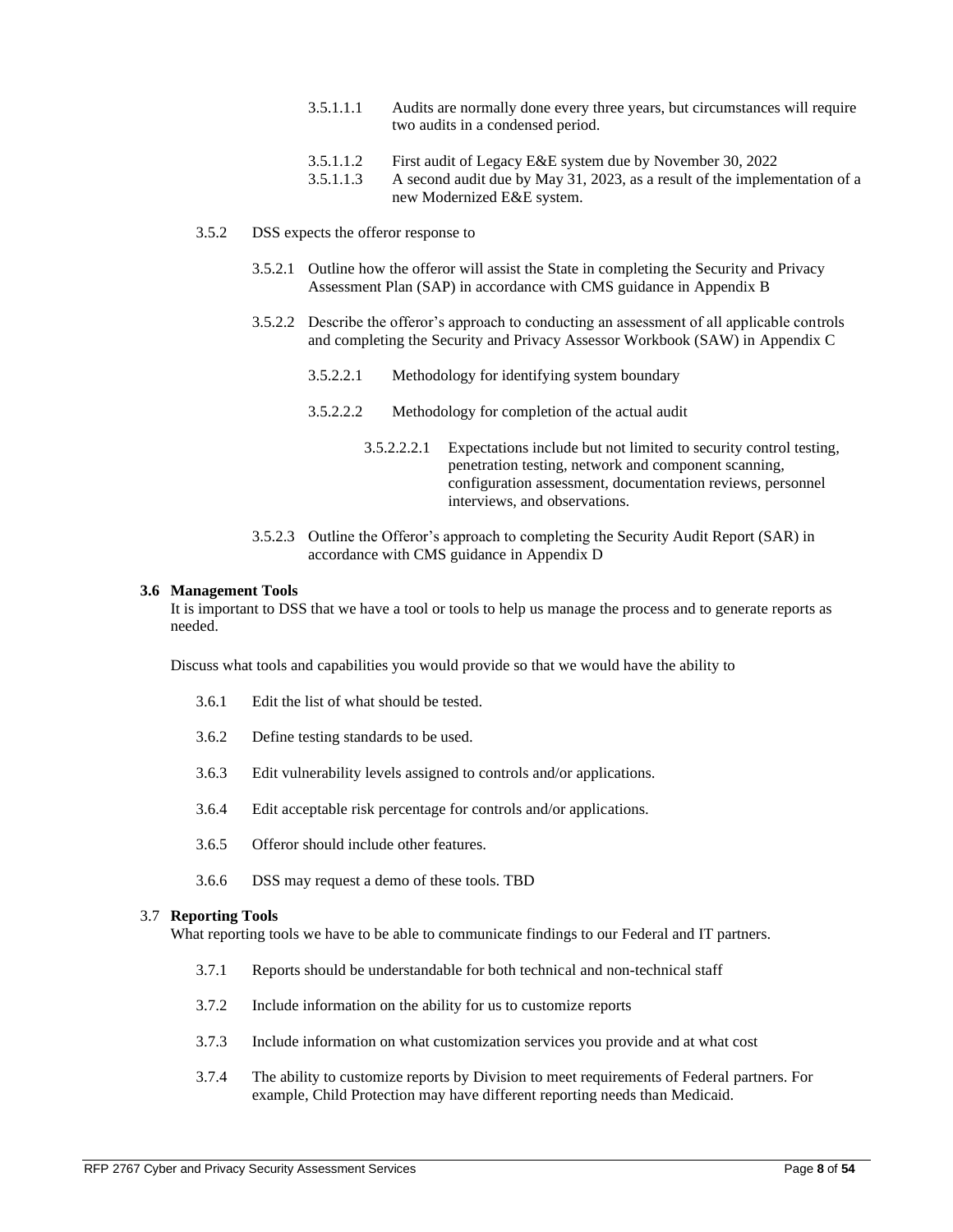- 3.7.5 Provide a list and samples of any existing reports you would include with the reporting tool.
- 3.7.6 DSS may request a demo of these tools. TBD

### 3.8 **Remediation Recommendations**

If security issues are found, we would expect an offeror to provide recommendations to remediate those issues. This includes providing test results of failed user specific activities to determine level of failure and appropriate outcomes.

- 3.8.1 Is this a service is offered?
- 3.8.2 In order to evaluate an offerors' ability to do this please provide examples where this has been done. Obviously, the examples cannot include details that would compromise the security and privacy of a previous client. Therefore, we expect your response to be somewhat vague on details. Something along the line of "we discovered Vulnerability X with their network protocols. We provided suggestions as to how to remediate the issue that would work with their existing technology. We then followed up with their staff and continued testing, working with their staff to ensure that the new technology was properly implemented."

An offeror may share three to five such examples. In addition, they can provide a simple listing such as, "we have worked with 27 entities to provide remediations services on over 600 issues that need remediation."

## **4.0 PROPOSAL REQUIREMENTS AND COMPANY QUALIFICATIONS**

- 4.1 The offeror is cautioned that it is the offeror's sole responsibility to submit information related to the evaluation categories and that the State of South Dakota is under no obligation to solicit such information if it is not included with the proposal. The offeror's failure to submit such information may cause an adverse impact on the evaluation of the proposal.
- 4.2 **Offeror's Contacts**: Offerors and their agents (including subcontractors, employees, consultants, or anyone else acting on their behalf) must direct all their questions or comments regarding the RFP, the evaluation, etc. to the point of contact of the buyer of record indicated on the first page of this RFP. Offerors and their agents may not contact any state employee other than the buyer of record regarding any of these matters during the solicitation and evaluation process. Inappropriate contacts are grounds for suspension and/or exclusion from specific procurements. Offerors and their agents who have questions regarding this matter should contact the buyer of record.
- 4.3 The offeror may be required to submit a copy of their most recent independently audited financial statements.
- 4.4 Provide the following information related to at *least* three previous and/or current service/contracts performed by the offeror's organization which are similar to the requirements of this RFP. You may submit as many as 10 organizations as references. Include this information as well for any service/contract that has been terminated, expired or not renewed in the past three years:
	- 4.4.1 Information needed for references.
		- 4.4.1.1 Name, address and telephone number of client/contracting agency and a representative of that agency who may be contacted for verification of all information submitted;
		- 4.4.1.2 Dates of the service/contract; and
		- 4.4.1.3 A brief, written description of the specific prior services performed and requirements thereof.
		- 4.4.1.4 Type of service provided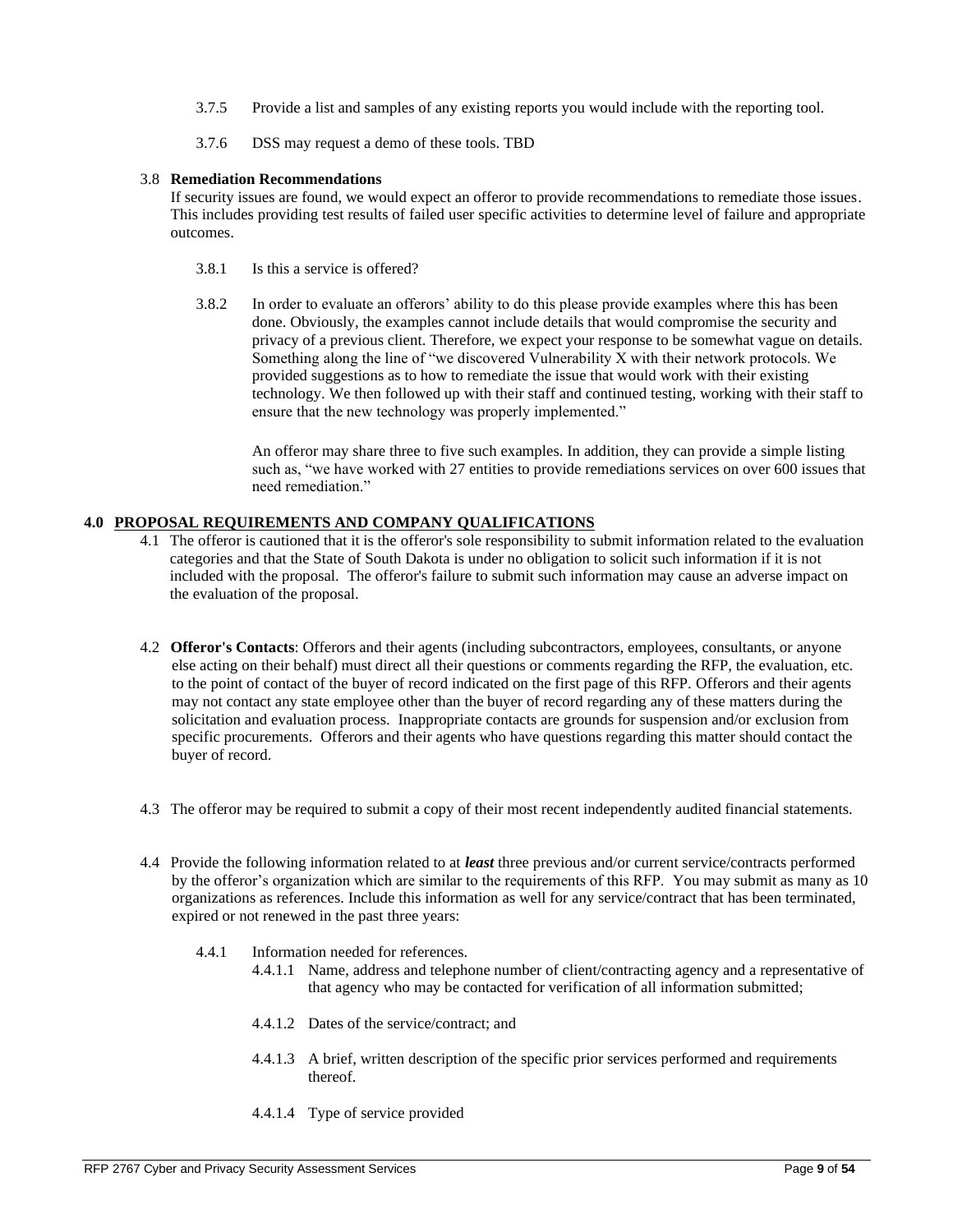- 4.5 The offeror must submit information that demonstrates their availability and familiarity with the locale in which the project (s) are to be implemented. This should include information on remote staff availability. If you do not have experience within South Dakota, please include information on working with similar size organizations and/or organizations in the upper mid-west.
- 4.6 The offeror must detail examples that document their ability and proven history in handling special project constraints. Specifically, we are looking for examples where your company and provide extraordinary effort to meet a client's requirement. Examples include coming into to take over a project that had failed or a client cutting the budget.
- 4.7 The offeror must describe their proposed project management techniques in terms of how they will manage their staff and interactions with State staff.
- 4.8 If an offeror's proposal is not accepted by the State, the proposal will not be reviewed/evaluated. Reasons for not accepting include but not limited to not being received on time; not the correct format; failure to include requested sections.

## **5.0 PROPOSAL RESPONSE FORMAT**

- 5.1 Only a PDF copy shall be submitted.
	- 5.1.1 As outlined in section 1.5 "SUBMITTING YOUR PROPOSAL" proposals shall only be submitted electronically via SFTP.
	- 5.1.2 The proposal should be page numbered and should have an index and/or a table of contents referencing the appropriate page number.
- 5.2 All proposals must be organized and have a separator page between each the following headings. The separator page should have the heading names on it.
	- 5.2.1 **RFP Form**. The State's Request for Proposal form completed and signed.
	- 5.2.2 **Executive Summary.** The executive summary is to briefly describe the offeror's proposal. This summary should highlight the major features of the proposal. It must indicate any requirements that cannot be met by the offeror. The reader should be able to determine the essence of the proposal by reading the executive summary. Proprietary information requests should be identified in this section.
	- 5.2.3 **Detailed Response.** This section should constitute the major portion of the proposal and must contain at least the following information:
		- 5.2.3.1 A complete narrative of the offeror's assessment of the work to be performed, the offeror's ability and approach, and the resources necessary to fulfill the requirements. This should demonstrate the offeror's understanding of the desired overall performance expectations.
		- 5.2.3.2 A specific point-by-point response, in the order listed to each requirement in the RFP as detailed in Sections 3 and 4. The response should identify each requirement being addressed as enumerated in the RFP.

For each area of work outlined in Sections 3.2 through 3.7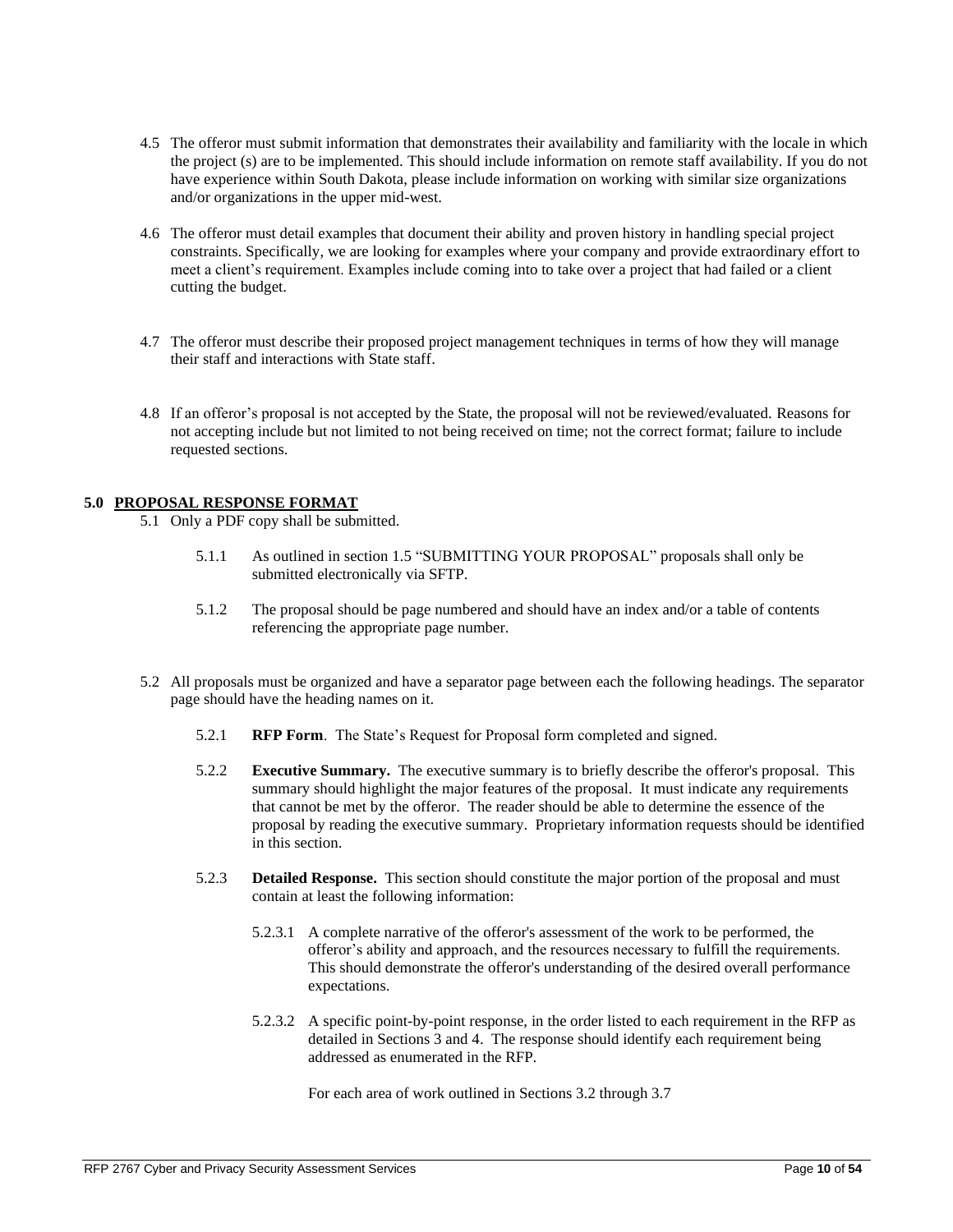- 5.2.3.2.1 Have a separator page between each of the sections. This should be a new page separate from the previous section so that it is clearly delineated what the following pages deal with.
- 5.2.3.2.2 If you choose to not propose for an assessment type, please include a page that states that.
- 5.2.3.2.3 An executive summary showing your understanding of the work to be done.
- 5.2.3.2.4 Answers to the SOW items as listed.
- 5.2.3.2.5 For each Section include the applicable sample reports. You may also include screenshots of the management tool as applicable.
- 5.2.3.3 A clear description of any options or alternatives proposed.
- 5.2.4 **Cost Proposal.** Cost will be evaluated independently from the technical proposal. Offerors may submit multiple cost proposals. All costs related to the provision of the required services must be included in each cost proposal offered.

See section 7.0 for more information related to the cost proposal.

## **6.0 PROPOSAL EVALUATION AND AWARD PROCESS**

- 6.1 After determining that a proposal satisfies the mandatory requirements stated in the Request for Proposal, the evaluator(s) shall use subjective judgment in conducting a comparative assessment of the proposal by considering each of the following criteria listed in order of importance:
	- 6.1.1 Specialized expertise, capabilities, and technical competence as demonstrated by the proposed approach and methodology to meet the project requirements;
	- 6.1.2 Resources available to perform the work, including any specialized services, within the specified time limits for the project;
	- 6.1.3 Record of past performance, including price and cost data from previous projects, quality of work, ability to meet schedules, cost control, and contract administration;
	- 6.1.4 Cost proposal.
	- 6.1.5 Proposed project management techniques;
	- 6.1.6 Ability and proven history in handling special project constraints, and
	- 6.1.7 Familiarity with the project locale;
	- 6.1.8 Availability to the project locale;
- 6.2 Experience and reliability of the offeror's organization are considered subjectively in the evaluation process. Therefore, the offeror is advised to submit any information which documents successful and reliable experience in past performances, especially those performances related to the requirements of this RFP.
- 6.3 The qualifications of the personnel proposed by the offeror to perform the requirements of this RFP, whether from the offeror's organization or from a proposed subcontractor, will be subjectively evaluated. Therefore, the offeror should submit detailed information related to the experience and qualifications, including education and training, of proposed personnel.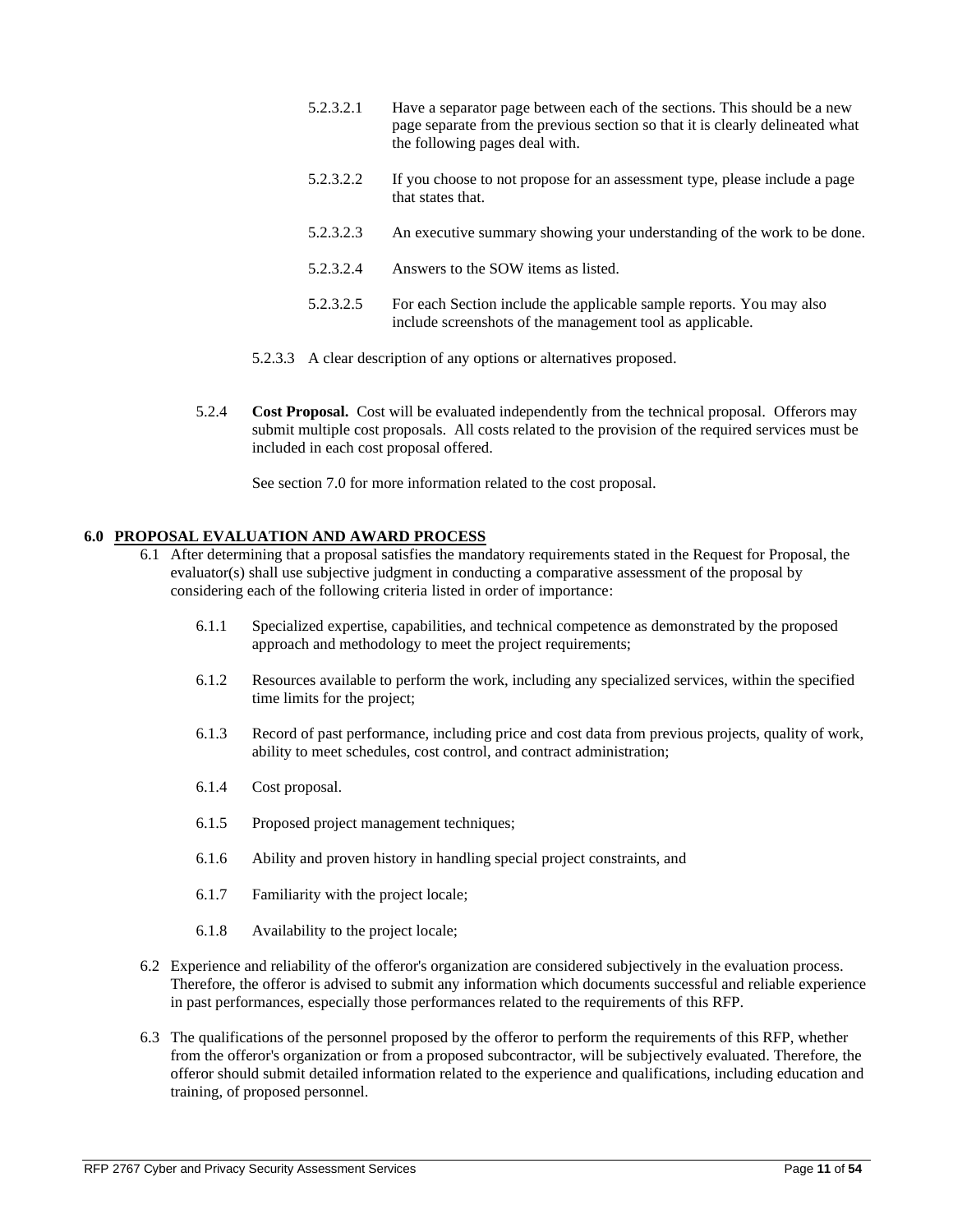- 6.4 The State reserves the right to reject any or all proposals, waive technicalities, and make award(s) as deemed to be in the best interest of the State of South Dakota.
- 6.5 **Award:** The requesting agency and the highest ranked offeror shall mutually discuss and refine the scope of services for the project and shall negotiate terms, including compensation and performance schedule.
	- 6.5.1 If the agency and the highest ranked offeror are unable for any reason to negotiate a contract at a compensation level that is reasonable and fair to the agency, the agency shall, either orally or in writing, terminate negotiations with the contractor. The agency may then negotiate with the next highest ranked contractor.
	- 6.5.2 The negotiation process may continue through successive offerors, according to agency ranking, until an agreement is reached, or the agency terminates the contracting process.
	- 6.5.3 Only the response of the offeror awarded work becomes public. Responses to work orders for offerors not selected and the evaluation criteria and scoring for all proposals are not public. Offerors may submit a redacted copy with the full proposal as stated in Section 1.11 Proprietary Information. SDCL 1-27-1.5 and See SDCL 1-27-1.5 and 1-27-1.6.

## 7.0 **COST PROPOSAL**

7.1 Format

7.1.1 For each required assessment listed in the Scope of Work indicate the cost as a lump sum for each year performed.

For example, the IT Risk Assessment should be done yearly so indicate the costs for each year.

- 7.1.2 If you have any optional services proposed, please list each as a separate cost item.
- 7.1.3 If your firm's normal method is to work hourly, then provide an estimate for the number of hours and the rate then calculate the lump sum.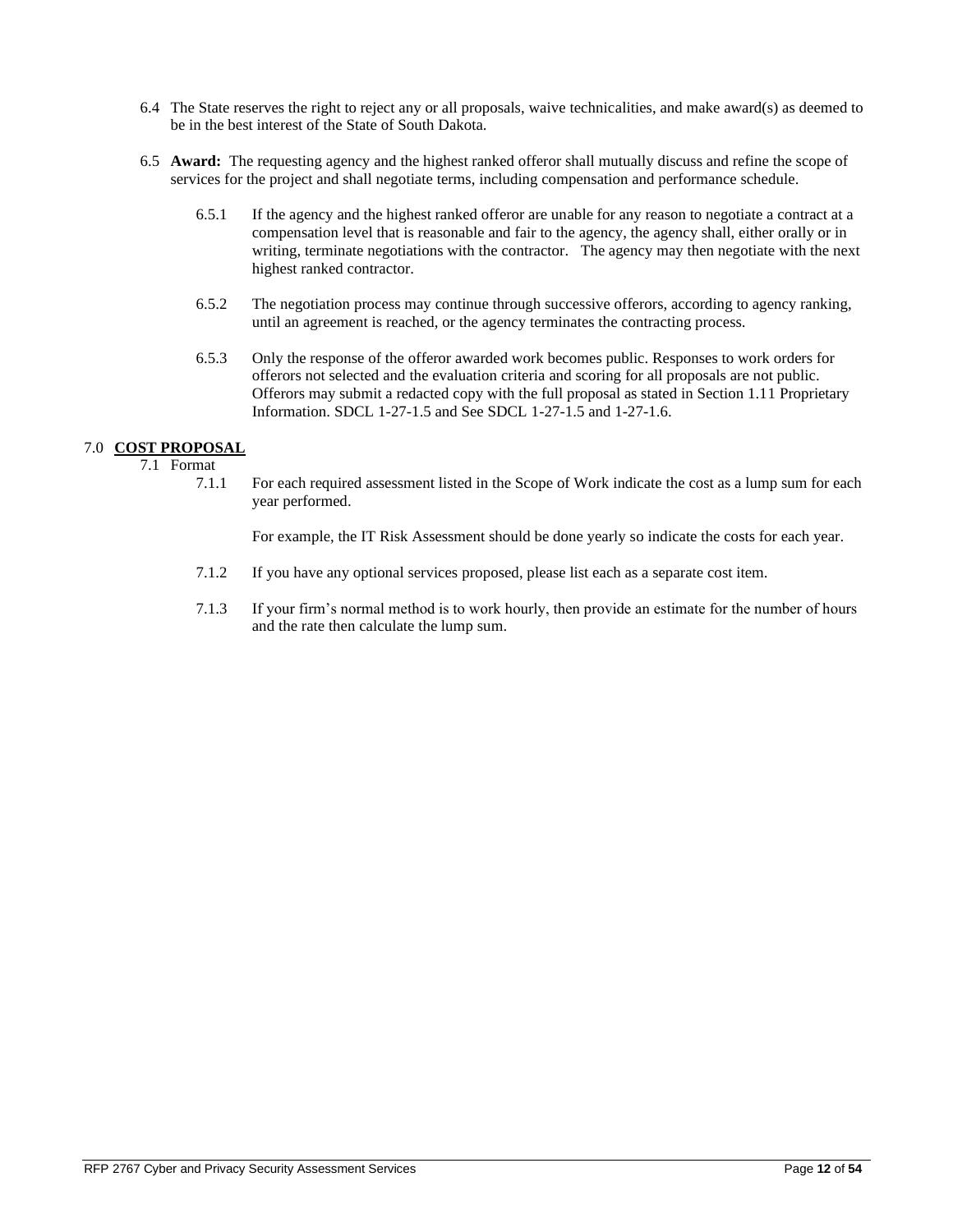# **ATTACHMENT A – Sample Contract**

The following through page 25 is provided as a sample and may be subject to change. As stated in section 2 please note any clauses that you have objections to or desire to modify.

# **STATE OF SOUTH DAKOTA DEPARTMENT OF SOCIAL SERVICES DIVISION OF ECONOMIC ASSISTANCE**

# **Consultant Contract For Consultant Services Between**

State of South Dakota Department of Social Services OFFICE OF THE SECRETARY 700 Governors Drive Pierre, SD 57501-2291

Referred to as Consultant Referred to as State

The State hereby enters into a contract (the "Agreement" hereinafter) for consultant services with the Consultant. While performing services hereunder, Consultant is an independent contractor and not an officer, agent, or employee of the State of South Dakota.

- 1. CONSULTANT'S South Dakota Vendor Number is .
- 2. PERIOD OF PERFORMANCE:

This Agreement shall be effective as of June 1, 2021 and shall end on May 31, 2022, unless sooner terminated pursuant to the terms hereof.

Agreement is the result of request for proposal process, RFP #2767

#### 3. PROVISIONS:

- A. The Purpose of this Consultant contract:
	- 1.
	- 2. Does this Agreement involve Protected Health Information (PHI)? YES () NO (X) If PHI is involved, a Business Associate Agreement must be attached and is fully incorporated herein as part of the Agreement (refer to attachment) .
	- 3. The Consultant will use state equipment, supplies or facilities.
- B. The Consultant agrees to perform the following services (add an attachment if needed.): 1.
- C. The State agrees to:

1.

- 2. Make payment for services upon satisfactory completion of services and receipt of bill. Payment will be in accordance with SDCL 5-26.
- 3. Will the State pay Consultant expenses as a separate item? YES ( )  $NO(X)$ If YES, expenses submitted will be reimbursed as identified in this Agreement.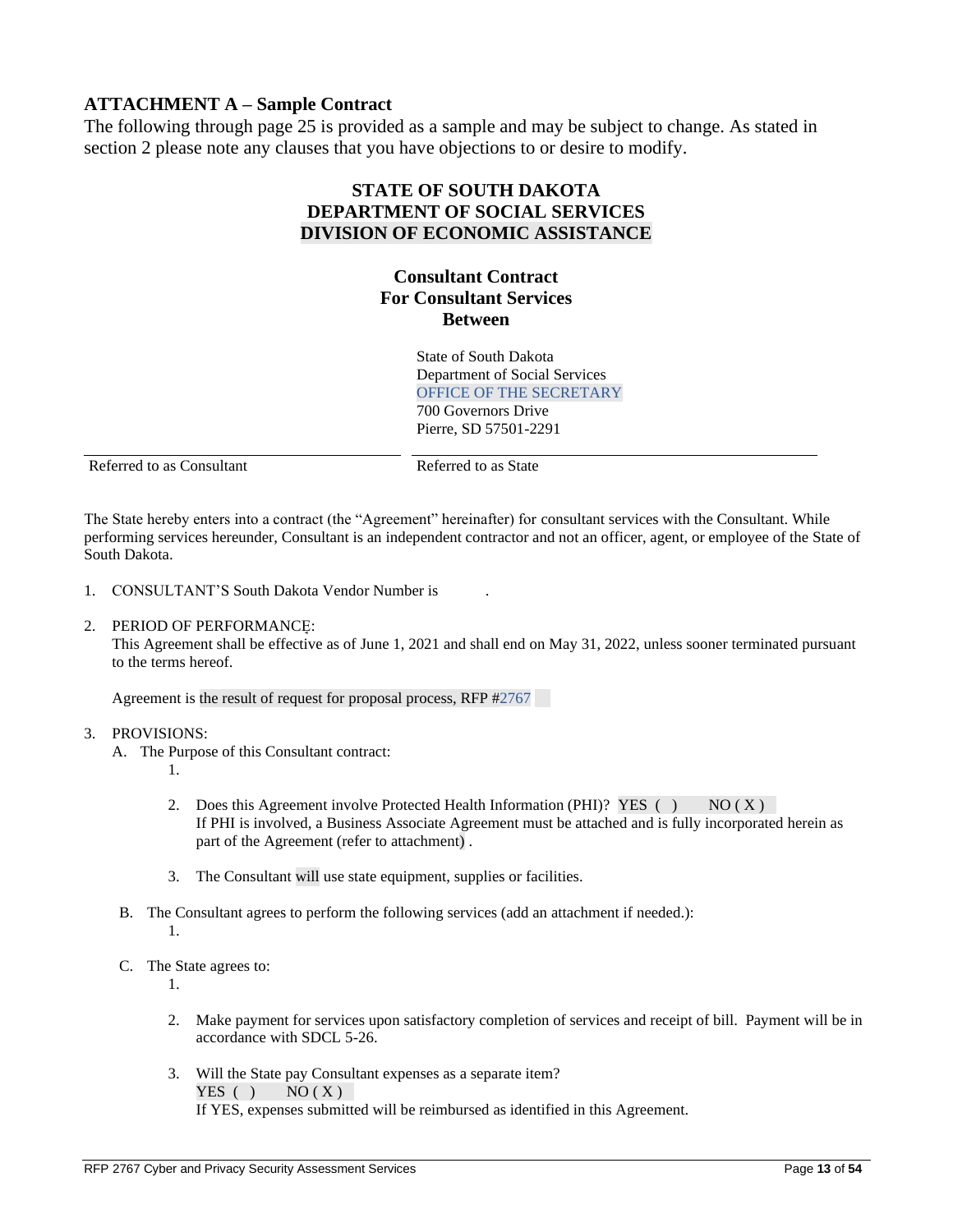## D. The TOTAL CONTRACT AMOUNT will not exceed \$

## 4. BILLING:

Consultant agrees to submit a bill for services within (30) days following the month in which services were provided. Consultant will prepare and submit a monthly bill for services. Consultant agrees to submit a final bill within 30 days of the Agreement end date to receive payment for completed services. If a final bill cannot be submitted in 30 days, then a written request for extension of time and explanation must be provided to the State.

### 5. TECHNICAL ASSISTANCE:

The State agrees to provide technical assistance regarding Department of Social Services rules, regulations and policies to the Consultant and to assist in the correction of problem areas identified by the State's monitoring activities.

### 6. LICENSING AND STANDARD COMPLIANCE:

The Consultant agrees to comply in full with all licensing and other standards required by Federal, State, County, City or Tribal statute, regulation or ordinance in which the service and/or care is provided for the duration of this Agreement. The Consultant will maintain effective internal controls in managing the federal award. Liability resulting from noncompliance with licensing and other standards required by Federal, State, County, City or Tribal statute, regulation or ordinance or through the Consultant's failure to ensure the safety of all individuals served is assumed entirely by the Consultant.

### 7. ASSURANCE REQUIREMENTS:

The Consultant agrees to abide by all applicable provisions of the following: Byrd Anti Lobbying Amendment (31 USC 1352), Executive orders 12549 and 12689 (Debarment and Suspension), Drug-Free Workplace, Executive Order 11246 Equal Employment Opportunity, Title VI of the Civil Rights Act of 1964, Title VIII of the Civil Rights Act of 1968, Section 504 of the Rehabilitation Act of 1973, Title IX of the Education Amendments of 1972, Drug Abuse Office and Treatment Act of 1972, Comprehensive Alcohol Abuse and Alcoholism Prevention, Treatment and Rehabilitation Act of 1970, Age Discrimination Act of 1975, Americans with Disabilities Act of 1990, Pro-Children Act of 1994, Hatch Act, Health Insurance Portability and Accountability Act (HIPAA) of 1996 as amended, Clean Air Act, Federal Water Pollution Control Act, Charitable Choice Provisions and Regulations, Equal Treatment for Faith-Based Religions at Title 28 Code of Federal Regulations Part 38, the Violence Against Women Reauthorization Act of 2013 and American Recovery and Reinvestment Act of 2009, as applicable; and any other nondiscrimination provision in the specific statute(s) under which application for Federal assistance is being made; and the requirements of any other nondiscrimination statute(s) which may apply to the award.

## 8. COMPLIANCE WITH EXECUTIVE ORDER 2020-01:

By entering into this Agreement, Consultant certifies and agrees that it has not refused to transact business activities, it has not terminated business activities, and it has not taken other similar actions intended to limit its commercial relations, related to the subject matter of this Agreement, with a person or entity that is either the State of Israel, or a company doing business in or with Israel or authorized by, licensed by, or organized under the laws of the State of Israel to do business, or doing business in the State of Israel, with the specific intent to accomplish a boycott of divestment of Israel in a discriminatory manner. It is understood and agreed that, if this certification is false, such false certification will constitute grounds for the State to terminate this Agreement. Consultant further agrees to provide immediate written notice to the State if during the term of this Agreement it no longer complies with this certification and agrees such noncompliance may be grounds for termination of this Agreement.

## 9. RETENTION AND INSPECTION OF RECORDS:

The Consultant agrees to maintain or supervise the maintenance of records necessary for the proper and efficient operation of the program, including records and documents regarding applications, determination of eligibility (when applicable), the provision of services, administrative costs, statistical, fiscal, other records, and information necessary for reporting and accountability required by the State. The Consultant shall retain such records for a period of six years from the date of submission of the final expenditure report. If such records are under pending audit, the Consultant agrees to hold such records for a longer period upon notification from the State. The State, through any authorized representative, will have access to and the right to examine and copy all records, books, papers or documents related to services rendered under this Agreement. State Proprietary Information retained in Consultant's secondary and backup systems will remain fully subject to the obligations of confidentiality stated herein until such information is erased or destroyed in accordance with Consultant's established record retention policies.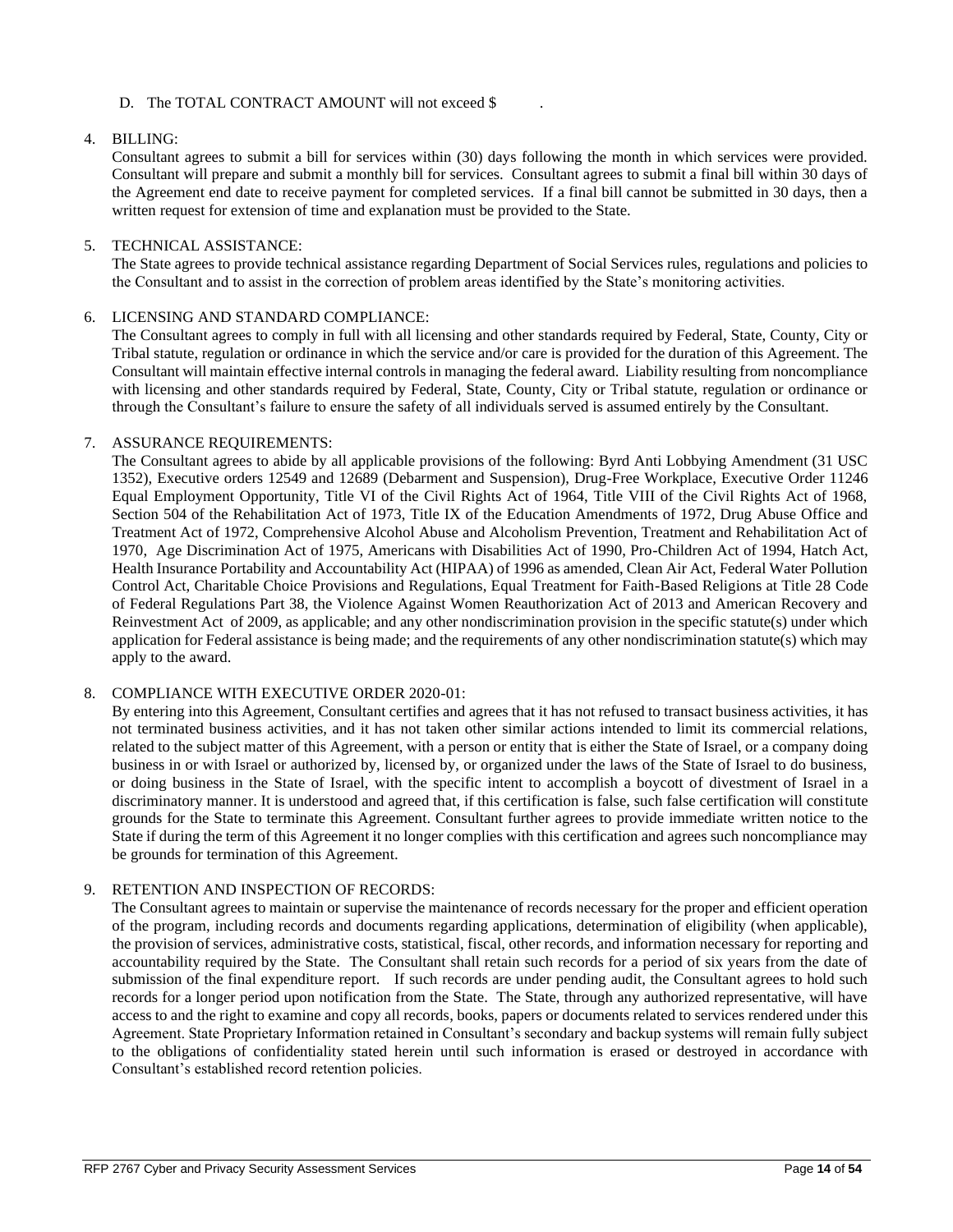All payments to the Consultant by the State are subject to site review and audit as prescribed and carried out by the State. Any over payment of this Agreement shall be returned to the State within thirty days after written notification to the Consultant.

#### 10. WORK PRODUCT:

Consultant hereby acknowledges and agrees that all reports, plans, specifications, technical data, drawings, software system programs and documentation, procedures, files, operating instructions and procedures, source code(s) and documentation, including those necessary to upgrade and maintain the software program, State Proprietary Information, as defined in the Confidentiality of Information paragraph herein, state data, end user data, Protected Health Information as defined in 45 CFR 160.103, and all information contained therein provided to the State by the Consultant in connection with its performance of service under this Agreement shall belong to and is the property of the State and will not be used in any way by the Consultant without the written consent of the State.

Paper, reports, forms, software programs, source code(s) and other materials which are a part of the work under this Agreement will not be copyrighted without written approval of the State. In the unlikely event that any copyright does not fully belong to the State, the State nonetheless reserves a royalty-free, non-exclusive, and irrevocable license to reproduce, publish, and otherwise use, and to authorize others to use, any such work for government purposes.

Consultant agrees to return all information received from the State to State's custody upon the end of the term of this Agreement, unless otherwise agreed in a writing signed by both parties.

### 11. TERMINATION:

This Agreement may be terminated by either party hereto upon thirty (30) days written notice. In the event the Consultant breaches any of the terms or conditions hereof, this Agreement may be terminated by the State for cause at any time, with or without notice. Upon termination of this Agreement, all accounts and payments shall be processed according to financial arrangements set forth herein for services rendered to date of termination.

#### 12. FUNDING:

This Agreement depends upon the continued availability of appropriated funds and expenditure authority from the Legislature for this purpose. If for any reason the Legislature fails to appropriate funds or grant expenditure authority, or funds become unavailable by operation of the law or federal funds reduction, this Agreement will be terminated by the State. Termination for any of these reasons is not a default by the State nor does it give rise to a claim against the State.

#### 13. ASSIGNMENT AND AMENDMENTS:

This Agreement may not be assigned without the express prior written consent of the State. This Agreement may not be amended except in writing, which writing shall be expressly identified as a part hereof, and be signed by an authorized representative of each of the parties hereto.

### 14. CONTROLLING LAW:

This Agreement shall be governed by and construed in accordance with the laws of the State of South Dakota, without regard to any conflicts of law principles, decisional law, or statutory provision which would require or permit the application of another jurisdiction's substantive law. Venue for any lawsuit pertaining to or affecting this Agreement shall be resolved in the Circuit Court, Sixth Judicial Circuit, Hughes County, South Dakota.

#### 15. SUPERCESSION:

All prior discussions, communications and representations concerning the subject matter of this Agreement are superseded by the terms of this Agreement, and except as specifically provided herein, this Agreement constitutes the entire agreement with respect to the subject matter hereof.

### 16. IT STANDARDS:

Any software or hardware provided under this Agreement will comply with state standards which can be found at [http://bit.sd.gov/standards/.](http://bit.sd.gov/standards/)

#### 17. SEVERABILITY:

In the event that any provision of this Agreement shall be held unenforceable or invalid by any court of competent jurisdiction, such holding shall not invalidate or render unenforceable any other provision of this Agreement, which shall remain in full force and effect.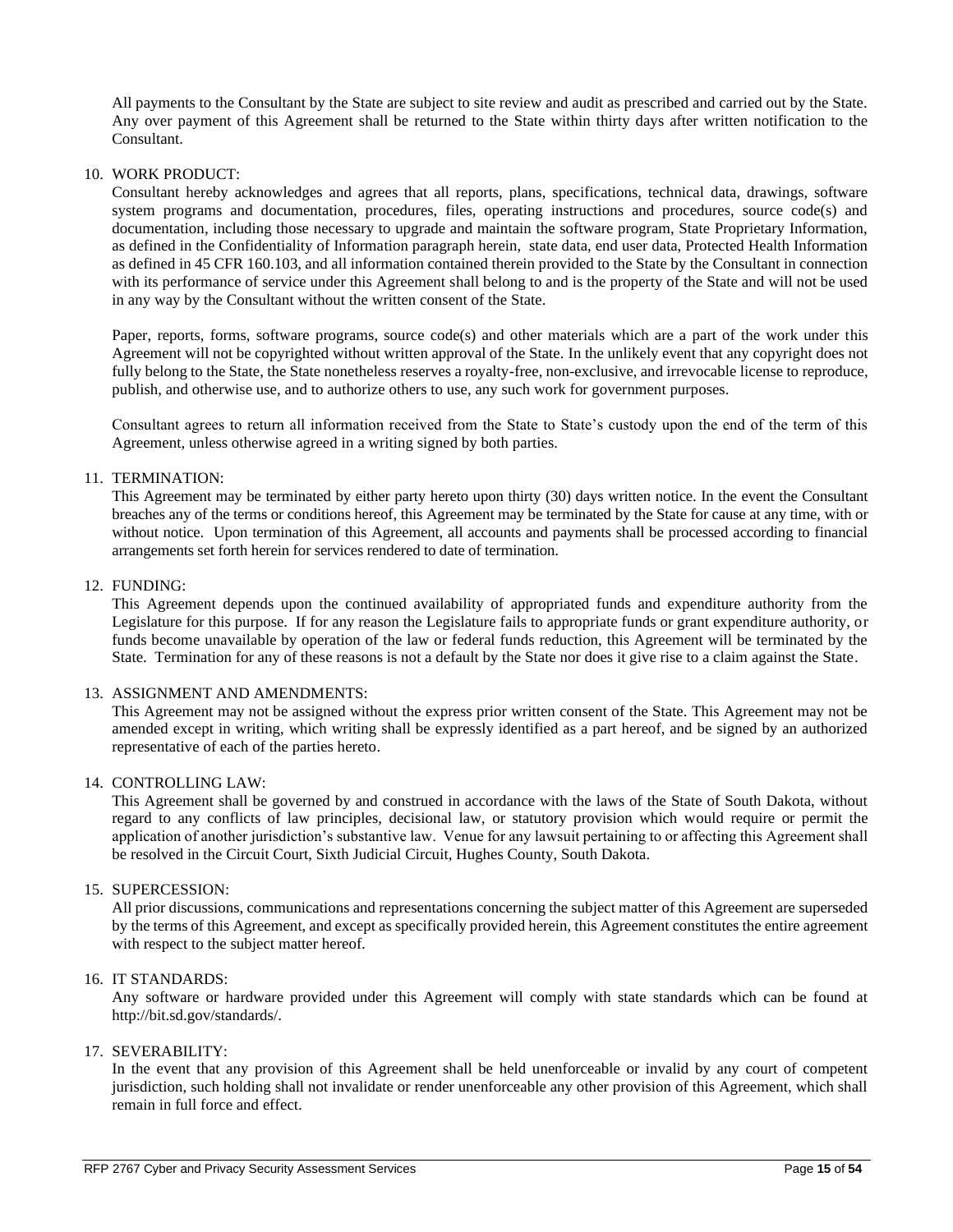## 18. NOTICE:

Any notice or other communication required under this Agreement shall be in writing and sent to the address set forth above. Notices shall be given by and to the Division being contracted with on behalf of the State, and by the Consultant, or such authorized designees as either party may from time to time designate in writing. Notices or communications to or between the parties shall be deemed to have been delivered when mailed by first class mail, provided that notice of default or termination shall be sent by registered or certified mail, or, if personally delivered, when received by such party.

### 19. SUBCONTRACTORS:

The Consultant may not use subcontractors to perform the services described herein without express prior written consent from the State. The State reserves the right to reject any person from the Agreement presenting insufficient skills or inappropriate behavior.

The Consultant will include provisions in its subcontracts requiring its subcontractors to comply with the applicable provisions of this Agreement, to indemnify the State, and to provide insurance coverage for the benefit of the State in a manner consistent with this Agreement. The Consultant will cause its subcontractors, agents, and employees to comply with applicable federal, state and local laws, regulations, ordinances, guidelines, permits and requirements and will adopt such review and inspection procedures as are necessary to assure such compliance. The State, at its option, may require the vetting of any subcontractors. The Consultant is required to assist in this process as needed.

### 20. STATE'S RIGHT TO REJECT:

The State reserves the right to reject any person or entity from performing the work or services contemplated by this Agreement, who present insufficient skills or inappropriate behavior.

## 21. HOLD HARMLESS:

The Consultant agrees to hold harmless and indemnify the State of South Dakota, its officers, agents and employees, from and against any and all actions, suits, damages, liability or other proceedings which may arise as the result of performing services hereunder. This section does not require the Consultant to be responsible for or defend against claims or damages arising solely from errors or omissions of the State, its officers, agents or employees.

#### 22. INSURANCE:

Before beginning work under this Agreement, Consultant shall furnish the State with properly executed Certificates of Insurance which shall clearly evidence all insurance required in this Agreement. The Consultant, at all times during the term of this Agreement, shall obtain and maintain in force insurance coverage of the types and with the limits listed below. In the event a substantial change in insurance, issuance of a new policy, cancellation or nonrenewal of the policy, the Consultant agrees to provide immediate notice to the State and provide a new certificate of insurance showing continuous coverage in the amounts required. Consultant shall furnish copies of insurance policies if requested by the State.

#### A. Commercial General Liability Insurance:

Consultant shall maintain occurrence-based commercial general liability insurance or an equivalent form with a limit of not less than \$1,000,000 for each occurrence. If such insurance contains a general aggregate limit, it shall apply separately to this Agreement or be no less than two times the occurrence limit.

#### B. Business Automobile Liability Insurance:

Consultant shall maintain business automobile liability insurance or an equivalent form with a limit of not less than \$500,000 for each accident. Such insurance shall include coverage for owned, hired, and non-owned vehicles.

#### C. Worker's Compensation Insurance:

Consultant shall procure and maintain Workers' Compensation and employers' liability insurance as required by South Dakota law.

#### D. Professional Liability Insurance:

Consultant agrees to procure and maintain professional liability insurance with a limit not less than \$1,000,000.

(Medical Health Professional shall maintain current general professional liability insurance with a limit of not less than one million dollars for each occurrence and three million dollars in the aggregate. Such insurance shall include South Dakota state employees as additional insureds in the event a claim, lawsuit, or other proceeding is filed against a state employee as a result of the services provided pursuant to this Agreement. If insurance provided by Medical Health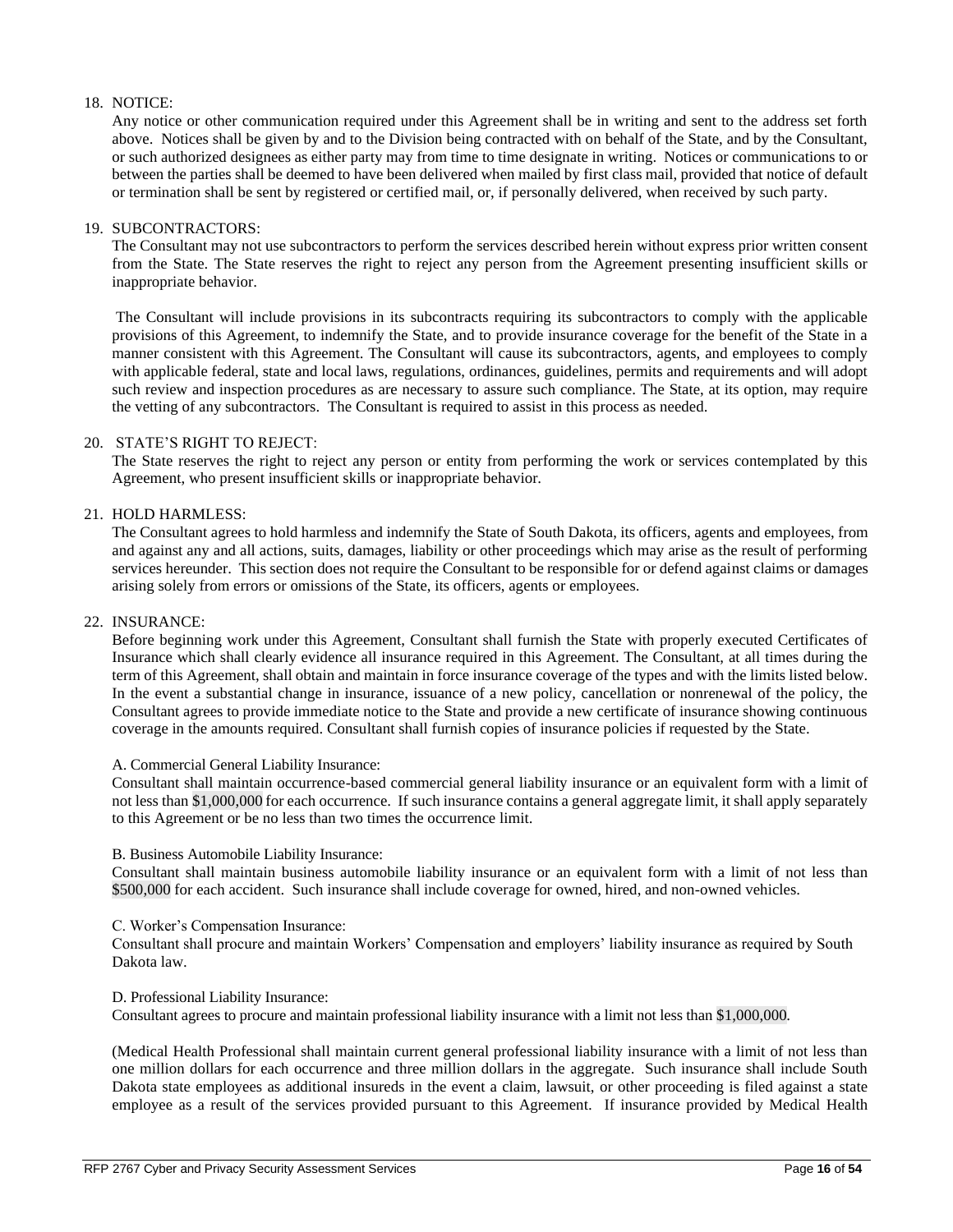Professional is provided on a claim made basis, then Medical Health Professional shall provide "tail" coverage for a period of five years after the termination of coverage.)

23. CERTIFICATION REGARDING DEBARMENT, SUSPENSION, INELIGIBILITY, AND VOLUNTARY EXCLUSION:

Consultant certifies, by signing this Agreement, that neither it nor its principals are presently debarred, suspended, proposed for debarment, declared ineligible, or voluntarily excluded from participation in this transaction by the federal government or any state or local government department or agency. Consultant further agrees that it will immediately notify the State if during the term of this Agreement either it or its principals become subject to debarment, suspension or ineligibility from participating in transactions by the federal government, or by any state or local government department or agency.

### 24. CONFLICT OF INTEREST:

Consultant agrees to establish safeguards to prohibit employees or other persons from using their positions for a purpose that constitutes or presents the appearance of personal or organizational conflict of interest, or personal gain as contemplated by SDCL 5-18A-17 through 5-18A-17.6. Any potential conflict of interest must be disclosed in writing. In the event of a conflict of interest, the Consultant expressly agrees to be bound by the conflict resolution process set forth in SDCL 5-18A-17 through 5-18A-17.6.

### 25. CONFIDENTIALITY OF INFORMATION:

For the purpose of the sub-paragraph, "State Proprietary Information" shall include all information disclosed to the Consultant by the State. Consultant acknowledges that it shall have a duty to not disclose any State Proprietary Information to any third person for any reason without the express written permission of a State officer or employee with authority to authorize the disclosure. Consultant shall not: (i) disclose any State Proprietary Information to any third person unless otherwise specifically allowed under this Agreement; (ii) make any use of State Proprietary Information except to exercise rights and perform obligations under this Agreement; (iii) make State Proprietary Information available to any of its employees, officers, agents or consultants except those who have agreed to obligations of confidentiality at least as strict as those set out in this Agreement and who have a need to know such information. Consultant is held to the same standard of care in guarding State Proprietary Information as it applies to its own confidential or proprietary information and materials of a similar nature, and no less than holding State Proprietary Information in the strictest confidence. Consultant shall protect confidentiality of the State's information from the time of receipt to the time that such information is either returned to the State or destroyed to the extent that it cannot be recalled or reproduced. State Proprietary Information shall not include information that (i) was in the public domain at the time it was disclosed to Consultant; (ii) was known to Consultant without restriction at the time of disclosure from the State; (iii) that is disclosed with the prior written approval of State's officers or employees having authority to disclose such information; (iv) was independently developed by Consultant without the benefit or influence of the State's information; (v) becomes known to Consultant without restriction from a source not connected to the State of South Dakota. State's Proprietary Information shall include names, social security numbers, employer numbers, addresses and all other data about applicants, employers or other clients to whom the State provides services of any kind. Consultant understands that this information is confidential and protected under applicable State law at SDCL 1-27-1.5, modified by SDCL 1-27-1.6, SDCL 28-1-29, SDCL 28-1-32, and SDCL 28-1-68 as applicable federal regulation and agrees to immediately notify the State if the information is disclosed, either intentionally or inadvertently. The parties mutually agree that neither of them shall disclose the contents of the Agreement except as required by applicable law or as necessary to carry out the terms of the Agreement or to enforce that party's rights under this Agreement. Consultant acknowledges that the State and its agencies are public entities and thus are bound by South Dakota open meetings and open records laws. It is therefore not a breach of this Agreement for the State to take any action that the State reasonably believes is necessary to comply with the South Dakota open records or open meetings laws. If work assignments performed in the course of this Agreement require additional security requirements or clearance, the Consultant will be required to undergo investigation.

## 26. REPORTING PROVISION:

Consultant agrees to report to the State any event encountered in the course of performance of this Agreement which results in injury to any person or property, or which may otherwise subject Consultant, or the State of South Dakota or its officers, agents or employees to liability. Consultant shall report any such event to the State immediately upon discovery.

Consultant's obligation under this section shall only be to report the occurrence of any event to the State and to make any other report provided for by their duties or applicable law. Consultant's obligation to report shall not require disclosure of any information subject to privilege or confidentiality under law (e.g., attorney-client communications). Reporting to the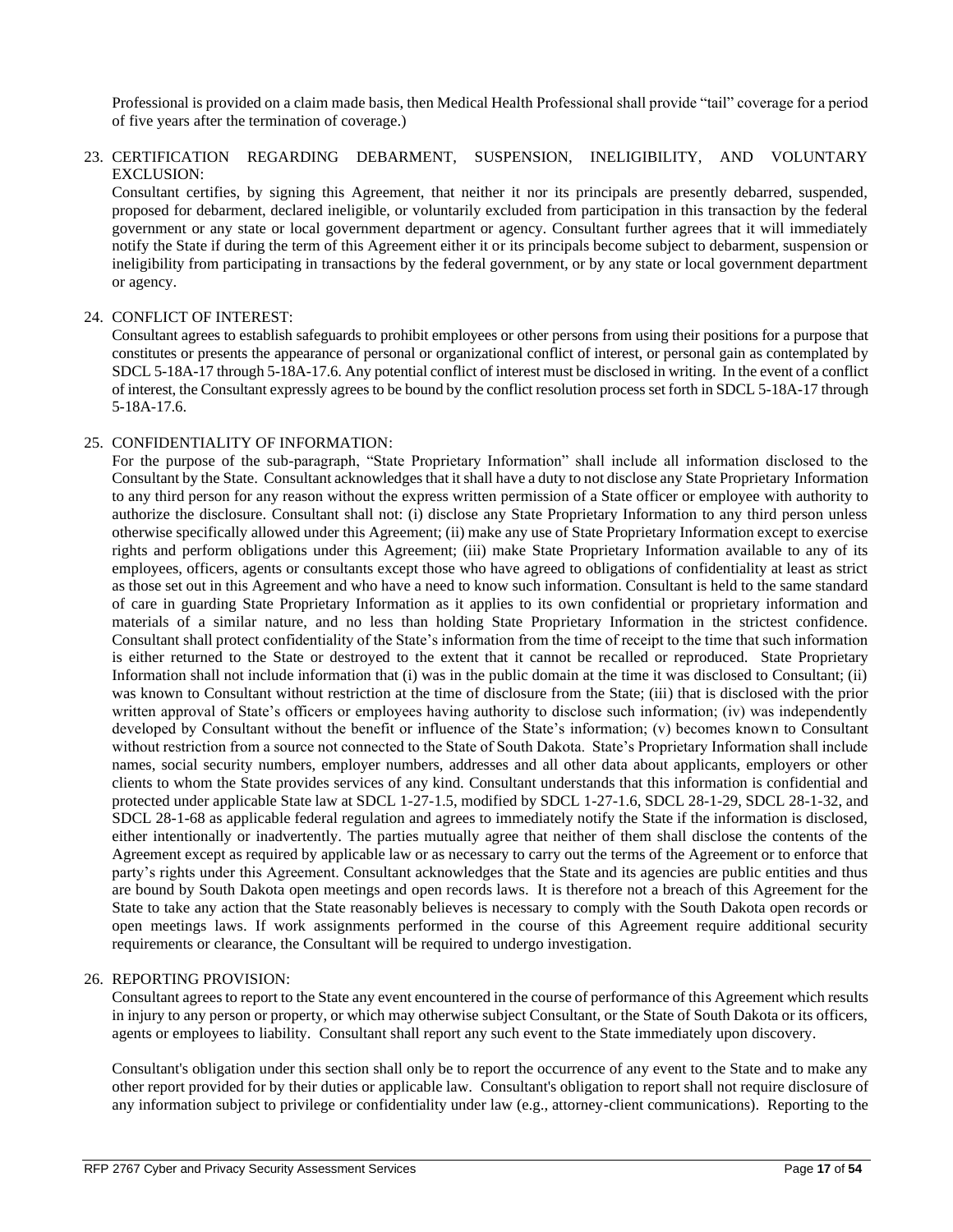State under this section shall not excuse or satisfy any obligation of Consultant to report any event to law enforcement or other entities under the requirements of any applicable law.

27. DAVIS-BACON ACT

When required by Federal program legislation, all prime construction contracts in excess of \$2,000 awarded by non-Federal entities must include a provision for compliance with the Davis-Bacon Act (40 U.S.C. 3141-3144, and 3146-3148) as supplemented by Department of Labor regulations (29 CFR Part 5, "Labor Standards Provisions Applicable to Contracts Covering Federally Financed and Assisted Construction").

28. COMPLIANCE WITH 40 U.S.C. 3702 AND 3704

Where applicable, all contracts awarded by the non-Federal entity in excess of \$100,000 that involve the employment of mechanics or laborers must include a provision for compliance with 40 U.S.C. 3702 and 3704, as supplemented by Department of Labor regulations (29 CFR Part 5).

### 29. FUNDING AGREEMENT AND "RIGHTS TO INVENTION"

If the Federal award meets the definition of "funding agreement" under 37 CFR §401.2 (a) and the Consultant wishes to enter into a contract with a small business firm or nonprofit organization regarding the substitution of parties, assignment or performance of experimental, developmental, or research work under that "funding agreement," the Consultant must comply with the requirements of 37 CFR Part 401, "Rights to Inventions Made by Nonprofit Organizations and Small Business Firms Under Government Grants, Contracts and Cooperative Agreements," and any implementing regulations issued by the awarding agency.

### 30. THE STATE OF SOUTH DAKOTA TECHNOLOGY OVERSIGHT

Pursuant to South Dakota Codified Law 1-33-44, the Bureau of Information and Telecommunications ("BIT") oversees the acquisition of office systems technology, software and services; telecommunication equipment, software and services; and data processing equipment, software, and services for departments, agencies, commissions, institutions and other units of state government. BIT requires the contract provisions which are attached to this Agreement as Attachment B and incorporated into this Agreement by reference. It is understood and agreed to by all parties that BIT, as the State's technology governing organization, has reviewed only Attachment B of this agreement. Before renewal of this Agreement BIT must review and approve Attachment B as still being current. BIT's evaluation of Attachment B will be based on changes in the IT security or regulatory requirements. Changes to Attachment B must be approved in writing by all parties before they go into effect and a renewal of this Agreement is possible. The most current version of the State's Information Technology Security Policy will also be provided to the Consultant with the understanding that the Consultant will adhere to the most current State IT security policies.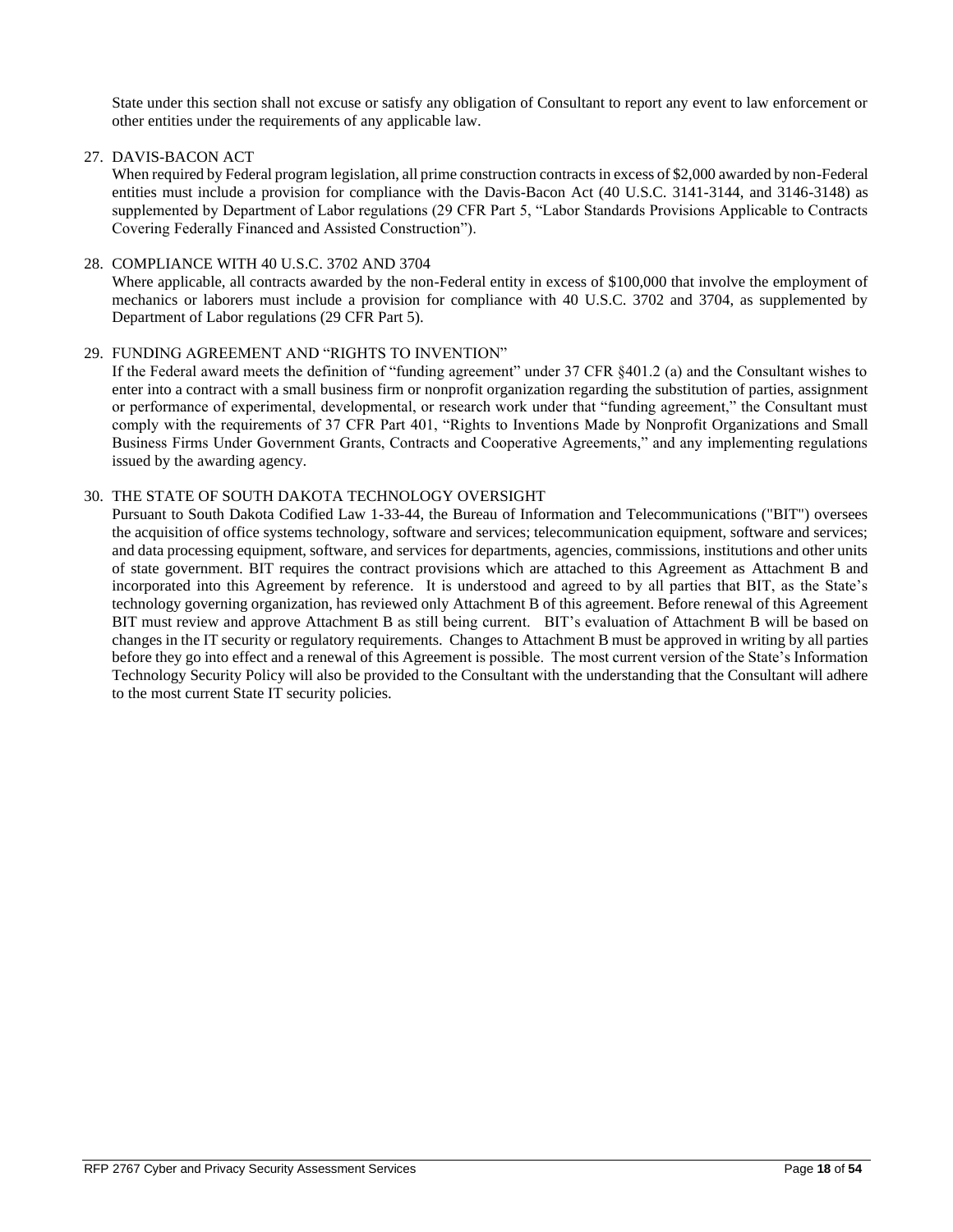# 31. AUTHORIZED SIGNATURES:

In witness hereto, the parties signify their agreement by affixing their signatures hereto.

| <b>Consultant Signature</b>                       | Date |
|---------------------------------------------------|------|
| <b>Consultant Printed Name</b>                    |      |
| <b>State - DSS Division Director</b>              | Date |
| State - DSS Chief Financial Officer Jason Simmons | Date |
| State - DSS Cabinet Secretary Laurie R. Gill      | Date |
| State - BIT Commissioner Jeffrey Clines           | Date |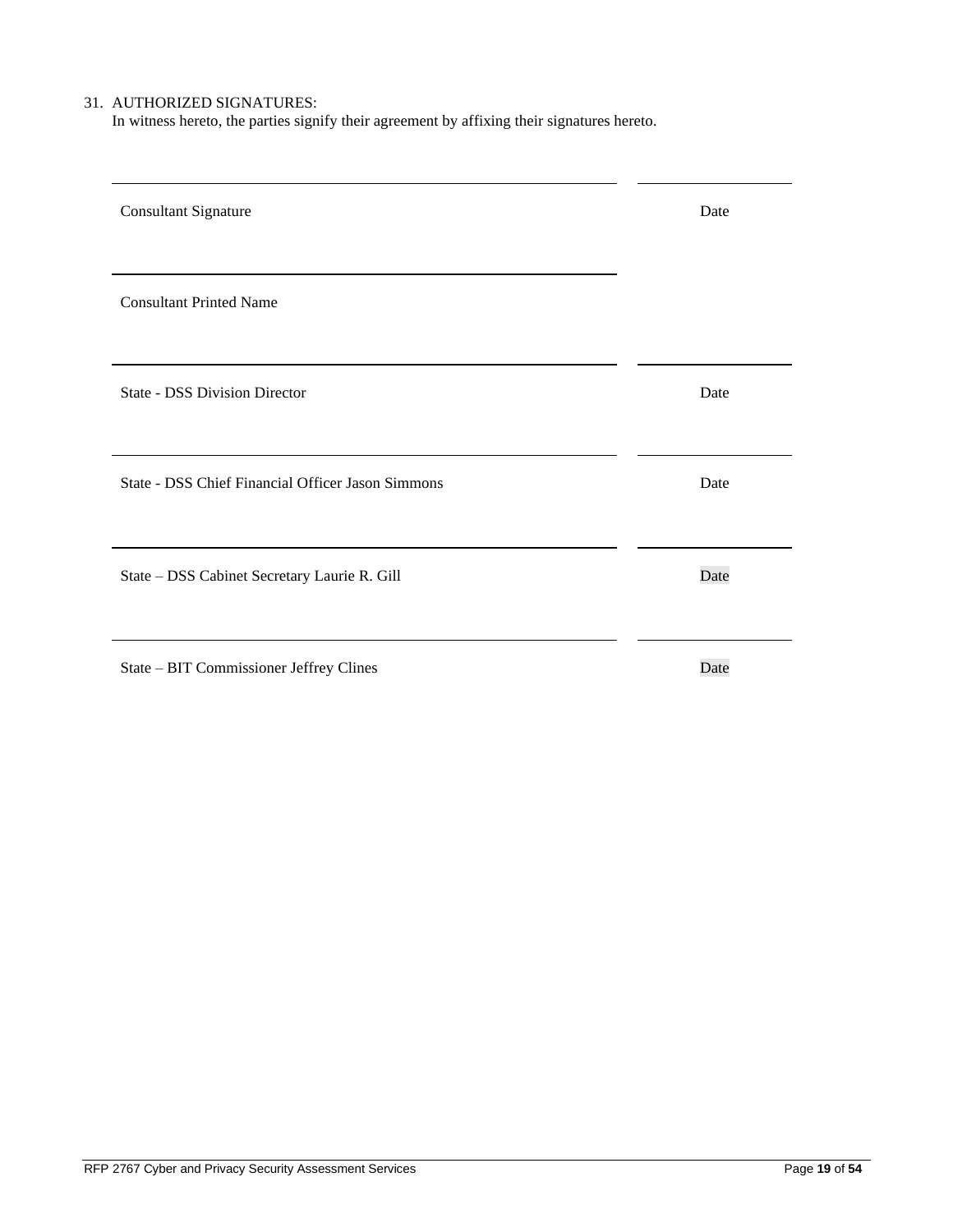State Agency Coding:

| CFDA#        |                                                      |              |  |
|--------------|------------------------------------------------------|--------------|--|
| Company      |                                                      |              |  |
| Account      |                                                      |              |  |
| Center Req   |                                                      |              |  |
| Center User  |                                                      |              |  |
| Dollar Total |                                                      |              |  |
|              | <b>DSS Program Contact Person</b>                    |              |  |
|              | Phone                                                |              |  |
|              | <b>DSS Fiscal Contact Person</b> Contract Accountant |              |  |
|              | Phone                                                | 605 773-3586 |  |
|              | <b>Consultant Program Contact Person</b>             |              |  |
|              | Phone<br><b>Consultant Program Email Address</b>     |              |  |
|              | <b>Consultant Fiscal Contact Person</b>              |              |  |
|              | Phone                                                |              |  |
|              | <b>Consultant Fiscal Email Address</b>               |              |  |

SDCL 1-24A-1 states that a copy of all consulting contracts shall be filed by the State agency with the State Auditor within five days after such contract is entered into and finally approved by the contracting parties. For further information about consulting contracts, see the State Auditor's policy handbook.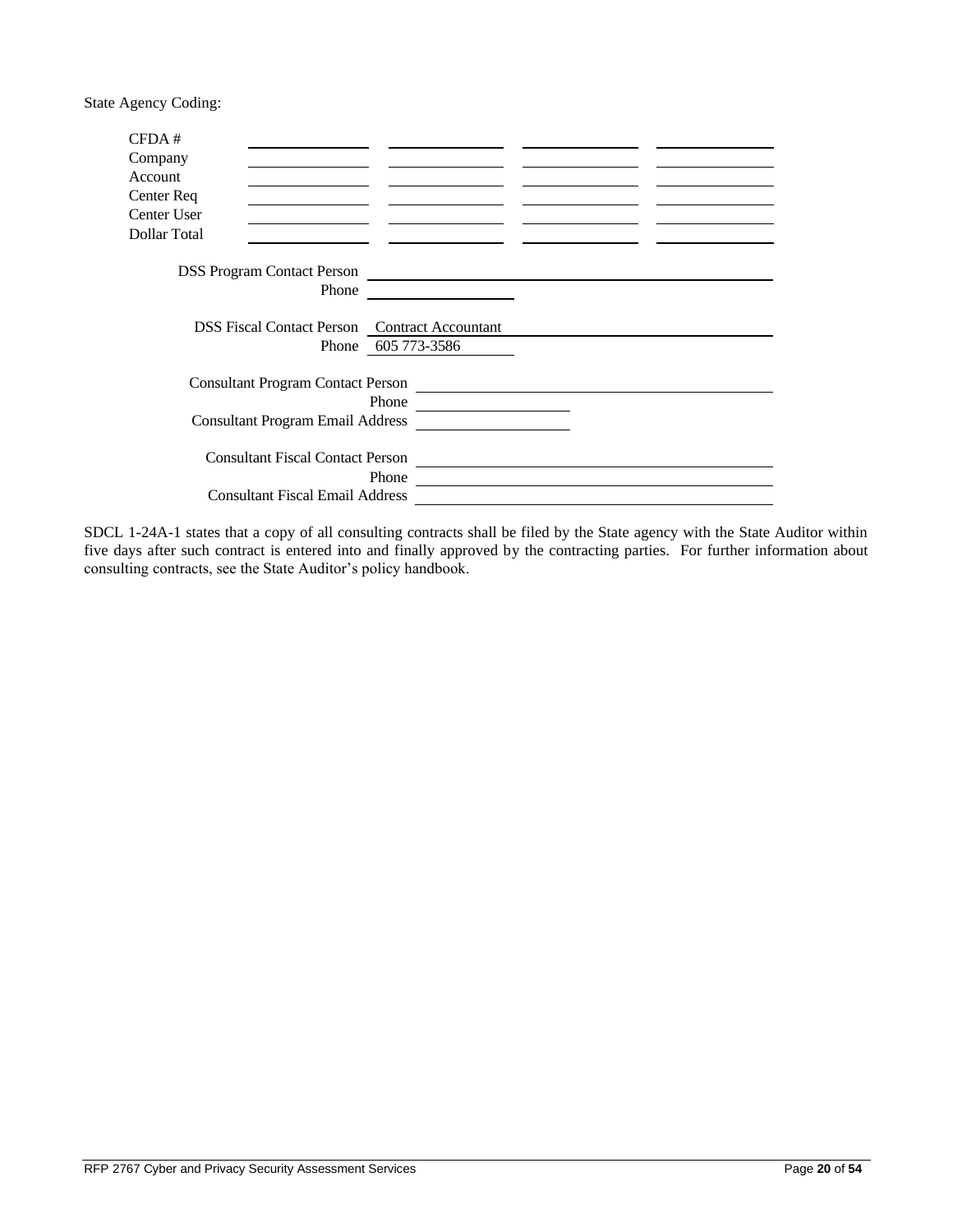# **ATTACHMENT B - Bureau of Information and Telecommunications (BIT) Contract clauses.**

BIT is charged by the state with making sure that all technology used is compatible with State Standards. Also, that the data of our citizens is safeguarded. Because we do not know what methods an offeror will use to access data we have included the widest possible number of clauses.

Depending on your proposed solution certain of these clauses may not be needed and will be removed from the final contract.

# **1. CONSULTANT ELECTION NOT TO RENEW CONTRACT OR TO INCREASE FEES**

The Consultant is obligated to give the State one hundred and eighty (180) days written notice in the event the Consultant intends not to renew the contract or intends to raise any fees or costs associated with the Consultant's products or services in a subsequent contract unless such fees or costs have previously been negotiated and included in this contract.

## **2. THIRD PARTY HOSTING**

If the Consultant has the State's data hosted by another party the Consultant must provide the State, the name of this party. The Consultant must provide the State with contact information for this third party and the location of their data center(s). The Consultant must receive from the third party written assurances that the state's data will reside in the continental United States at all times and provide these written assurances to the State. This restriction includes the data being viewed or accessed by the third-party's employees or contractors. If during the term of this agreement the consultant changes from the Consultant hosting the data to a third-party hosting the data or changes third-party hosting provider, the Consultant will provide the State with one hundred and eighty (180) days' advance notice of this change and at that time provide the state with the information required above.

## **3. SECURING OF DATA**

All facilities used to store, and process State's data will employ industry best practices, including appropriate administrative, physical, and technical safeguards, to secure such data from unauthorized access, disclosure, alteration, and use. Such measures will be no less protective than those used to secure the Consultant's own data of a similar type, and in no event less than commercially reasonable in view of the type and nature of the data involved. Without limiting the foregoing, the Consultant warrants that all State's data will be encrypted in transmission (including via web interface) and storage at no less than AES256 level encryption with SHA256 or SHA2 hashing,

# **4. SECURITY PROCESSES**

The Consultant shall disclose its non-proprietary security processes and technical limitations to the State such that adequate protection and flexibility can be attained between the State and the Consultant. For example: virus checking and port sniffing.

## **5. IMPORT AND EXPORT OF DATA**

The State shall have the ability to import or export data piecemeal or in entirety at its discretion without interference from the Consultant. This includes the ability for the State to import or export data to/from other Consultants.

## **6. PASSWORD PROTECTION**

The website(s) and or service(s) that will be hosted by the Consultant for the State will be password protected. If the Consultant provides the user with a preset or default password that password cannot include any Personally Identifiable Information, data protected under the Family Educational Rights and Privacy Act, Protected Health Information, Federal Tax Information or any information defined under state statute as Confidential Information or fragment thereof.

# **7. MOVEMENT OF PROTECTED STATE DATA**

Any State data that is protected by Federal or State statute or requirements or by industry standards must be kept secure. When protected State data is moved to any of the Consultant's production or non-production systems, security must be maintained. The Consultant will ensure that that data will at least have the same level of security as it had on the State's environment. The State's security policies can be found in the Information Technology Security Policies (ITSP).

# **8. MULTIFACTOR AUTHENTICATION FOR HOSTED SYSTEMS**

If the Consultant is hosting on their system or performing Software as a Service where there is the potential for the Consultant and/or the Consultant's subcontractor to see protected State data, then Multifactor Authentication (MFA) must be used to before this data can be accessed. The Consultant's MFA, at a minimum must adhere to the requirements of *Level 3 Authentication Assurance for MFA* as defined in NIST 800-63.

# **9. THREAT NOTIFICATION**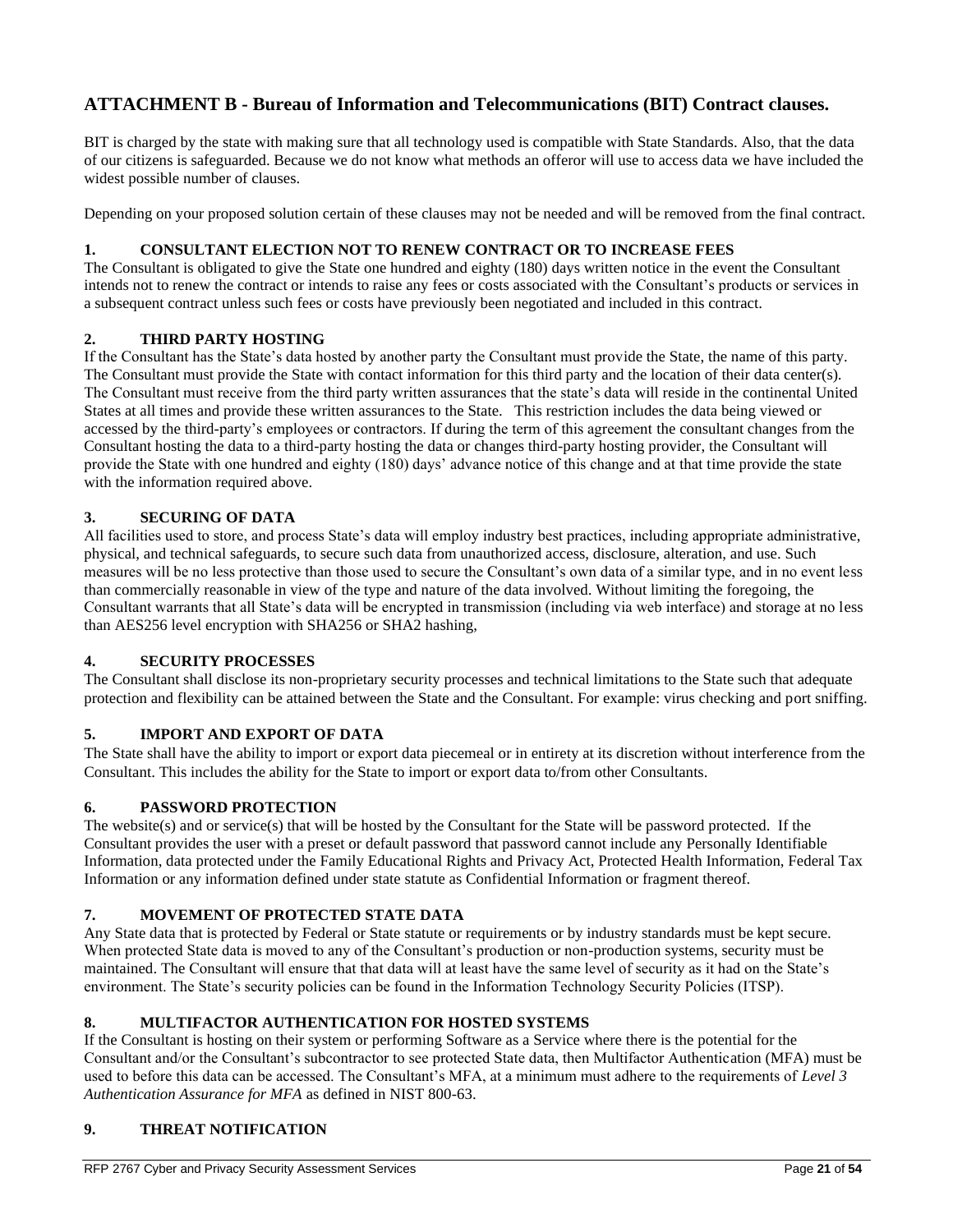Upon becoming aware of a credible security threat with the Consultant's product(s) and or service(s) being used by the State, the Consultant or any subcontractor supplying product(s) or service(s) to the Consultant needed to fulfill the terms of this Agreement will notify the State within two (2) business days of any such threat. If the State requests, the Consultant will provide the State with information on the threat. A credible security threat consists of the discovery of an exploit that a person considered an expert on Information Technology security believes could be used to breach one or more aspects of a system that is holding State data, or a product provided by the Consultant.

## **10. SECURITY INCIDENT NOTIFICATION**

For protected non-health information only. The Consultant will implement, maintain and update Security Incident procedures that comply with all State standards and Federal and State requirements. A Security Incident is a violation of any BIT security or privacy policies or contract agreements involving sensitive information, or the imminent threat of a violation. The BIT security policies can be found in the Information Technology Security Policies attached as Attachment E. The State requires notification of a Security Incident involving any of the State's sensitive data in the Contractor's possession. State Data is any data produced or provided by the State as well as any data produced or provided for the State by a third-party. The parties agree that, to the extent probes and reconnaissance scans common to the industry constitute Security Incidents, this Agreement constitutes notice by Consultant of the ongoing existence and occurrence of such Security Incidents for which no additional notice to the State shall be required. Probes and scans include, without limitation, pings and other broadcast attacks in the Consultant's firewall, port scans, and unsuccessful log-on attempts, as long as such probes and reconnaissance scans do not result in a Security Incident as defined above. Except as required by other legal requirements the Consultant shall only provide notice of the incident to the State. The State will determine if notification to the public will be by the State or by the Consultant. The method and content of the notification of the affected parties will be coordinated with, and is subject to approval by the State, unless required otherwise by legal requirements. If the State decides that the Consultant will be distributing, broadcasting to or otherwise releasing information on the Security Incident to the news media, the State will decide to whom the information will be sent, and the State must approve the content of any information on the Security Incident before it may be distributed, broadcast or otherwise released. The Consultant must reimburse the State for any costs associated with the notification, distributing, broadcasting or otherwise releasing information on the Security Incident.

A. The Consultant shall notify the State Contact within twelve (12) hours of the Consultant becoming aware that a Security Incident has occurred.

If notification of a Security Incident to the State Contact is delayed because it may impede a criminal investigation or jeopardize homeland or federal security, notification must be given to the State within twelve (12) hours after law-enforcement provides permission for the release of information on the Security Incident.

- B. Notification of a Security Incident at a minimum is to consist of the nature of the data exposed, the time the incident occurred and a general description of the circumstances of the incident. If not all of the information is available for the notification within the specified time period Consultant shall provide the State with all of the available information along with the reason for the incomplete notification. A delay in excess of twelve (12) hours is acceptable only if it is necessitated by other legal requirements.
- C. At the State's discretion within 48 hours the consultant must provide to the State all data available including: (i) Name of and contact information for the Consultant's Point of Contact for the Security Incident: (ii) date and time of the Security Incident; (iii) date and time the Security Incident was discovered: (iv) description of the Security Incident including the data involved, being as specific as possible; (v) the potential number of records, and if unknown the range of records; (vi) address where the Security Incident occurred: and, (vii) the nature of the technologies involved. Notifications must be sent electronically and encrypted via NIST or other applicable federally approved encryption techniques. If there are none use AES256 encryption. Consultant shall use the term "data incident report" in the subject line of the email. If not all of the information is available for the notification within the specified time period Consultant shall provide the State with all of the available information along with the reason for the incomplete information. A delay in excess of twelve (12) hours is acceptable only if it is necessitated by other legal requirements.
- D. If the information from the Breach of System Security includes State of South Dakota residents whose personal or protected information was, or is reasonably believed to have been, acquired by an unauthorized person consultant must notify the resident(s) in accordance with South Dakota Codified Law (SDCL) Chapter 22-40. Requirements of this chapter include that if there are two-hundred and fifty (250) or more residents' records involved the State of South Dakota Attorney General (ATG) must be notified. Both notifications must be within sixty (60) days of the discovery of the breach. The Consultant shall also notify, without unreasonable delay, all consumer reporting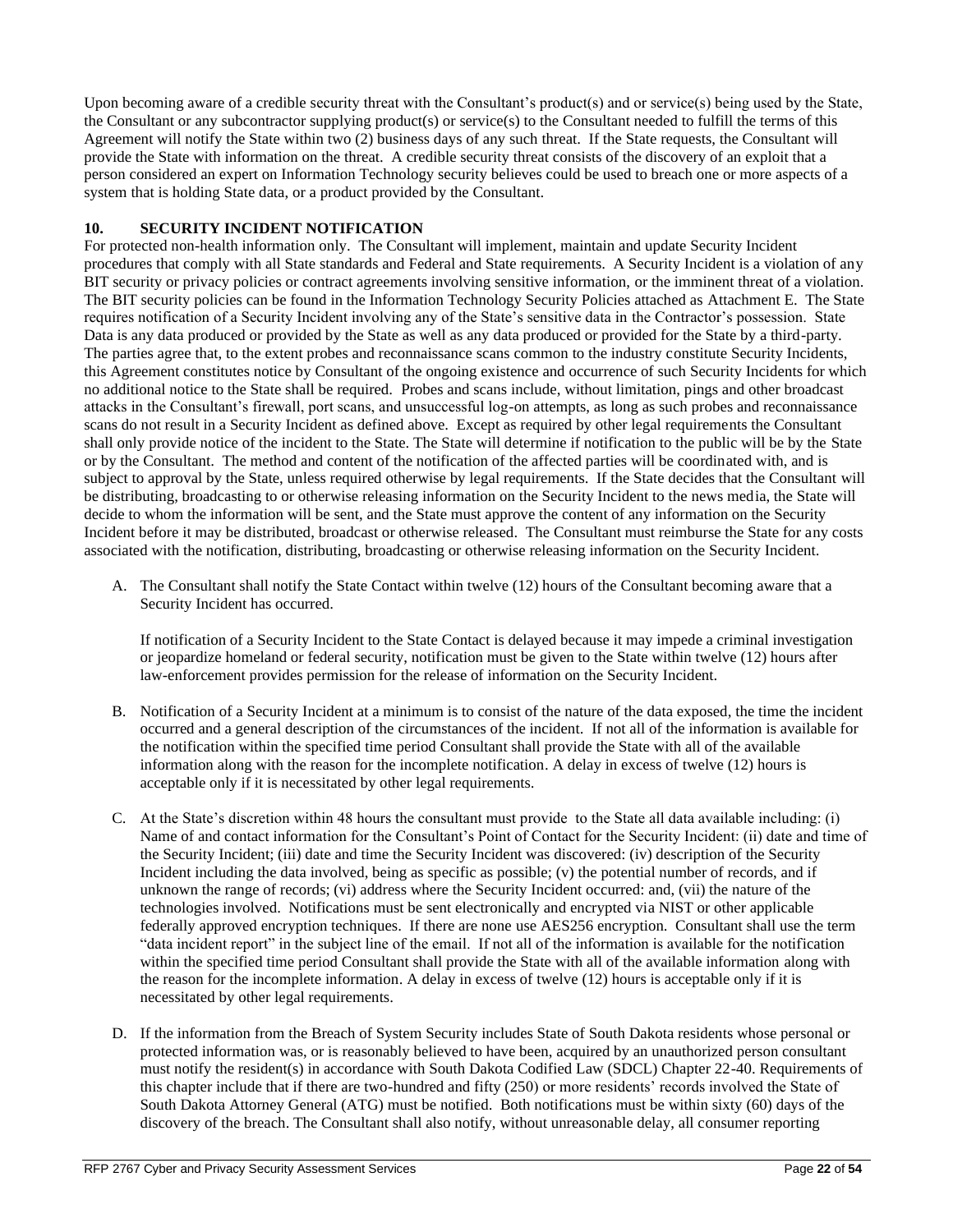agencies, as defined under 15 U.S.C. § 1681a in effect as of January 1, 2018, and any other credit bureau or agency that compiles and maintains files on consumers on a nationwide basis, of the timing, distribution, and content of the notice. The Consultant is not required to make a disclosure under this section if, following an appropriate investigation and notice to the ATG, the Consultant reasonably determines that the breach will not likely result in harm to the affected person. The Consultant shall document the determination under this section in writing and maintain the documentation for not less than three (3) years. These statements of requirements from SDCL 22-40 are neither comprehensive nor all inclusive, and consultant shall comply with all applicable provisions of that chapter.

The requirements of section D do not replace the requirements of sections A, B and C but are in addition to them.

# **11. HANDLING OF SECURITY INCIDENT**

For Security Incidents of protected non-health information under the Consultant's control and at the State's discretion the Consultant will preserve all evidence regarding a security incident including but not limited to communications, documents, and logs. The Consultant will also:

- (i) fully investigate the incident,
- (ii) cooperate fully with the State's investigation of, analysis of, and response to the incident,
- (iii) make a best effort to implement necessary remedial measures as soon as it is possible and,
- (iv) document responsive actions taken related to the Security Incident, including any post-incident review of events and actions taken to implement changes in business practices in providing the services covered by this agreement.

If, at the State's discretion the Security Incident was due to the actions or inactions of the Consultant and at the Consultant's expense the Consultant will use a credit monitoring service, call center, forensics company, advisors, or public relations firm whose services are acceptable to the State. At the State's discretion the Consultant shall offer two years of credit monitoring to each person whose data was compromised. The State will set the scope of any investigation. The State can require a risk assessment for which the Consultant, the State will mandate the methodology and the scope. At the State's discretion a risk assessment may be performed by a third party at the Consultant's expense.

If the Consultant is required by federal law or regulation to conduct a Security Incident or data breach investigation, the results of the investigation must be reported to the State within twelve (12) hours of the investigation report being completed. If the Consultant is required by federal law or regulation to notify the affected parties, the State must also be notified, unless otherwise required by law.

Notwithstanding any other provision of this Agreement, and in addition to any other remedies available to the State under law or equity, the Consultant will reimburse the State in full for all costs incurred by the State in investigation and remediation of the Security Incident including, but not limited, to providing notification to regulatory agencies or other entities as required by law or contract. The Consultant shall also pay any and all legal fees, audit costs, fines, and other fees imposed by regulatory agencies or contracting partners as a result of the Security Incident.

# **12. SECURITY INCIDENTS REGARDING PROTECTED HEALTH INFORMATION**

Security Incident means the successful unauthorized access, use, disclosure, modification, or destruction of information or interference with system operations in an information system as defined in 45 CFR 164.304. The Consultant shall alert the State Contact within twelve (12) hours of a Security Incident and provide daily updates to the BIT contact at their request. The Parties agree that this alert does not affect the Consultant's obligations under the Business Associate Agreement or the requirements of 45 CFR 164.410. The parties agree that, to the extent probes and reconnaissance scans common to the industry constitute a Security Incident, this Agreement constitutes notice by Consultant of the ongoing existence and occurrence of such Security Incidents for which no additional notice to the State shall be required. Probes and scans include, without limitation, pings and other broadcast attacks in the Consultant's firewall, port scans, and unsuccessful log-on attempts, as long as such probes and reconnaissance scans do not result in a Security Incident as defined above. The State can require the Consultant to conduct a review or investigation within the scope and methodology determined by the State. At the State's discretion, the review or investigation may be performed by a third party at the Consultant's expense.

Notwithstanding any other provision of this Agreement and in addition to any other remedies available to the State under law or equity, in the event the investigation or review determines that the consultant is responsible for the Security Incident, and where the State incurs any costs in the investigation, review or remediation of the Security Incident, the Consultant shall reimburse the State in full for all such costs. Costs include, but are not limited to, providing notification to regulatory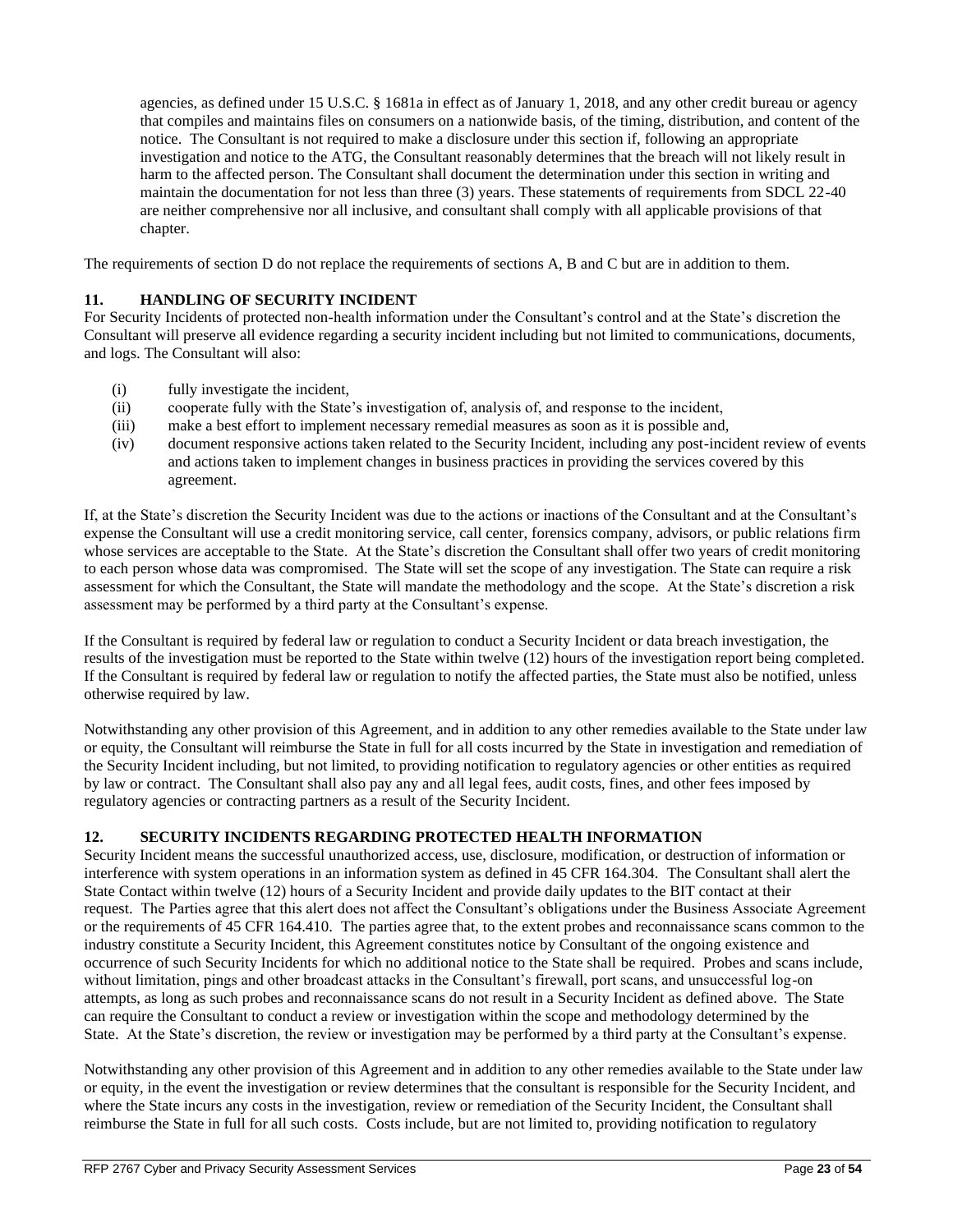agencies or other entities as required by law or contract. In the event the investigation or review determines that the consultant is responsible for the Security Incident, the Consultant shall also pay any and all legal fees, audit costs, fines, and other fees imposed by regulatory agencies or contracting partners as a result of the Security Incident, and all costs associated with the remediation of the Consultant's services and/or product(s).

# **13. SECURITY ACKNOWLEDGEMENT FORM**

The Consultant will be required to sign the Security Acknowledgement form which is attached to this Agreement as ATTACHMENT D. The signed Security Acknowledgement form must be submitted to the State and approved by the South Dakota Bureau of Information and Telecommunications and communicated to the Consultant by the State contact before work on the contract may begin. This form constitutes the agreement of Consultant to be responsible and liable for ensuring that the Consultant, Consultant's employee(s), and Subcontractor's, Agents, Assigns and or Affiliated Entities and all of their employee(s), participating in the work will abide by the terms of the Information Technology Security Policy- (ITSP) attached to this Agreement as ATTACHMENT E. Failure to abide by the requirements of the ITSP or the Security Acknowledgement form can be considered a breach of this Agreement at the discretion of the State. It is also a breach of this Agreement, at the discretion of the State, if the Consultant does not sign another Security Acknowledgement form covering any employee(s) and any Subcontractor's, Agents, Assigns and or Affiliated Entities employee(s), any of whom are participating in the work covered by this Agreement, and who begin working under this Agreement after the project has begun. Any disciplining of the Consultant's, Consultant's employee(s) or Subcontractor's, Agents, Assigns and or Affiliated Entities employee(s) due to a failure to abide by the terms of the Security Acknowledgement Form will be done at the discretion of the Consultant or Subcontractor's, Agents, Assigns and or Affiliated Entities and in accordance with the Consultant's or Subcontractor's, Agents, Assigns and or Affiliated Entities personnel policies. Regardless of the actions taken by the Consultant and Subcontractor's, Agents, Assigns and or Affiliated Entities, the State shall retain the right to require at its discretion the removal of the employee(s) from the project covered by this agreement.

## **14. BACKGROUND CHECKS**

The State requires all employee(s) of the Consultant, Subcontractors, Agents, Assigns and or Affiliated Entities who write or modify State owned software, alter hardware, configure software of state-owned technology resources, have access to source code and/or protected personally identifiable information or other confidential information or have access to secure areas to undergo fingerprint-based background checks. These fingerprints will be used to check the criminal history records of both the State and the Federal Bureau of Investigation. These background checks must be performed by the State with support from the State's law enforcement resources. The State will supply the fingerprint cards and prescribe the procedure to be used to process the fingerprint cards. Project plans should allow two (2) to four (4) weeks to complete this process. If work assignments change after the initiation of the project covered by this agreement so that employee(s) of the Consultant, Subcontractor's, Agents, Assigns and or Affiliated Entities will be writing or modifying State owned software, altering hardware, configuring software of state owned technology resources, have access to source code and/or protected personally identifiable information or other confidential information or have access to secure areas then, background checks must be performed on any employees who will complete any of the referenced tasks. The State reserves the right to require the Consultant to prohibit any employee, Subcontractors, Agents, Assigns and or Affiliated Entities from performing work under this Agreement whenever the State, in its sole discretion, believes that having a specific employee, subcontractor, agent assign or affiliated entity performing work under this Agreement is detrimental to the project or is considered by the State to be a security risk, based on the results of the background check. The State will provide the Consultant with notice of this determination.

# **15. SECURITY**

The Consultant shall take all actions necessary to protect State information from exploits, inappropriate alterations, access or release, and malicious attacks.

By signing this agreement, the Consultant warrants that:

- A. All Critical, High, Medium, and Low security issues are resolved. Critical, High and Medium can be described as follows:
	- a. **Critical** Exploitation of the vulnerability likely results in root-level compromise of servers or infrastructure devices.
	- b. **High** The vulnerability is difficult to exploit; however, it is possible for an expert in Information Technology. Exploitation could result in elevated privileges.
	- c. **Medium** Vulnerabilities that require the attacker to manipulate individual victims via social engineering tactics. Denial of service vulnerabilities that are difficult to set up.
	- d. **Low-** Vulnerabilities identified by the State as needing to be resolved that are not Critical, High, or Medium issues.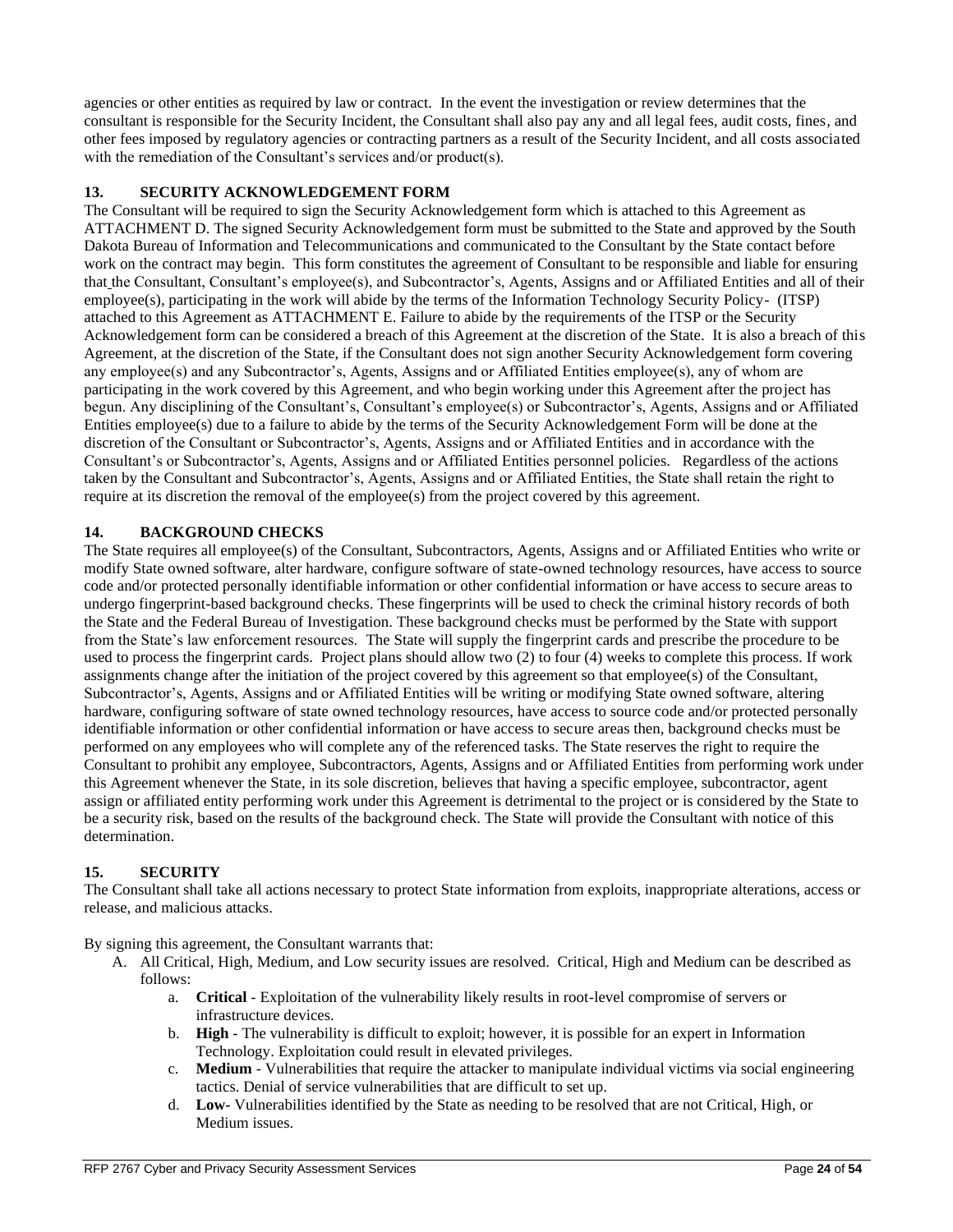- B. Assistance will be provided to the State by the Consultant in performing an investigation to determine the nature of any security issues that are discovered or are reasonably suspected after acceptance. The Consultant will fix or mitigate the risk based on the following schedule: Critical and high risk, within 7 days, medium risk within 14 days, low risk, within 30 days.
- C. State technology standards, policies, and best practices will be followed. State technology standards can be found a[t http://bit.sd.gov/standards/.](http://bit.sd.gov/standards/)

## **16. OFFSHORE SERVICES**

The Consultant will not provide access to State data to any entity or person(s) located outside the continental United States that are not named in this Agreement without the written permission of the State. This restriction also applies to disaster recovery; any disaster recovery plan must provide for data storage entirely within the continental United States.

## **17. CONSULTANT TRAINING REQUIREMENTS**

The Consultant, Consultant's employee(s), and Consultant's Subcontractors, Agents, Assigns, Affiliated Entities and their employee(s), must successfully complete, at the time of hire and annually thereafter, a cyber-security training program. The training must include but is not limited to: i) Legal requirements for handling data, ii) Media sanitation, iii) Strong password protection, iv) Social engineering, or the psychological manipulation of persons into performing actions that are inconsistent with security practices or that cause the divulging of confidential information, and v) Security incident response, and vi) Protected Health Information.

## **18. BANNED HARDWARE**

The Consultant will not provide to the State any computer hardware or video surveillance hardware, or any components thereof, or any software that was manufactured, provided, or developed by a covered entity. As used in this paragraph, "covered entity" means the following entities and any subsidiary, affiliate, or successor entity and any entity that controls, is controlled by, or is under common control with such entity: Kaspersky Lab, Huwaei Technologies Company, ZTE Corporation, Hytera Communications Corporation, Hangzhou Hikvision Digital Technology Company, Dahua Technology Company, or any entity that has been identified as owned or controlled by, or otherwise connected to, People's Republic of China. The Consultant will immediately notify the State if the Consultant becomes aware of credible information that any hardware, component, or software was manufactured, provided, or developed by a covered entity.

#### **19. REMOTE ACCESS**

The Consultant shall prohibit its employees, agents, affiliates and subcontractors from accessing State data remotely except as necessary to provide the services under this Agreement and consistent with all contractual and statutory requirements. The accounts used for remote access cannot be shared accounts and must include multifactor authentication.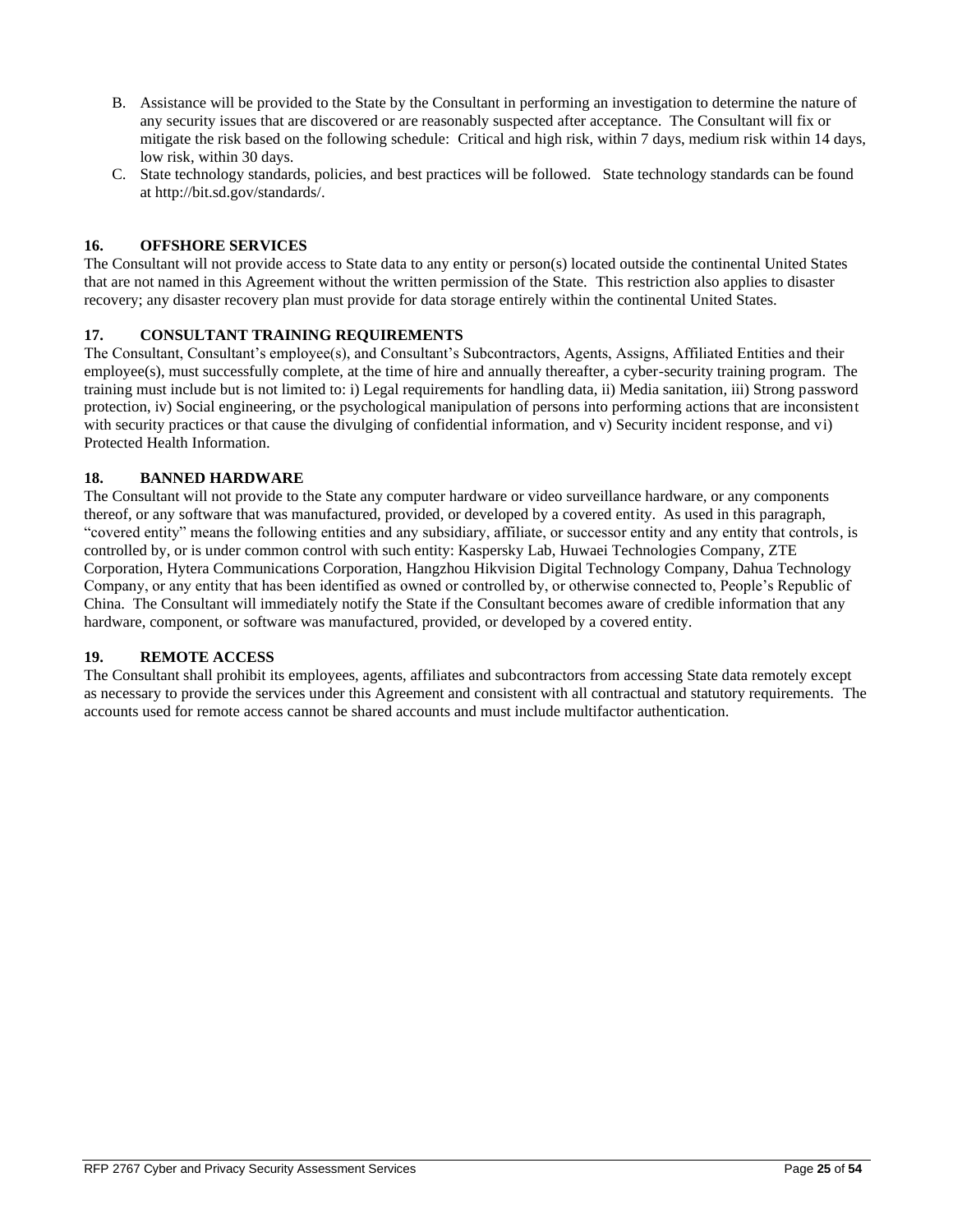# **APPENDIX A - Framework for the Independent Assessment of Security and Privacy Controls**

This document outlines how assessments should be conducted. It can be downloaded as Appendix A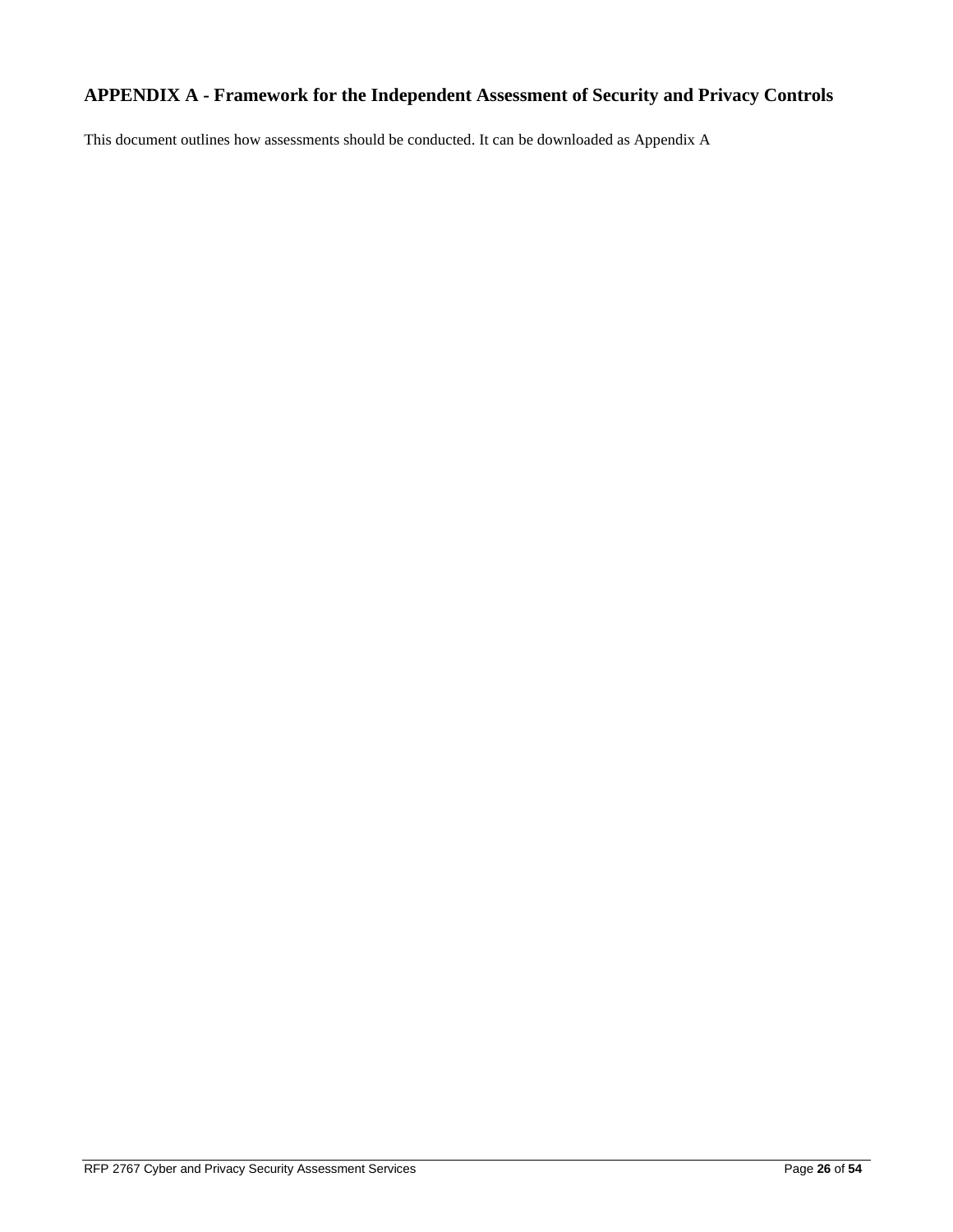# **APPENDIX B – CMS Security and Privacy Assessment Plan (SAP) template**

As part of this contract a vendor will work with DSS to complete a Security and Privacy Assessment Plan (SAP) plan before the assessment work will begin. The template is presented to help offerors plan their workflow. The full template can be downloaded as Appendix B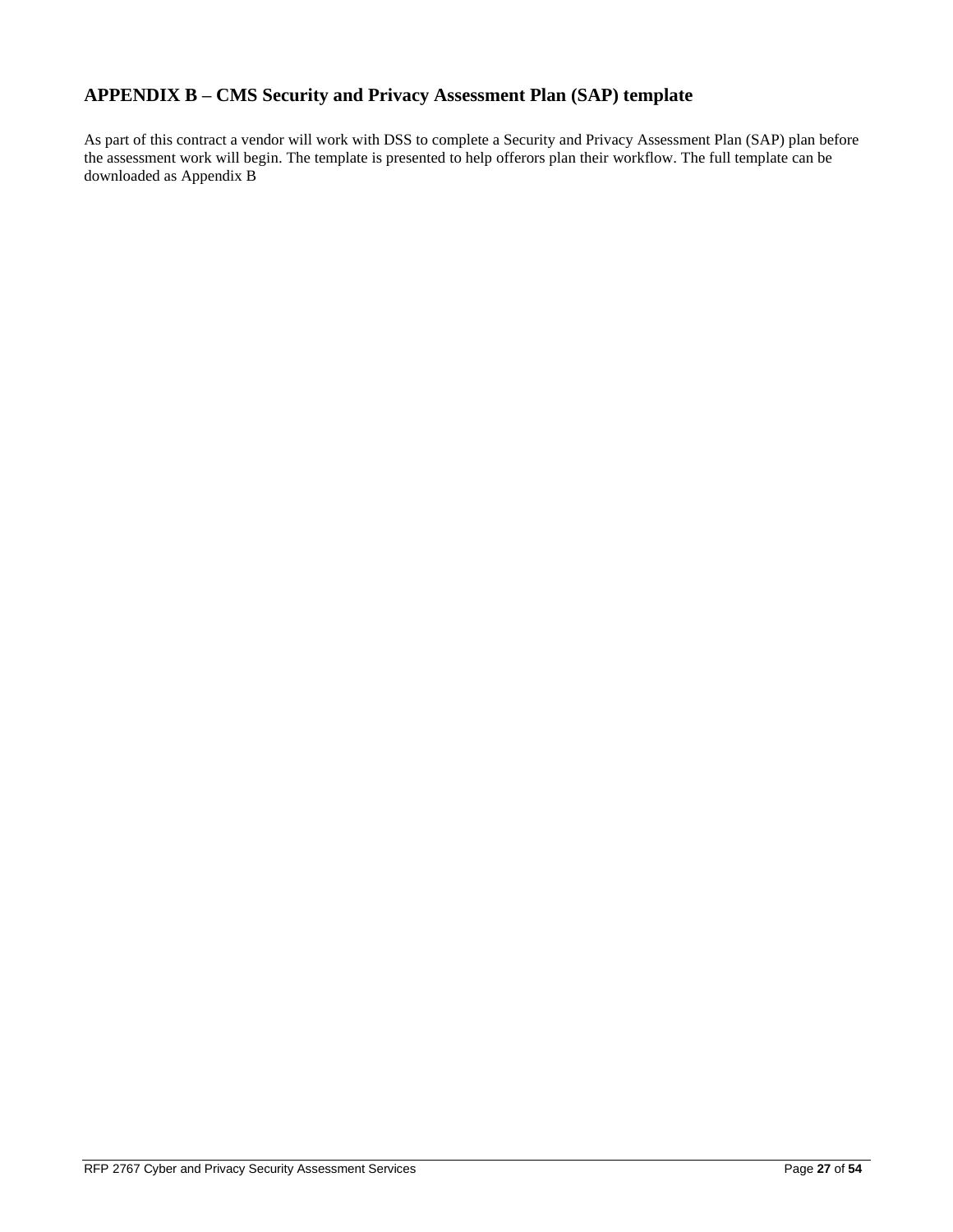# **APPENDIX C – Security and Privacy Assessor Workbook (SAW)**

This is a multi-tab Excel worksheet to be filled out as part of the assessment. The template is presented to help offerors plan their workflow. The full template can be downloaded as Appendix C.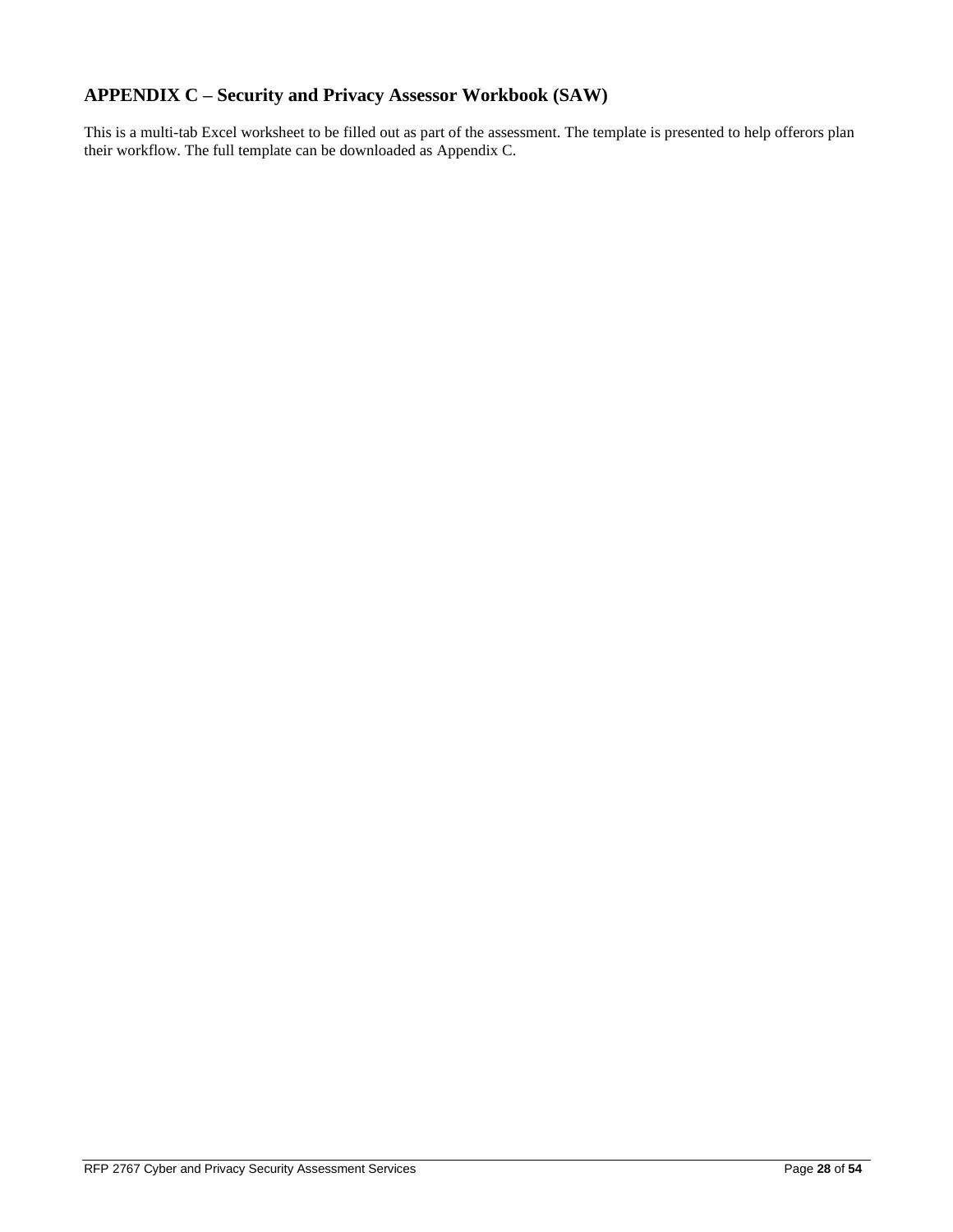# **APPENDIX D - Administering Entity Security and Privacy Assessment Report (SAR)**

Template for how to report back findings. It can be downloaded as Appendix D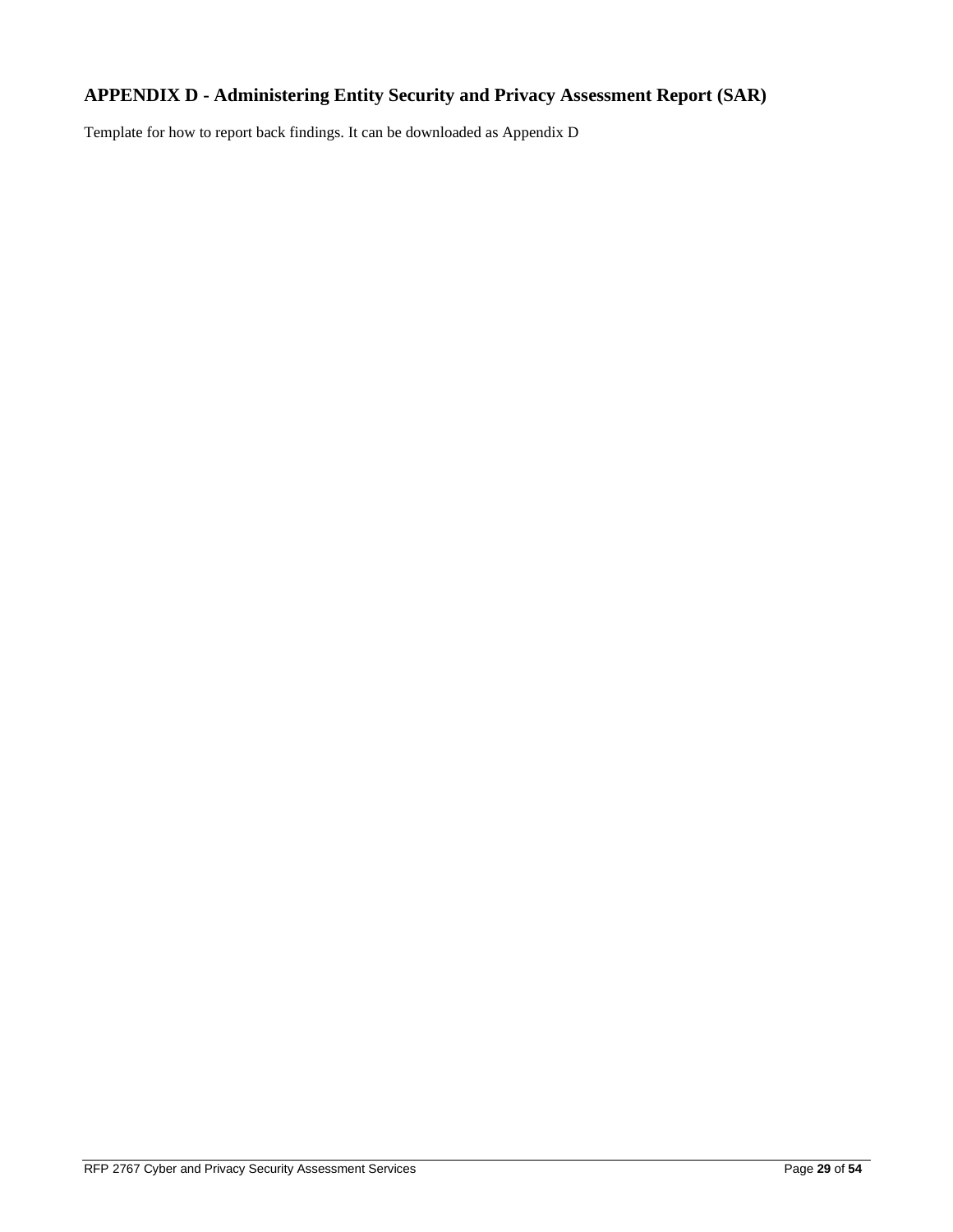# **ATTACHMENT C BIT – Security and Contractor Questions**

**Agencies:** The following questions facilitate agencies acquiring technology that meets state security standards. These questions will assist in improving the quality and the timeliness of the procurement. BIT recommends that you utilize your BIT Point of Contact to set up a planning meeting to review the project and these questions. Understanding the background and context of the questions greatly improves realizing the purpose of the questions. Again, the purpose of the questions is to ensure the product/service being procured will meet the technology and security standards.

If you do not know the details of the technologies that vendors will propose, it is best to keep the question set as broad as possible. If there is a detailed knowledge of what will be proposed, a narrowed set of questions may be possible. Vendors are invited to mark any question that does not apply to their technology as NA (Not Applicable).

**Contractors:** The following questions help the state determine the best way to assess and integrate your product or service technology with the state's technology infrastructure. Some questions may not apply to the technology you use. In such cases, simply mark the question as NA (Not Applicable). You will see that these questions are divided into sections to help identify the point of the questions.

Use the last column as needed to explain your answers. Also note that many questions require you to explain your response. The more detailed the response, the better we can understand your product or service.

Where we feel that a Yes/No/NA response is not appropriate, the cell has been greyed out. **If the contractor answers a question by referencing another document or another part of the RFP response, they must give the page number and paragraph where the information can be found.**

The "BIT" column corresponds to the branch that will be the primary reviewers. If you have questions about the meaning or intent of a question, we can contact them on your behalf. DDC = Data Center; DEV = Development; TEL = Telecommunications; POC = Project Management office

### *Offerors can request a Word Version by contacting Dawson Lewis at [Dawson.Lewis@state.sd.us](mailto:Dawson.Lewis@state.sd.us)*

## **Section A: System Security**

**The following questions are relevant for all contractors, or third parties engaged in this hardware, application or service and pertain to relevant security practices and procedures.**

|                |                |                                                                                                                                                                                                                                             |     | <b>Response</b> |           |                                 |
|----------------|----------------|---------------------------------------------------------------------------------------------------------------------------------------------------------------------------------------------------------------------------------------------|-----|-----------------|-----------|---------------------------------|
| #              | <b>BIT</b>     | <b>Ouestion</b>                                                                                                                                                                                                                             | YES | NO.             | <b>NA</b> | <b>Explain answer as needed</b> |
| $\mathbf{A1}$  | DC             | If there is a website that is used by State<br>employees or the public as part of the<br>Offeror 's solution the website must use<br>SAML or OAUTH2 to provide single-<br>sign-on.                                                          |     |                 |           |                                 |
| A2             | DC<br>TEL<br>X | Will the system provide Internet security<br>functionality on public portals using<br>encrypted network/secure socket layer<br>connections in line with current<br>recommendations of the Open Web<br>Application Security Project (OWASP)? |     |                 |           |                                 |
| A <sub>3</sub> | POC            | Will the system have role-based access?                                                                                                                                                                                                     |     |                 |           |                                 |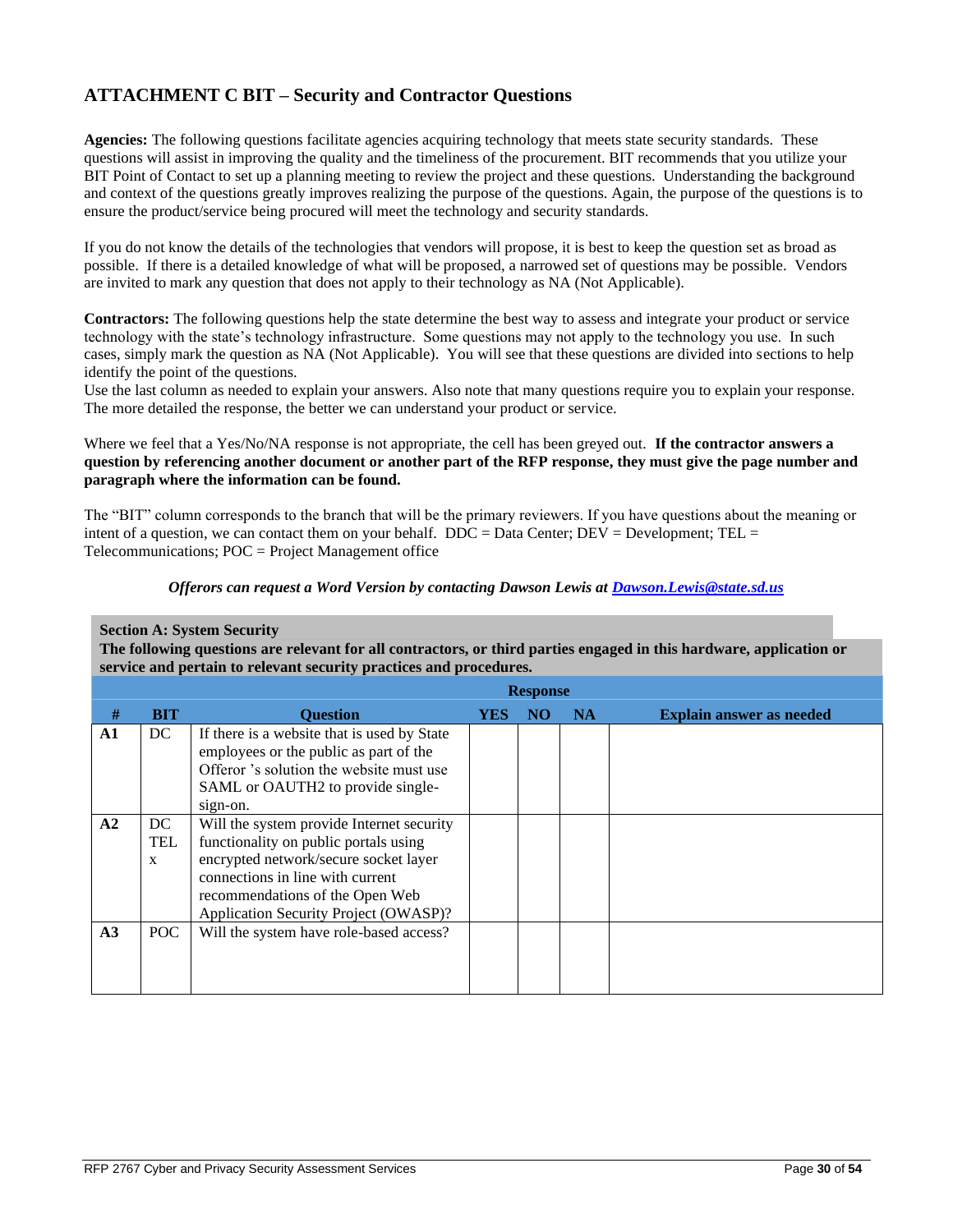|                |                                 | <b>Response</b>                                                                                                                                                                                                                                                                                                                                                                                                                                                                                                                                                                                                                                                             |            |                 |           |                                 |  |
|----------------|---------------------------------|-----------------------------------------------------------------------------------------------------------------------------------------------------------------------------------------------------------------------------------------------------------------------------------------------------------------------------------------------------------------------------------------------------------------------------------------------------------------------------------------------------------------------------------------------------------------------------------------------------------------------------------------------------------------------------|------------|-----------------|-----------|---------------------------------|--|
| $\#$           | <b>BIT</b>                      | <b>Question</b>                                                                                                                                                                                                                                                                                                                                                                                                                                                                                                                                                                                                                                                             | <b>YES</b> | NO <sub>1</sub> | <b>NA</b> | <b>Explain answer as needed</b> |  |
| A <sub>4</sub> | DC<br><b>TEL</b>                | Does the application contain mitigations<br>for risks associated to uncontrolled login<br>attempts (response latency, re-Captcha,<br>lockout, IP filtering, Multi Factor<br>authentication)? Which mitigations are<br>in place? What are the optional<br>mitigations?                                                                                                                                                                                                                                                                                                                                                                                                       |            |                 |           |                                 |  |
| A <sub>5</sub> | DC<br><b>TEL</b>                | Are account credentials hashed and<br>encrypted when stored?                                                                                                                                                                                                                                                                                                                                                                                                                                                                                                                                                                                                                |            |                 |           |                                 |  |
| A6             | DC<br><b>TEL</b><br>$\mathbf X$ | The protection of the State's system<br>and data is of upmost importance.<br>Security scans must be done if:<br>An application will be placed on the<br>$\bullet$<br>State's system.<br>The State's system connects to<br>$\bullet$<br>another system.<br>The contractor hosts State data.<br>$\bullet$<br>The contractor has another party host<br>$\bullet$<br>State data the State will want to scan<br>that party.<br>The State would want to scan a test<br>system; not a production system and<br>will not do penetration testing. The<br>scanning will be done with industry<br>standard tools. Scanning would also take<br>place annually as well as when there are |            |                 |           |                                 |  |
| A7             | DC                              | code changes. Are either of these an<br>issue? If so, please explain.<br>Will SSL traffic be decrypted and                                                                                                                                                                                                                                                                                                                                                                                                                                                                                                                                                                  |            |                 |           |                                 |  |
|                |                                 | inspected before it is allowed into your<br>system?                                                                                                                                                                                                                                                                                                                                                                                                                                                                                                                                                                                                                         |            |                 |           |                                 |  |
| A8             | <b>POC</b><br>X                 | Will organizations other than the State of<br>South Dakota have access to our data?                                                                                                                                                                                                                                                                                                                                                                                                                                                                                                                                                                                         |            |                 |           |                                 |  |
| A9             | <b>DEV</b><br><b>TEL</b>        | Do you have developers that possess<br>software security related certifications<br>(e.g., the SANS secure coding<br>certifications)?                                                                                                                                                                                                                                                                                                                                                                                                                                                                                                                                        |            |                 |           |                                 |  |
| ${\bf A10}$    | <b>DEV</b>                      | Are there some requirements for security<br>that are "structured" as part of general<br>release readiness of a product, and others<br>that are "as needed" or "custom" for a<br>particular release?                                                                                                                                                                                                                                                                                                                                                                                                                                                                         |            |                 |           |                                 |  |
| A11            | <b>TEL</b>                      | What threat assumptions were made, if<br>any, when designing protections for the<br>software and information assets<br>processed?                                                                                                                                                                                                                                                                                                                                                                                                                                                                                                                                           |            |                 |           |                                 |  |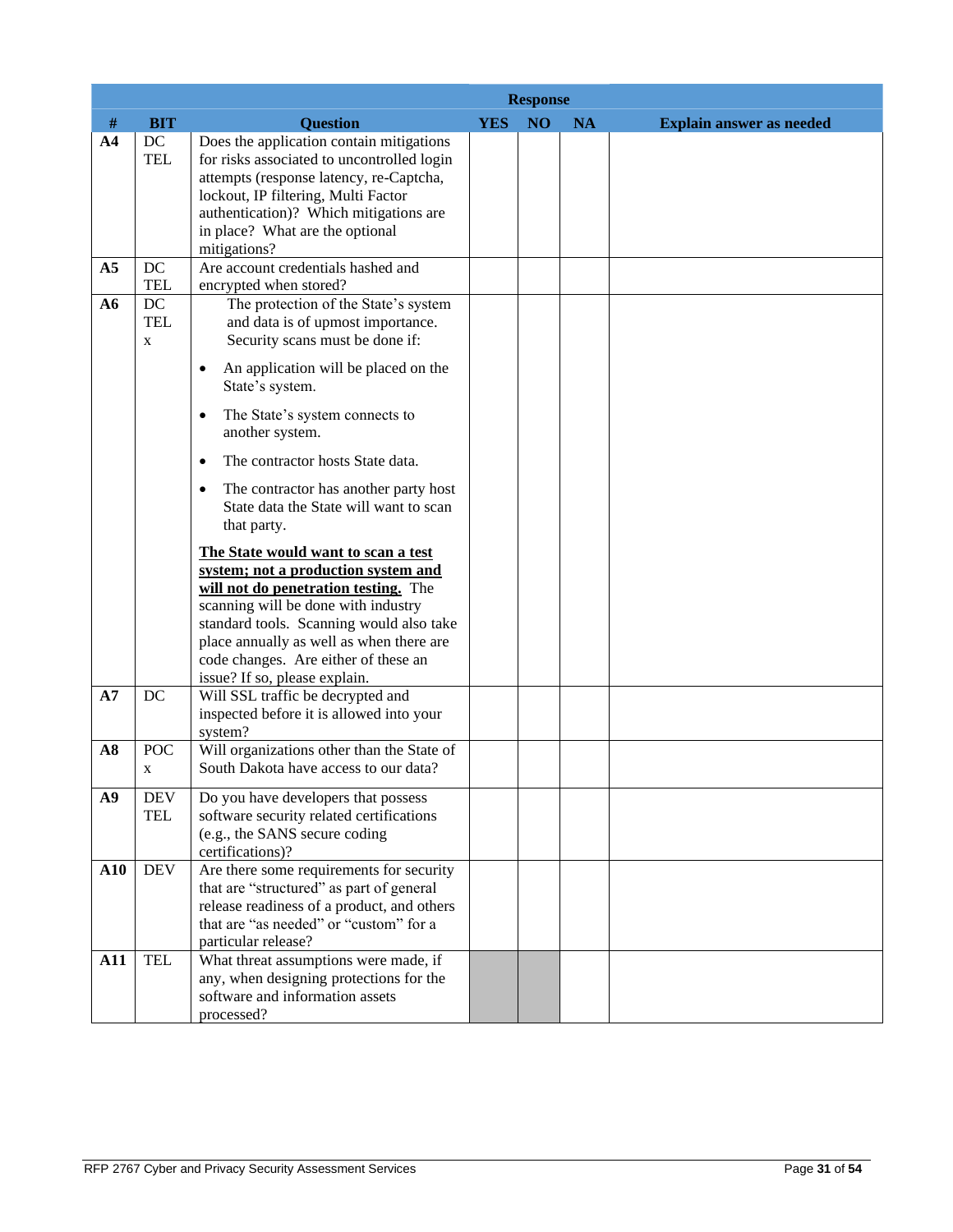|     |            | <b>Response</b>                                                                      |            |                 |    |                                 |  |
|-----|------------|--------------------------------------------------------------------------------------|------------|-----------------|----|---------------------------------|--|
| #   | <b>BIT</b> | <b>Question</b>                                                                      | <b>YES</b> | NO <sub>1</sub> | NA | <b>Explain answer as needed</b> |  |
| A12 | <b>TEL</b> | How do you minimize the threat of<br>reverse engineering of binaries? Are            |            |                 |    |                                 |  |
|     |            | source code obfuscation techniques<br>used?                                          |            |                 |    |                                 |  |
| A13 | <b>TEL</b> | What security criteria, if any, are<br>considered when selecting third-party         |            |                 |    |                                 |  |
|     |            | suppliers?                                                                           |            |                 |    |                                 |  |
| A14 | <b>TEL</b> | How has the software been<br>measured/assessed for its resistance to                 |            |                 |    |                                 |  |
|     |            | publicly known vulnerabilities and/or                                                |            |                 |    |                                 |  |
|     |            | attack patterns identified in the Common                                             |            |                 |    |                                 |  |
|     |            | Vulnerabilities & Exposures (CVE®) or<br><b>Common Weakness Enumerations</b>         |            |                 |    |                                 |  |
|     |            | (CWEs)? How have the findings been                                                   |            |                 |    |                                 |  |
|     |            | mitigated?                                                                           |            |                 |    |                                 |  |
| A15 | <b>TEL</b> | Has the software been evaluated against                                              |            |                 |    |                                 |  |
|     |            | the Common Criteria, FIPS 140-2, or                                                  |            |                 |    |                                 |  |
|     |            | other formal evaluation process? If so,                                              |            |                 |    |                                 |  |
|     |            | please describe what evaluation                                                      |            |                 |    |                                 |  |
|     |            | assurance level (EAL) was achieved,<br>what protection profile the product claims    |            |                 |    |                                 |  |
|     |            | conformance to, and indicate if the                                                  |            |                 |    |                                 |  |
|     |            | security target and evaluation report are                                            |            |                 |    |                                 |  |
|     |            | available.                                                                           |            |                 |    |                                 |  |
| A16 | DC         | Are static or dynamic software security                                              |            |                 |    |                                 |  |
|     | <b>TEL</b> | analysis tools used to identify weaknesses                                           |            |                 |    |                                 |  |
|     |            | in the software that can lead to                                                     |            |                 |    |                                 |  |
|     |            | exploitable vulnerabilities? If yes, which<br>tools are used? What classes of        |            |                 |    |                                 |  |
|     |            | weaknesses are covered? When in the                                                  |            |                 |    |                                 |  |
|     |            | SDLC are these scans performed? Are                                                  |            |                 |    |                                 |  |
|     |            | SwA experts involved in the analysis of                                              |            |                 |    |                                 |  |
|     |            | the scan results?                                                                    |            |                 |    |                                 |  |
| A17 | DC         | Has the product undergone any                                                        |            |                 |    |                                 |  |
|     | <b>TEL</b> | vulnerability and/or penetration testing?<br>If yes, how frequency, by whom, and are |            |                 |    |                                 |  |
|     | X          | the test reports available under a                                                   |            |                 |    |                                 |  |
|     |            | nondisclosure agreement? How have the                                                |            |                 |    |                                 |  |
|     |            | findings been mitigated?                                                             |            |                 |    |                                 |  |
| A18 | DC         | Does your company have an executive-                                                 |            |                 |    |                                 |  |
|     |            | level officer responsible for the security                                           |            |                 |    |                                 |  |
|     |            | of your company's software products<br>and/or processes?                             |            |                 |    |                                 |  |
| A19 | DC         | How are software security requirements                                               |            |                 |    |                                 |  |
|     |            | developed?                                                                           |            |                 |    |                                 |  |
| A20 | DC         | What risk management measures are used                                               |            |                 |    |                                 |  |
|     |            | during the software's design to mitigate                                             |            |                 |    |                                 |  |
|     |            | risks posed by use of third-party<br>components?                                     |            |                 |    |                                 |  |
| A21 | DC         | What is your background check policy                                                 |            |                 |    |                                 |  |
|     |            | and procedure?                                                                       |            |                 |    |                                 |  |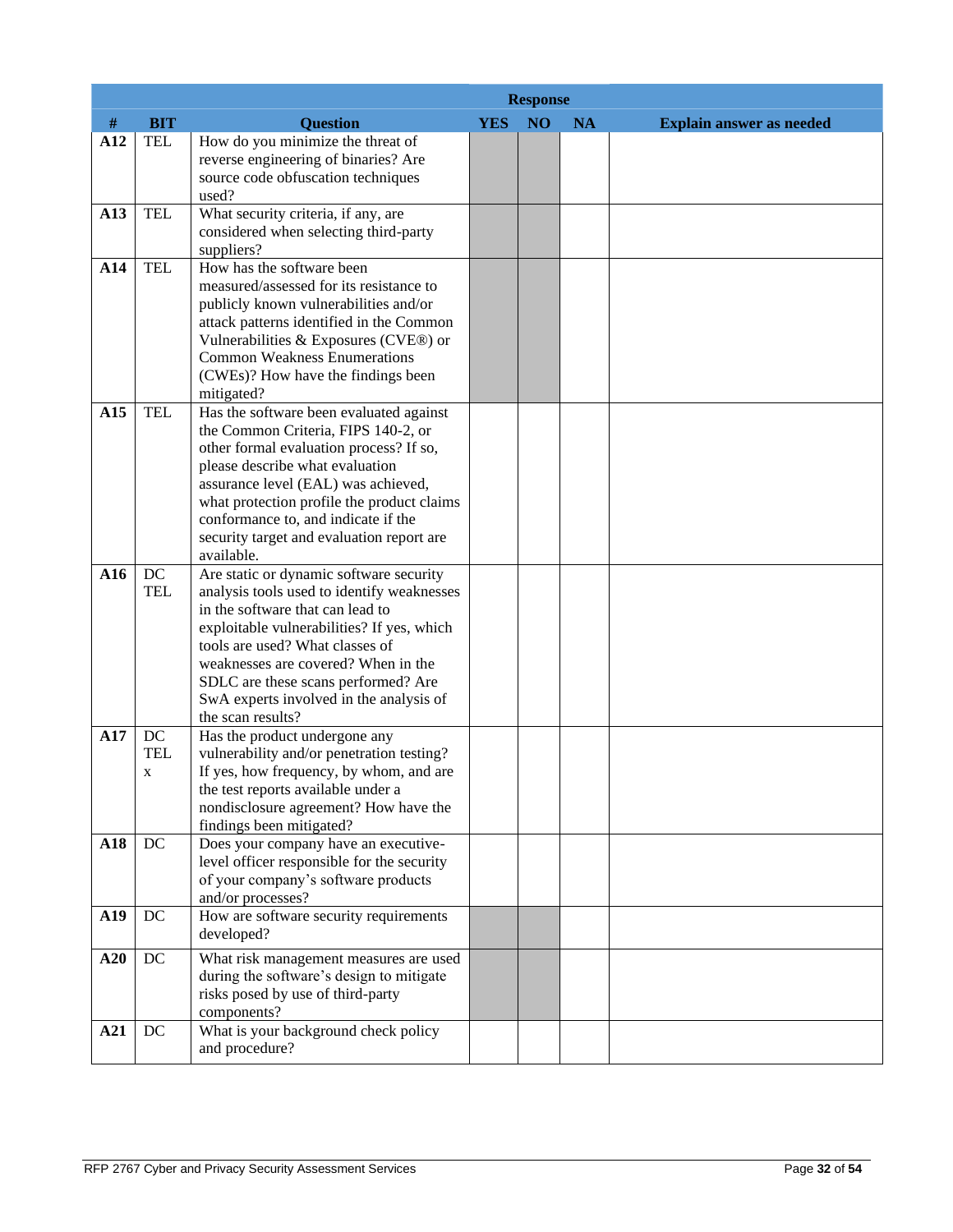|     |                        | <b>Response</b>                                                                                                                                                                                                |            |                 |           |                                 |  |
|-----|------------------------|----------------------------------------------------------------------------------------------------------------------------------------------------------------------------------------------------------------|------------|-----------------|-----------|---------------------------------|--|
| #   | <b>BIT</b>             | <b>Question</b>                                                                                                                                                                                                | <b>YES</b> | NO <sub>1</sub> | <b>NA</b> | <b>Explain answer as needed</b> |  |
| A22 | <b>DEV</b>             | Does your company have formally<br>defined security policies associated with<br>clearly defined roles and responsibilities<br>for personnel working within the<br>software development life cycle?<br>Explain. |            |                 |           |                                 |  |
| A23 | <b>TEL</b>             | What are the policies and procedures<br>used to protect sensitive information from<br>unauthorized access? How are the<br>policies enforced?                                                                   |            |                 |           |                                 |  |
| A24 | DC<br><b>TEL</b>       | Do you have an automated Security<br><b>Information and Event Management</b><br>system?                                                                                                                        |            |                 |           |                                 |  |
| A25 | DC<br><b>TEL</b>       | What types of event logs do you keep and<br>how long do you keep them?                                                                                                                                         |            |                 |           |                                 |  |
|     |                        | a. System events<br>b. Application events                                                                                                                                                                      |            |                 |           |                                 |  |
|     |                        | c. Authentication events                                                                                                                                                                                       |            |                 |           |                                 |  |
|     |                        | d. Physical access to your data center(s)                                                                                                                                                                      |            |                 |           |                                 |  |
|     |                        | e. Code changes                                                                                                                                                                                                |            |                 |           |                                 |  |
|     |                        | f. Other                                                                                                                                                                                                       |            |                 |           |                                 |  |
| A26 | DC                     | How are security logs and audit trails<br>protected from tampering or<br>modification? Are log files consolidated<br>to single servers?                                                                        |            |                 |           |                                 |  |
| A27 | <b>DEV</b>             | a. Are security-specific regression tests<br>performed during the development<br>process?                                                                                                                      |            |                 |           |                                 |  |
|     |                        | b. If yes, how frequently are the tests<br>performed?                                                                                                                                                          |            |                 |           |                                 |  |
| A28 | <b>TEL</b>             | What type of firewalls (or application<br>gateways) do you use? How are they<br>monitored/managed?                                                                                                             |            |                 |           |                                 |  |
| A29 | <b>TEL</b>             | What type of Intrusion Detection<br><b>System/Intrusion Protection Systems</b><br>(IDS/IPS) do you use? How are they<br>monitored/managed?                                                                     |            |                 |           |                                 |  |
| A30 | $DC$<br><b>TEL</b>     | What are your procedures for intrusion<br>detection, incident response, and incident<br>investigation/escalation?                                                                                              |            |                 |           |                                 |  |
| A31 | $\rm DC$<br><b>TEL</b> | Do you have a BYOD policy that allows<br>your staff to put any sort of sensitive or<br>legally protected State data on their<br>device personal device(s) or other non-<br>company owned system(s)?            |            |                 |           |                                 |  |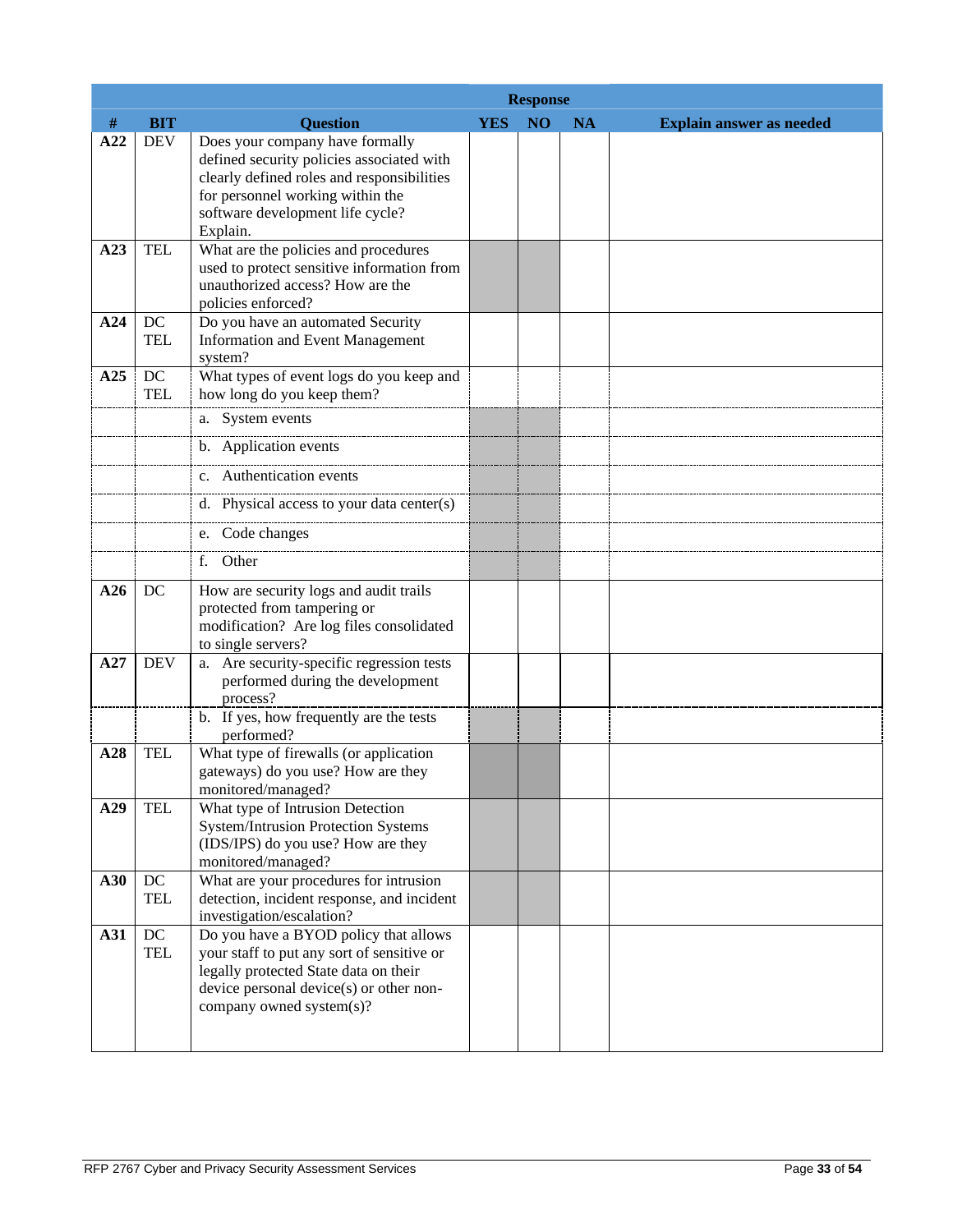|     |                                              | <b>Response</b>                                                                                                                                                                                                                                                                                                                                                                                                                             |            |                |           |                                 |  |
|-----|----------------------------------------------|---------------------------------------------------------------------------------------------------------------------------------------------------------------------------------------------------------------------------------------------------------------------------------------------------------------------------------------------------------------------------------------------------------------------------------------------|------------|----------------|-----------|---------------------------------|--|
| #   | <b>BIT</b>                                   | <b>Question</b>                                                                                                                                                                                                                                                                                                                                                                                                                             | <b>YES</b> | N <sub>O</sub> | <b>NA</b> | <b>Explain answer as needed</b> |  |
| A32 | DC<br><b>TEL</b>                             | Do you require multifactor authentication<br>be used by employees and subcontractors<br>who have potential access to legally<br>protected State data or administrative<br>control? If yes, please explain your<br>practices on multifactor authentication<br>including the authentication level used as<br>defined in NIST 800-63 in your<br>explanation. If no, do you plan on<br>implementing multifactor authentication?<br>If so, when? |            |                |           |                                 |  |
| A33 | <b>POC</b>                                   | Will this system provide the capability to<br>track data entry/access by the person,<br>date and time?                                                                                                                                                                                                                                                                                                                                      |            |                |           |                                 |  |
| A34 | DC<br><b>DEV</b><br><b>POC</b><br><b>TEL</b> | Will the system provide data encryption<br>for sensitive or legally protected<br>information both at rest and<br>transmission? If yes, please provide<br>details.                                                                                                                                                                                                                                                                           |            |                |           |                                 |  |
| A35 | DC                                           | Do you have a SOC 2 or ISO<br>a.<br>27001 audit report?<br>Is the audit done annually?<br>b.                                                                                                                                                                                                                                                                                                                                                |            |                |           |                                 |  |
|     |                                              | If it is SOC 2 audit report, does it<br>c.<br>cover all 5 of the trust principles?                                                                                                                                                                                                                                                                                                                                                          |            |                |           |                                 |  |
|     |                                              | If it is a SOC 2 audit report, what<br>d.<br>level is it?                                                                                                                                                                                                                                                                                                                                                                                   |            |                |           |                                 |  |
|     |                                              | Does the audit include cloud service<br>e.<br>providers?                                                                                                                                                                                                                                                                                                                                                                                    |            |                |           |                                 |  |
|     |                                              | Has the auditor always been able to<br>f.<br>attest to an acceptable audit result?                                                                                                                                                                                                                                                                                                                                                          |            |                |           |                                 |  |
|     |                                              | Will you provide a copy of your<br>g.<br>latest SOC 2 or ISO 27001 audit<br>report upon request, a redacted<br>version is acceptable?                                                                                                                                                                                                                                                                                                       |            |                |           |                                 |  |
| A36 |                                              | Do you or your cloud service provider<br>have any other security certification<br>beside SOC 2 or ISO 27001, for example,<br>FedRAMP or ITTRUST?                                                                                                                                                                                                                                                                                            |            |                |           |                                 |  |
| A37 | DC<br><b>TEL</b>                             | Are you providing a device or software<br>that can be defined as being Internet of<br>Thing (IoT)? Examples include IP<br>camera, network printer, or connected<br>medical device. If yes, what is your<br>process for ensuring the software on your<br>IoT devices that are connected to the<br>state's system, either permanently or<br>intermittently, are maintained and/or<br>updated?                                                 |            |                |           |                                 |  |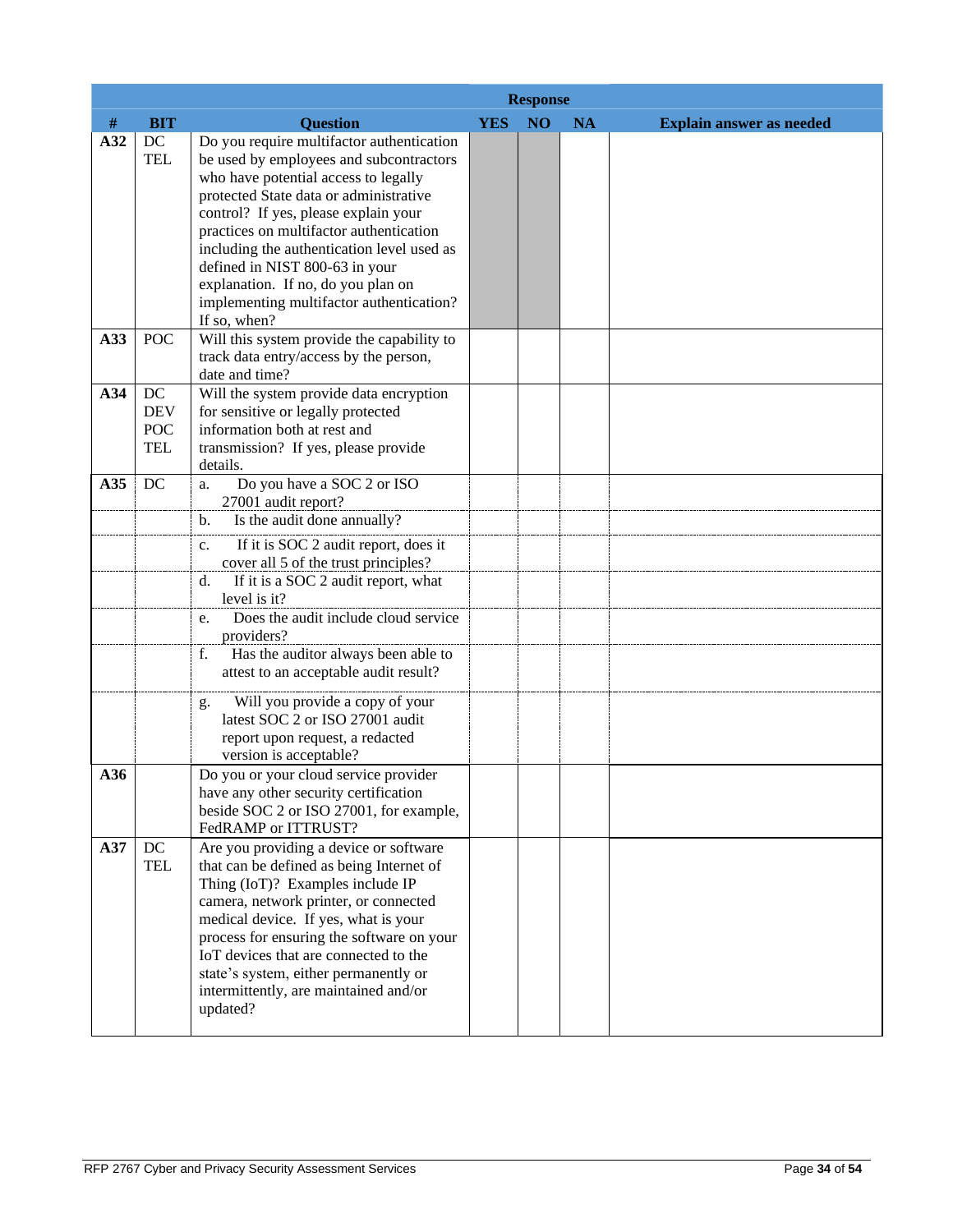|             | <b>Response</b> |                                                                                                                                                                                                                                              |     |                 |           |                                 |  |
|-------------|-----------------|----------------------------------------------------------------------------------------------------------------------------------------------------------------------------------------------------------------------------------------------|-----|-----------------|-----------|---------------------------------|--|
| #           | <b>BIT</b>      | <b>Ouestion</b>                                                                                                                                                                                                                              | YES | NO <sub>1</sub> | <b>NA</b> | <b>Explain answer as needed</b> |  |
| A38         | DC              | Who configures and deploys the servers?<br>Are the configuration procedures<br>available for review, including<br>documentation for all registry settings?                                                                                   |     |                 |           |                                 |  |
| A39         | DC              | What are your policies and procedures<br>for hardening servers?                                                                                                                                                                              |     |                 |           |                                 |  |
| ${\bf A40}$ | DC,<br>TEL      | (Only to be used when medical devices<br>are being acquired.) Please give the<br>history of cybersecurity advisories issued<br>by you for your medical devices. Include<br>the device, date and the nature of the<br>cybersecurity advisory. |     |                 |           |                                 |  |
| A41         | DC<br>POC       | Does any product you propose to use or<br>provide the State include software,<br>hardware or hardware components<br>manufactured by any company on the US<br>Commerce Department's Entity List?                                              |     |                 |           |                                 |  |
| A42         | DC              | Describe your process for monitoring the<br>security of your suppliers.                                                                                                                                                                      |     |                 |           |                                 |  |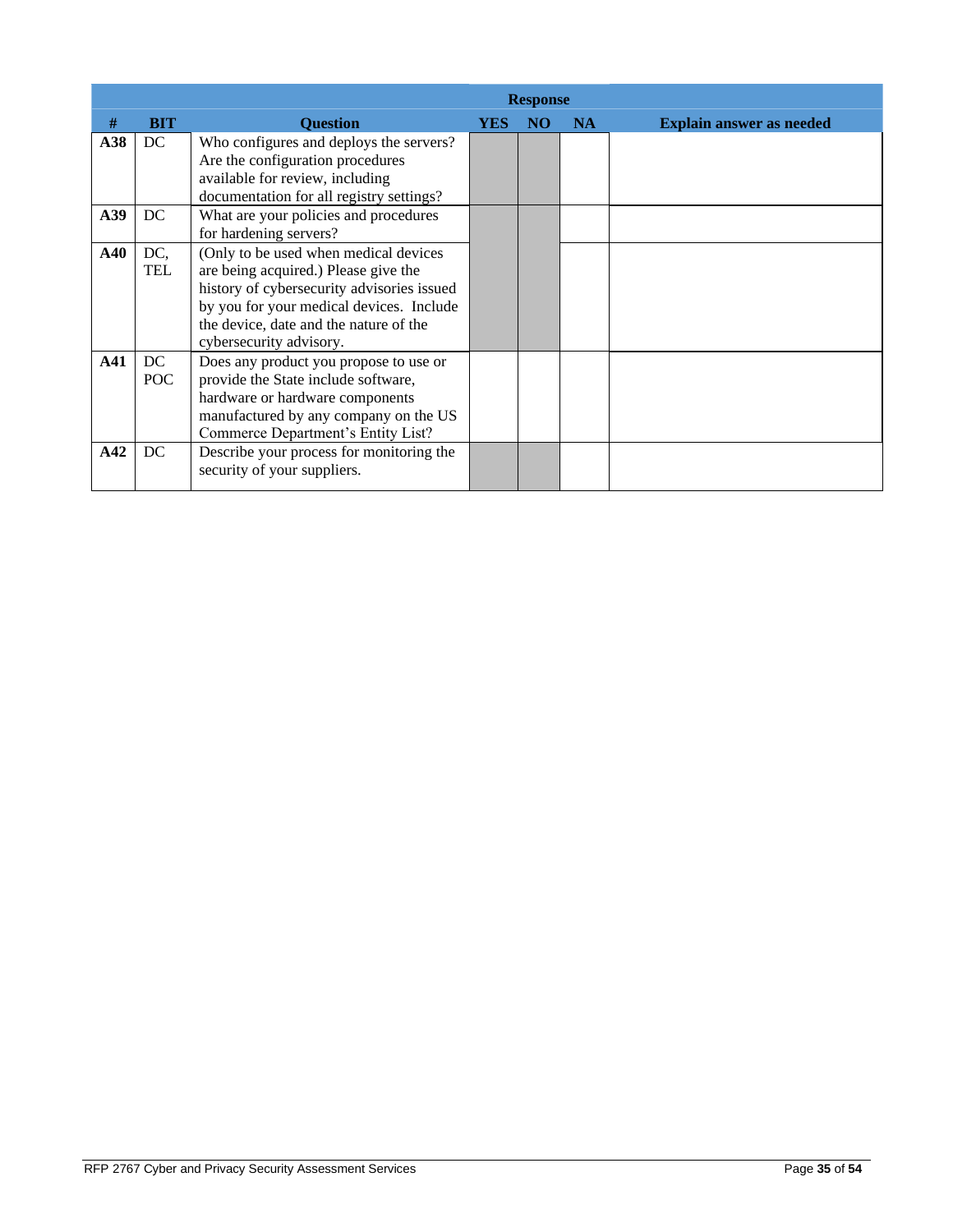## **Section B: Hosting**

**Only for Contractor hosted applications, systems, databases, services and any other technology not hosted on the State's infrastructure. Mark the questions as "NA" if this is an application hosted by the State.**

|                |                                       | <b>Response</b>                                                                                                                                                                                                                           |            |                |           |                                 |  |
|----------------|---------------------------------------|-------------------------------------------------------------------------------------------------------------------------------------------------------------------------------------------------------------------------------------------|------------|----------------|-----------|---------------------------------|--|
| $\#$           | <b>BIT</b>                            | <b>Question</b>                                                                                                                                                                                                                           | <b>YES</b> | N <sub>O</sub> | <b>NA</b> | <b>Explain answer as needed</b> |  |
| B1             | <b>POC</b>                            | Typically, the State of South Dakota<br>prefers to host all systems. In if the State<br>decides that it would be preferable for the<br>vendor to host the system, is this an<br>option?                                                   |            |                |           |                                 |  |
| B <sub>2</sub> | <b>POC</b>                            | Are there expected periods of time where<br>the application will be unavailable for<br>use?                                                                                                                                               |            |                |           |                                 |  |
| B <sub>3</sub> | <b>DC</b>                             | If you have agents or scripts executing on<br>servers of hosted applications what are<br>the procedures for reviewing the security<br>of these scripts or agents?                                                                         |            |                |           |                                 |  |
| <b>B4</b>      | DC                                    | What are the procedures and policies<br>used to control access to your servers?<br>How are audit logs maintained?                                                                                                                         |            |                |           |                                 |  |
| B <sub>5</sub> | DC<br><b>DEV</b><br>POC<br><b>TEL</b> | Do you have a formal disaster recovery<br>plan? Please explain what actions will be<br>taken to recover from a disaster. Are<br>warm or hot backups available? What are<br>the Recovery Time Objectives and<br>Recovery Point Objectives? |            |                |           |                                 |  |
| <b>B6</b>      | DC                                    | Explain your tenant architecture and how<br>tenant data is kept separately?                                                                                                                                                               |            |                |           |                                 |  |
| B7             | DC                                    | What are your data backup policies and<br>procedures? How frequently are your<br>backup procedures verified?                                                                                                                              |            |                |           |                                 |  |
| <b>B8</b>      | DC<br><b>DEV</b><br><b>TEL</b>        | If any cloud services are provided by a<br>third-party, do you have contractual<br>requirements with them dealing with:<br>Security for their I/T systems;<br>Staff vetting;<br>Staff security training?                                  |            |                |           |                                 |  |
|                |                                       | a. If yes, summarize the contractual<br>requirements.<br>b. If yes, how do you evaluate the third-<br>party's adherence to the contractual<br>requirements?                                                                               |            |                |           |                                 |  |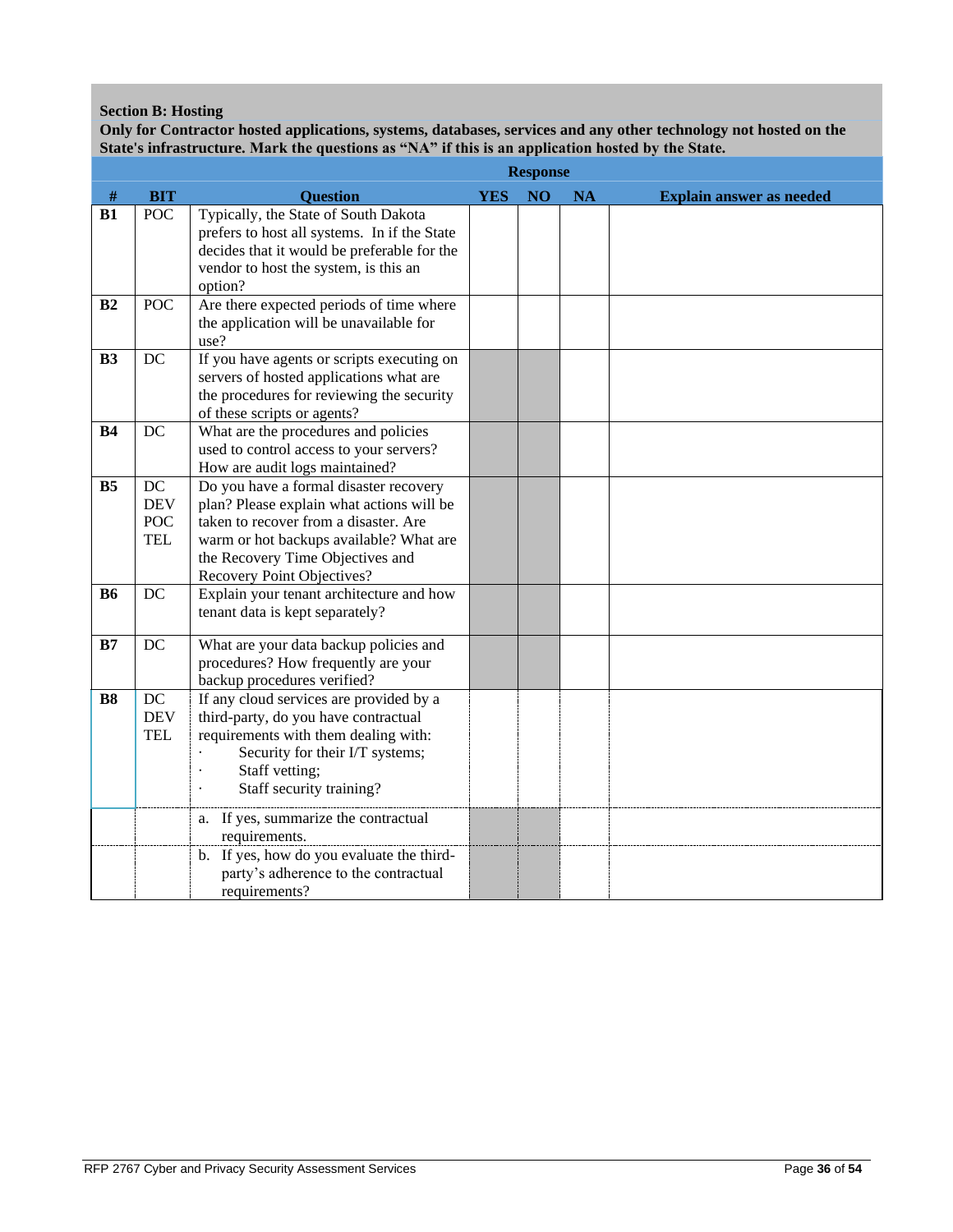|            |                   | <b>Response</b>                                                                                                                                                                                                                                                                                                                                                                                  |            |    |           |                                 |  |  |
|------------|-------------------|--------------------------------------------------------------------------------------------------------------------------------------------------------------------------------------------------------------------------------------------------------------------------------------------------------------------------------------------------------------------------------------------------|------------|----|-----------|---------------------------------|--|--|
| $\#$       | <b>BIT</b>        | <b>Question</b>                                                                                                                                                                                                                                                                                                                                                                                  | <b>YES</b> | NO | <b>NA</b> | <b>Explain answer as needed</b> |  |  |
| <b>B9</b>  | DC                | If your application is hosted by you or a<br>third party, are all costs for your software<br>licenses in addition to third-party<br>software (i.e. MS-SQL, MS Office, and<br>Oracle) included in your cost<br>proposal? If so, will you provide copies<br>of the licenses with a line-item list of<br>their proposed costs before they are<br>finalized?                                         |            |    |           |                                 |  |  |
| <b>B10</b> | DC                | a. Do you use a security checklist when                                                                                                                                                                                                                                                                                                                                                          |            |    |           |                                 |  |  |
|            |                   | standing up any outward facing<br>system?                                                                                                                                                                                                                                                                                                                                                        |            |    |           |                                 |  |  |
|            |                   | b. Do you test after the system was                                                                                                                                                                                                                                                                                                                                                              |            |    |           |                                 |  |  |
|            |                   | stood up to make sure everything in<br>the checklist was correctly set?                                                                                                                                                                                                                                                                                                                          |            |    |           |                                 |  |  |
| <b>B11</b> | DC                | How do you secure Internet of Things                                                                                                                                                                                                                                                                                                                                                             |            |    |           |                                 |  |  |
|            |                   | (IoT) devices on your network?                                                                                                                                                                                                                                                                                                                                                                   |            |    |           |                                 |  |  |
| <b>B12</b> | DC                | Do you use Content Threat Removal to                                                                                                                                                                                                                                                                                                                                                             |            |    |           |                                 |  |  |
|            | <b>TEL</b>        | extract and transform data?                                                                                                                                                                                                                                                                                                                                                                      |            |    |           |                                 |  |  |
| <b>B13</b> | DC                | Does your company have an endpoint                                                                                                                                                                                                                                                                                                                                                               |            |    |           |                                 |  |  |
|            | <b>TEL</b>        | detection and response policy?                                                                                                                                                                                                                                                                                                                                                                   |            |    |           |                                 |  |  |
| <b>B14</b> | DC<br><b>TEL</b>  | Does your company have any real-time<br>security auditing processes?                                                                                                                                                                                                                                                                                                                             |            |    |           |                                 |  |  |
| <b>B15</b> | <b>TELE</b>       | How do you perform analysis against<br>the network traffic being transmitted<br>or received by your application,<br>systems and/or data center? What<br>benchmarks do you maintain and<br>monitor your systems against for<br>network usage and<br>performance? What process(es)<br>and/or product(s) do you use to<br>complete this analysis, and what<br>results or process(es) can you share? |            |    |           |                                 |  |  |
| <b>B16</b> | <b>TELE</b>       | How do you monitor your application,<br>systems and/or data center for security<br>events, incidents or information? What<br>process(es) and/or product(s) do you use<br>to complete this analysis, and what<br>results or process(es) can you share?                                                                                                                                            |            |    |           |                                 |  |  |
| <b>B17</b> | DC<br>TELE        | What anti-malware product(s) do you<br>use?                                                                                                                                                                                                                                                                                                                                                      |            |    |           |                                 |  |  |
| <b>B18</b> | DC<br><b>TELE</b> | What is your process to implement new<br>vendor patches as they are released and<br>what is the average time it takes to<br>deploy a patch?                                                                                                                                                                                                                                                      |            |    |           |                                 |  |  |
| <b>B19</b> | DC<br><b>TELE</b> | Have you ever had a data breach? If so,<br>provide information on the breach.                                                                                                                                                                                                                                                                                                                    |            |    |           |                                 |  |  |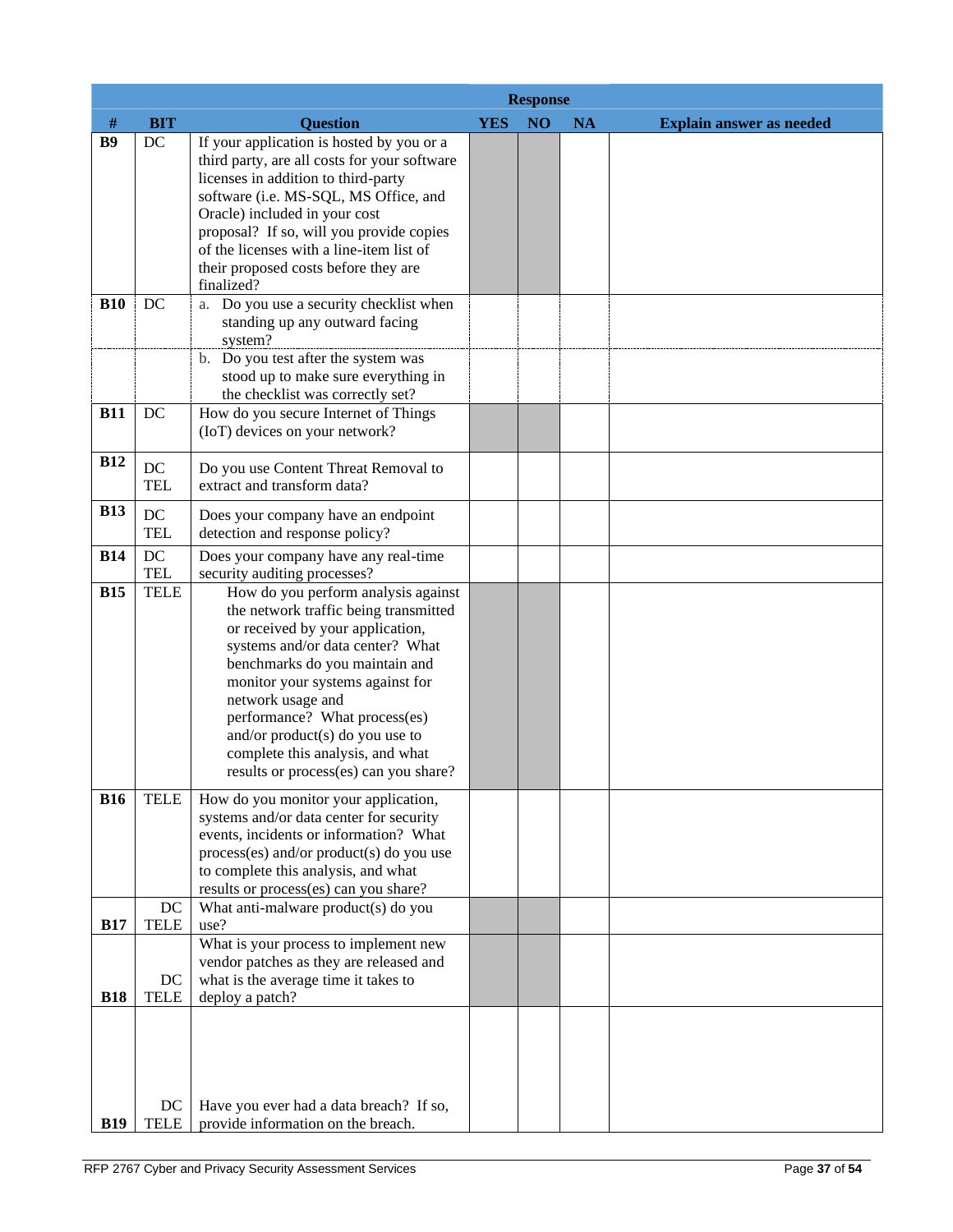|            |            | <b>Response</b>                        |     |    |           |                    |  |  |
|------------|------------|----------------------------------------|-----|----|-----------|--------------------|--|--|
| #          | <b>BIT</b> | <b>Question</b>                        | YES | NO | <b>NA</b> | <b>Explanation</b> |  |  |
|            |            | Is there a strategy for mitigating     |     |    |           |                    |  |  |
| <b>B20</b> | POC -      | unplanned disruptions and what is it?  |     |    |           |                    |  |  |
|            |            | What is your process for ensuring the  |     |    |           |                    |  |  |
|            |            | software on your IoT devices that are  |     |    |           |                    |  |  |
|            |            | connected to your system, either       |     |    |           |                    |  |  |
|            | DC         | permanently or intermittently, is      |     |    |           |                    |  |  |
| <b>B21</b> | TEL        | maintained and updated?                |     |    |           |                    |  |  |
|            |            | Will the State of South Dakota own the |     |    |           |                    |  |  |
|            |            | data created in your hosting           |     |    |           |                    |  |  |
| <b>B22</b> | POC -      | environment?                           |     |    |           |                    |  |  |
|            |            | What are your record destruction       |     |    |           |                    |  |  |
| <b>B23</b> | <b>DEV</b> | scheduling capabilities?               |     |    |           |                    |  |  |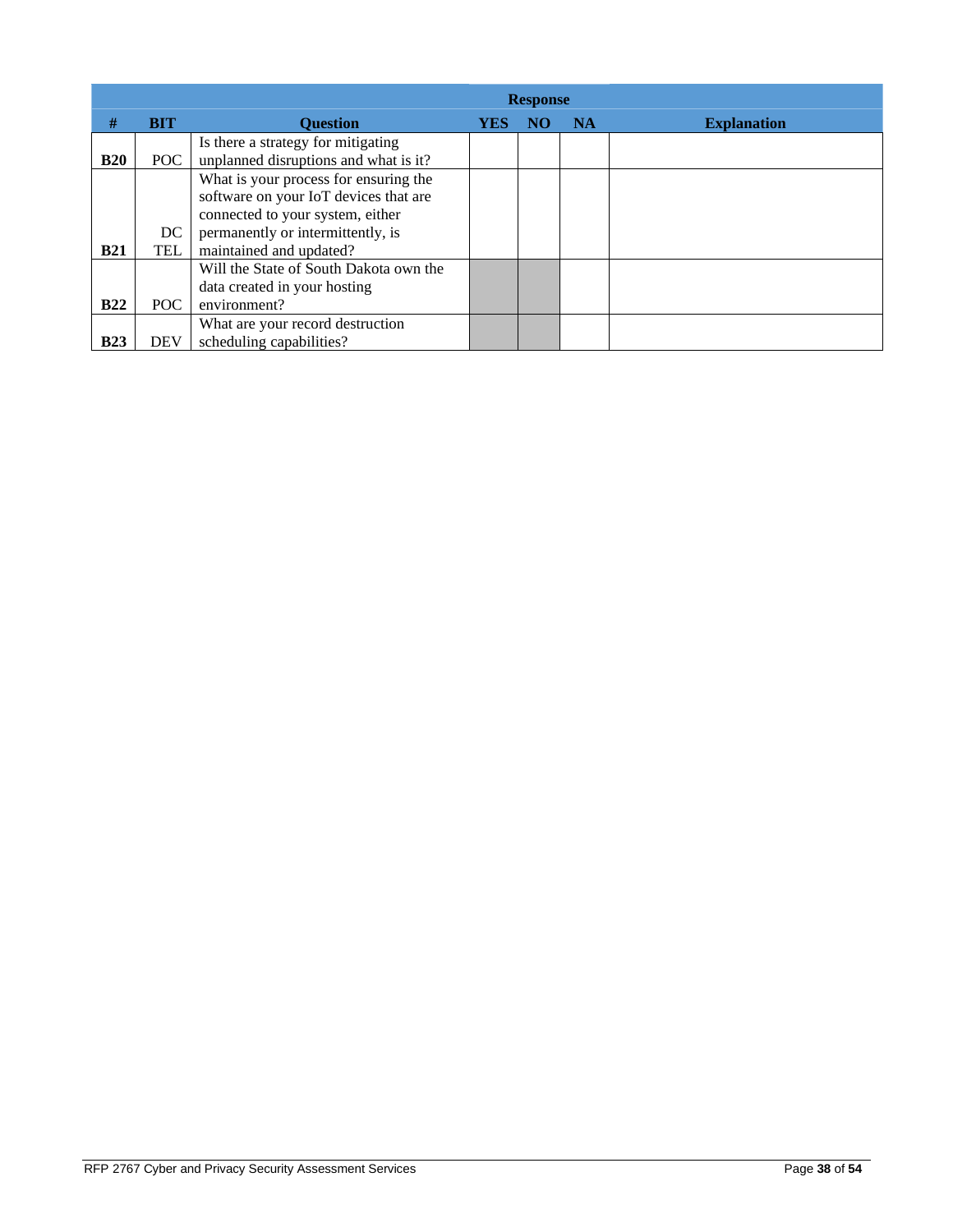### **Section C: Database**

**Applies to any application or service that stores data, irrespective of the application being hosted by the state or the vendor.**

|                |                   | <b>Response</b>                                                                                                       |     |                |           |                    |  |  |  |
|----------------|-------------------|-----------------------------------------------------------------------------------------------------------------------|-----|----------------|-----------|--------------------|--|--|--|
| #              | <b>BIT</b>        | <b>Ouestion</b>                                                                                                       | YES | N <sub>O</sub> | <b>NA</b> | <b>Explanation</b> |  |  |  |
| C1             | DC                | Will the system require a database?                                                                                   |     |                |           |                    |  |  |  |
| C <sub>2</sub> | DC                | If a Database is required what technology<br>will be used (i.e. Microsoft SQL Server,<br>Oracle, MySQL)?              |     |                |           |                    |  |  |  |
| C <sub>3</sub> | DC                | If a SQL Database is required does the<br>cost of the software include the cost of<br>licensing the SQL Server?       |     |                |           |                    |  |  |  |
| C <sub>4</sub> | POC               | Will the system data be exportable by the<br>user to tools like Excel or Access at all<br>points during the workflow? |     |                |           |                    |  |  |  |
| C <sub>5</sub> | DC<br><b>DEV</b>  | Will the system infrastructure include a<br>separate OLTP or Data Warehouse<br>Implementation?                        |     |                |           |                    |  |  |  |
| C6             | DC.<br><b>DEV</b> | Will the system infrastructure require a<br>Business Intelligence solution?                                           |     |                |           |                    |  |  |  |

**Section D: Contractor Process**

**The following questions are relevant for all contractors, or third parties engaged in providing this hardware, application or service and pertain to business practices. If the application is hosted by the contractor or the contractor supplies cloud services those questions dealing with installation or support of applications on the State's system can be marked "NA".**

|                |            | $\mathbf{u}$ $\mathbf{v}$ $\mathbf{u}$ $\mathbf{u}$ $\mathbf{v}$ $\mathbf{v}$ $\mathbf{v}$ $\mathbf{v}$ $\mathbf{v}$ $\mathbf{v}$ $\mathbf{v}$ |  |  |
|----------------|------------|------------------------------------------------------------------------------------------------------------------------------------------------|--|--|
| D <sub>1</sub> | DC         | Will the contractor provide assistance                                                                                                         |  |  |
|                | <b>POC</b> | with installation?                                                                                                                             |  |  |
|                |            |                                                                                                                                                |  |  |
| D <sub>2</sub> | DC         | Does your company have a policy and                                                                                                            |  |  |
|                | <b>DEV</b> | process for supporting/requiring                                                                                                               |  |  |
|                | POC        | professional certifications? If so, how do                                                                                                     |  |  |
|                | <b>TEL</b> | you ensure certifications are valid and up-                                                                                                    |  |  |
|                |            | to date?                                                                                                                                       |  |  |
| D <sub>3</sub> | <b>DEV</b> | What types of functional tests are/were                                                                                                        |  |  |
|                |            | performed on the software during its                                                                                                           |  |  |
|                |            | development (e.g., spot checking,                                                                                                              |  |  |
|                |            | component-level testing and integrated                                                                                                         |  |  |
|                |            | $testing$ ?                                                                                                                                    |  |  |
| D <sub>4</sub> | <b>DEV</b> | Are misuse test cases included to exercise                                                                                                     |  |  |
|                |            | potential abuse scenarios of the software?                                                                                                     |  |  |
|                |            |                                                                                                                                                |  |  |
| D <sub>5</sub> | <b>TEL</b> | What release criteria does your company                                                                                                        |  |  |
|                |            | have for its products regarding security?                                                                                                      |  |  |
| D <sub>6</sub> | <b>DEV</b> | What controls are in place to ensure that                                                                                                      |  |  |
|                |            | only the accepted/released software is                                                                                                         |  |  |
|                |            | placed on media for distribution?                                                                                                              |  |  |
|                |            |                                                                                                                                                |  |  |
|                |            |                                                                                                                                                |  |  |
|                |            |                                                                                                                                                |  |  |
|                |            |                                                                                                                                                |  |  |
|                |            |                                                                                                                                                |  |  |
|                |            |                                                                                                                                                |  |  |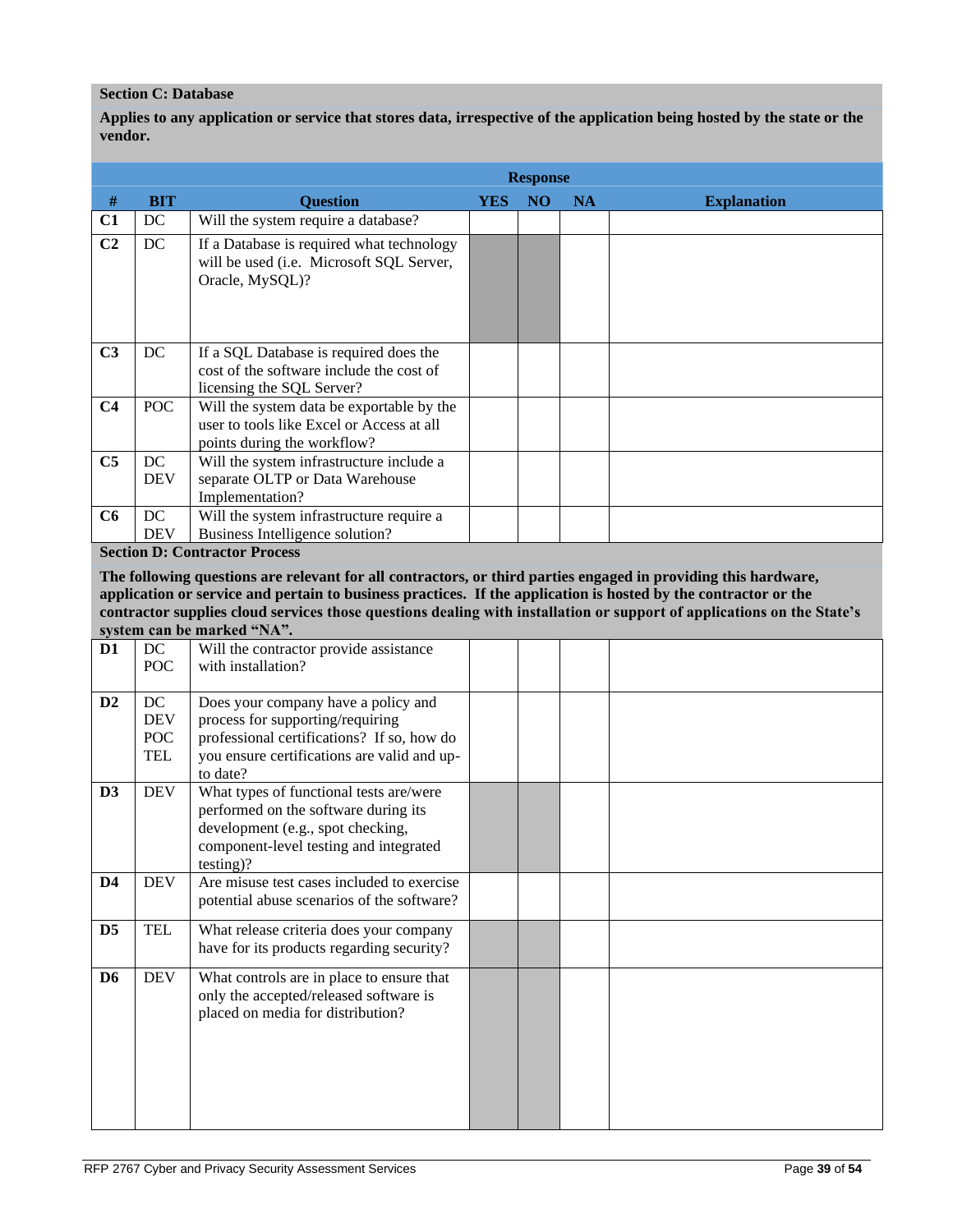|                 |                  | <b>Response</b>                                                                                                                                                                                                                                     |            |    |           |                    |  |  |  |
|-----------------|------------------|-----------------------------------------------------------------------------------------------------------------------------------------------------------------------------------------------------------------------------------------------------|------------|----|-----------|--------------------|--|--|--|
| $\#$            | <b>BIT</b>       | <b>Question</b>                                                                                                                                                                                                                                     | <b>YES</b> | NO | <b>NA</b> | <b>Explanation</b> |  |  |  |
| D7              | DC<br><b>DEV</b> | a. Is there a Support Lifecycle Policy<br>within the organization for the<br>software in question?                                                                                                                                                  |            |    |           |                    |  |  |  |
|                 |                  | b. Does it outline and establish a<br>consistent and predictable support<br>timeline?                                                                                                                                                               |            |    |           |                    |  |  |  |
| D <sub>8</sub>  | DC               | How are patches, updates and service<br>packs communicated and distributed to<br>the State?                                                                                                                                                         |            |    |           |                    |  |  |  |
| D <sub>9</sub>  | <b>DEV</b>       | What services does the help desk, support<br>center, or (if applicable) online support<br>system offer when are these services<br>available, and are there any additional<br>costs associated with the options?                                     |            |    |           |                    |  |  |  |
| <b>D10</b>      | DC               | a. Can patches and Service Packs be<br>uninstalled?<br>b. Are the procedures for uninstalling a                                                                                                                                                     |            |    |           |                    |  |  |  |
|                 |                  | patch or Service Pack automated or<br>manual?                                                                                                                                                                                                       |            |    |           |                    |  |  |  |
| <b>D11</b>      | DC<br><b>DEV</b> | How are enhancement requests and<br>reports of defects, vulnerabilities, and<br>security incidents involving the software<br>collected, tracked, prioritized and<br>reported? Is the management and<br>reporting policy available for review?       |            |    |           |                    |  |  |  |
| D <sub>12</sub> | DC               | What are your policies and practices for<br>reviewing design and architecture<br>security impacts in relation to deploying<br>patches, updates and service packs?                                                                                   |            |    |           |                    |  |  |  |
| D13             | DC               | Are third-party developers contractually<br>required to follow your configuration<br>management and security policies and<br>how do you assess their compliance?                                                                                    |            |    |           |                    |  |  |  |
| D <sub>14</sub> | <b>DEV</b>       | What policies and processes does your<br>company use to verify that your product<br>has its comments sanitized and does not<br>contain undocumented functions,<br>test/debug code or unintended, "dead," or<br>malicious code? What tools are used? |            |    |           |                    |  |  |  |
| D <sub>15</sub> | <b>DEV</b>       | How is the software provenance verified<br>(e.g. any checksums or signatures)?                                                                                                                                                                      |            |    |           |                    |  |  |  |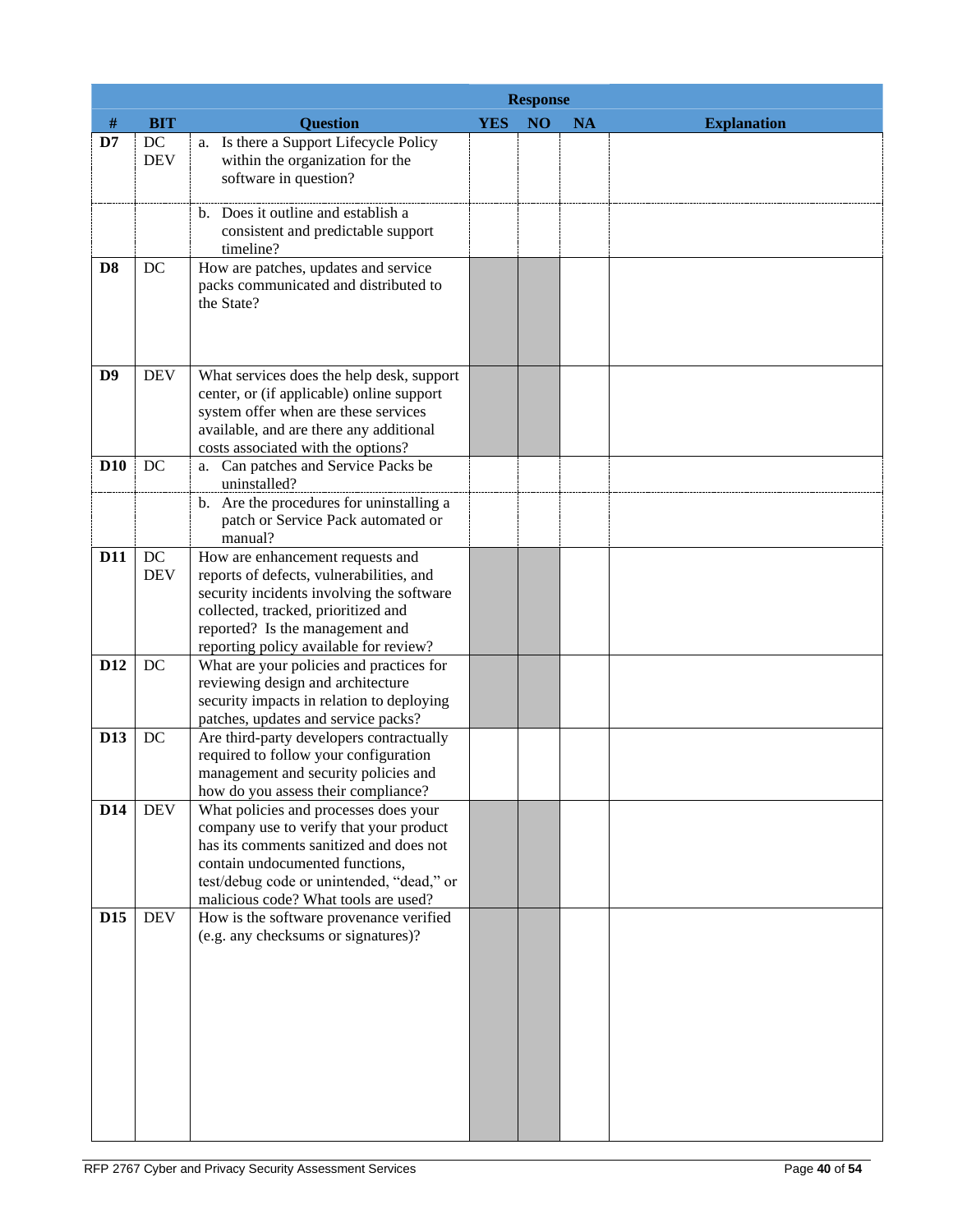|                 |                  |                                                                                                                                                                    | <b>Response</b> |    |           |                                 |  |  |
|-----------------|------------------|--------------------------------------------------------------------------------------------------------------------------------------------------------------------|-----------------|----|-----------|---------------------------------|--|--|
| $\#$            | <b>BIT</b>       | <b>Question</b>                                                                                                                                                    | <b>YES</b>      | NO | <b>NA</b> | <b>Explain answer as needed</b> |  |  |
| D <sub>16</sub> | <b>DEV</b>       | a. Does the documentation explain how<br>to install, configure, and/or use the<br>software securely?                                                               |                 |    |           |                                 |  |  |
|                 |                  | b. Does it identify options that should<br>not normally be used because they<br>create security weaknesses?                                                        |                 |    |           |                                 |  |  |
| D17             | <b>DEV</b>       | a. Does your company develop security<br>measurement objectives for all phases<br>of the SDLC?                                                                     |                 |    |           |                                 |  |  |
|                 |                  | b. Has your company identified specific<br>statistical and/or qualitative analytical<br>techniques for measuring attainment<br>of security measures?               |                 |    |           |                                 |  |  |
| <b>D18</b>      | DC               | a. Is testing done after changes are made<br>to servers?                                                                                                           |                 |    |           |                                 |  |  |
|                 |                  | b. What are your rollback procedures in<br>the event of problems resulting from<br>installing a patch or Service Pack?                                             |                 |    |           |                                 |  |  |
| D <sub>19</sub> | DC               | What are your procedures and policies for<br>handling and destroying sensitive data on<br>electronic and printed media?                                            |                 |    |           |                                 |  |  |
| <b>D20</b>      | DC<br><b>TEL</b> | How is endpoint protection done for<br>example is virus prevention used, and<br>how are detection, correction, and<br>updates handled?                             |                 |    |           |                                 |  |  |
| D <sub>21</sub> | DC<br><b>TEL</b> | Do you perform regular reviews of<br>system and network logs for security<br>issues?                                                                               |                 |    |           |                                 |  |  |
| D22             | $DC$             | Do you provide security performance<br>measures to the customer at regular<br>intervals?                                                                           |                 |    |           |                                 |  |  |
| D <sub>23</sub> | DC<br>POC        | What technical, installation and user<br>documentation, do you provide to the<br>State? Is the documentation<br>electronically available and can it be<br>printed? |                 |    |           |                                 |  |  |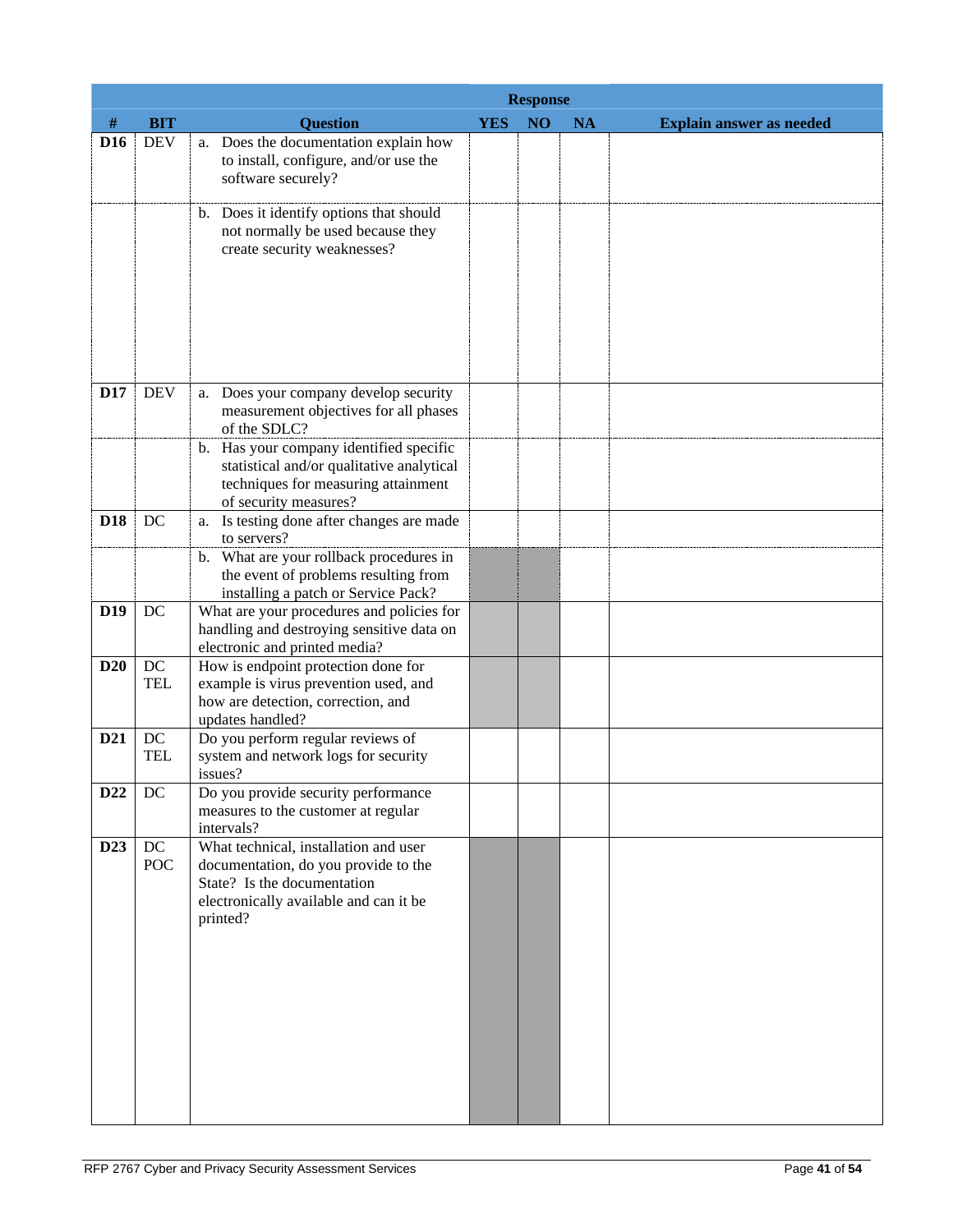|                 |                                              |                                                                                                                                                                                                                                                                                                                                                                                 | <b>Response</b> |                 |           |                                 |  |  |  |
|-----------------|----------------------------------------------|---------------------------------------------------------------------------------------------------------------------------------------------------------------------------------------------------------------------------------------------------------------------------------------------------------------------------------------------------------------------------------|-----------------|-----------------|-----------|---------------------------------|--|--|--|
| #               | <b>BIT</b>                                   | <b>Question</b>                                                                                                                                                                                                                                                                                                                                                                 | <b>YES</b>      | NO <sub>1</sub> | <b>NA</b> | <b>Explain answer as needed</b> |  |  |  |
| D <sub>24</sub> | DC<br><b>DEV</b><br><b>POC</b>               | a. Will the implementation plan include<br>user acceptance testing?                                                                                                                                                                                                                                                                                                             |                 |                 |           |                                 |  |  |  |
|                 |                                              | b. If yes, what were the test cases?                                                                                                                                                                                                                                                                                                                                            |                 |                 |           |                                 |  |  |  |
|                 |                                              | c. Do you do software assurance?                                                                                                                                                                                                                                                                                                                                                |                 |                 |           |                                 |  |  |  |
| D <sub>25</sub> | DC<br><b>DEV</b><br><b>POC</b><br><b>TEL</b> | Will the implementation plan include<br>performance testing?                                                                                                                                                                                                                                                                                                                    |                 |                 |           |                                 |  |  |  |
| D <sub>26</sub> | <b>DEV</b><br>POC                            | Will there be documented test cases for<br>future releases including any<br>customizations done for the State of<br>South Dakota?                                                                                                                                                                                                                                               |                 |                 |           |                                 |  |  |  |
| D27             | <b>DEV</b><br>POC                            | If the State of South Dakota will gain<br>ownership of the software, does the<br>proposal include a knowledge transfer<br>plan?                                                                                                                                                                                                                                                 |                 |                 |           |                                 |  |  |  |
| D28             | <b>DEV</b><br><b>POC</b>                     | Has your company ever conducted a<br>project where your product was load<br>tested?                                                                                                                                                                                                                                                                                             |                 |                 |           |                                 |  |  |  |
| D <sub>29</sub> | $DC$                                         | Please explain the pedigree of the<br>software. Include in your answer who are<br>the people, organization and processes<br>that created the software.                                                                                                                                                                                                                          |                 |                 |           |                                 |  |  |  |
| <b>D30</b>      | $DC$                                         | Explain the change management<br>procedure used to identify the type and<br>extent of changes allowed in the software<br>throughout its lifecycle. Include<br>information on the oversight controls for<br>the change management procedure.                                                                                                                                     |                 |                 |           |                                 |  |  |  |
| D31             | <b>TEL</b><br>DC<br><b>DEV</b>               | Does your company have corporate<br>policies and management controls in<br>place to ensure that only corporate-<br>approved (licensed and vetted) software<br>components are used during the<br>development process? Provide a brief<br>explanation. Will the supplier indemnify<br>the Acquirer from these issues in the<br>license agreement? Provide a brief<br>explanation. |                 |                 |           |                                 |  |  |  |
| D32             | <b>DEV</b>                                   | Summarize the processes (e.g., ISO 9000,<br>CMMi), methods, tools (e.g., IDEs,<br>compilers) techniques, etc. used to<br>produce and transform the software.                                                                                                                                                                                                                    |                 |                 |           |                                 |  |  |  |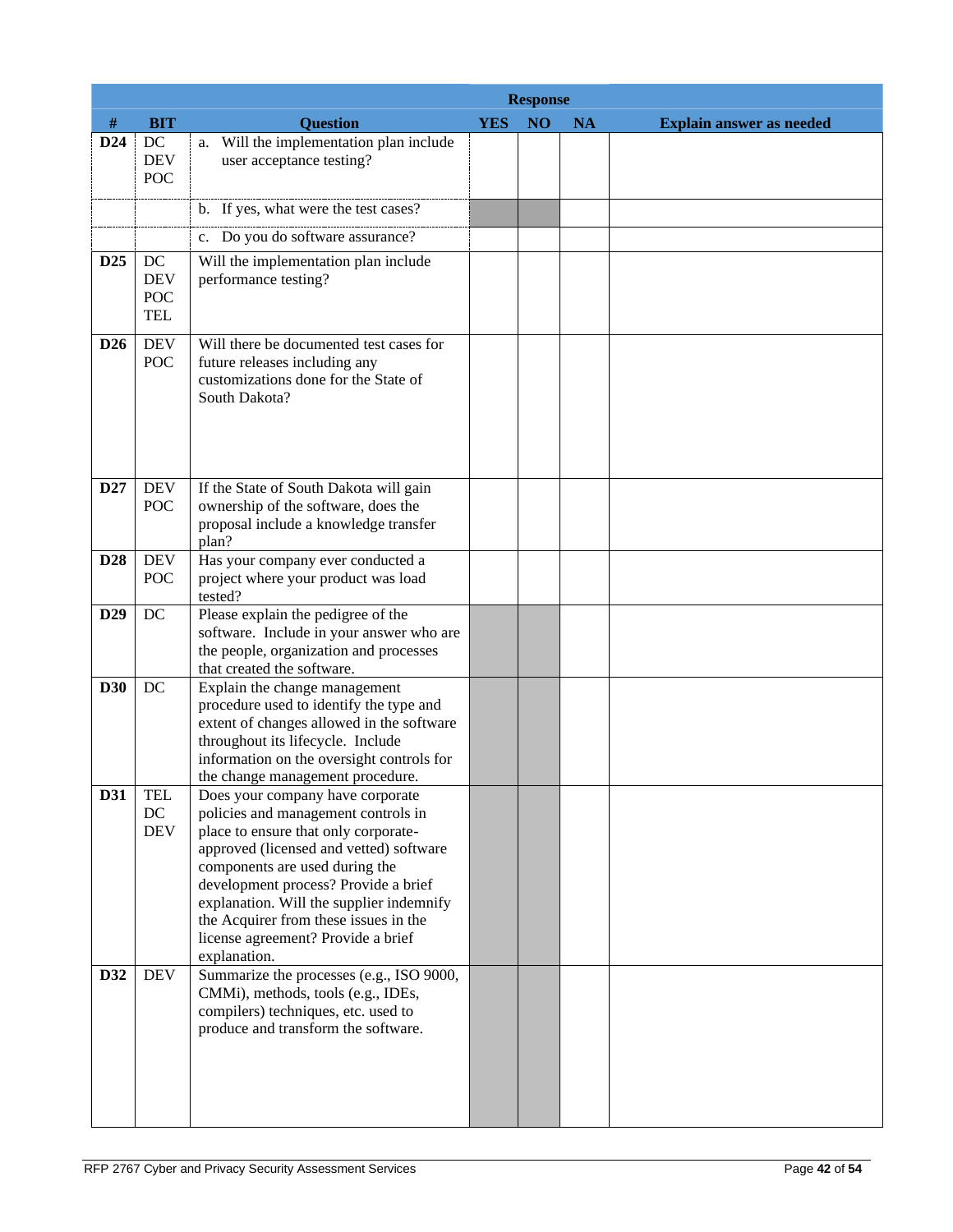|            |                                                  |                                                                                                                                                                                                                                                                                                                                                                                          | <b>Response</b> |                 |           |                                 |  |  |  |
|------------|--------------------------------------------------|------------------------------------------------------------------------------------------------------------------------------------------------------------------------------------------------------------------------------------------------------------------------------------------------------------------------------------------------------------------------------------------|-----------------|-----------------|-----------|---------------------------------|--|--|--|
| #          | <b>BIT</b>                                       | <b>Question</b>                                                                                                                                                                                                                                                                                                                                                                          | <b>YES</b>      | NO <sub>1</sub> | <b>NA</b> | <b>Explain answer as needed</b> |  |  |  |
| D33        | $\operatorname{DC}$<br><b>DEV</b>                | a. Does the software contain third-party<br>developed components?                                                                                                                                                                                                                                                                                                                        |                 |                 |           |                                 |  |  |  |
|            |                                                  | b. If yes, are those components scanned<br>by a static code analysis tool?                                                                                                                                                                                                                                                                                                               |                 |                 |           |                                 |  |  |  |
| D34        | DC<br><b>DEV</b><br><b>TEL</b>                   | What security design and security<br>architecture documents are prepared as<br>part of the SDLC process? How are they<br>maintained? Are they available to/for<br>review?                                                                                                                                                                                                                |                 |                 |           |                                 |  |  |  |
| D35        | <b>DEV</b>                                       | Does your organization incorporate<br>security risk management activities as<br>part of your software development<br>methodology? If yes, please provide a<br>copy of this methodology or provide<br>information on how to obtain it from a<br>publicly accessible source.                                                                                                               |                 |                 |           |                                 |  |  |  |
| D36        | DC                                               | Does your company ever perform site<br>inspections/policy compliance audits of<br>its U.S. development facilities? Of its<br>non-U.S. facilities? Of the facilities of its<br>third-party developers? If yes, how often<br>do these inspections/audits occur? Are<br>they periodic or triggered by events (or<br>both)? If triggered by events, provide<br>examples of "trigger" events. |                 |                 |           |                                 |  |  |  |
| D37        | DC<br><b>TEL</b>                                 | How are trouble tickets submitted? How<br>are support issues, specifically those that<br>are security-related escalated?                                                                                                                                                                                                                                                                 |                 |                 |           |                                 |  |  |  |
| <b>D38</b> | DC<br><b>DEV</b>                                 | Please describe the scope and give an<br>overview of the content of the security<br>training you require of your staff, include<br>how often the training is given and to<br>whom. Include training specifically<br>given to your developers on secure<br>development.                                                                                                                   |                 |                 |           |                                 |  |  |  |
| D39        | $\operatorname{DC}$<br><b>TEL</b><br>$\mathbf X$ | It is State policy that all Contractor<br>Remote Access to systems for support<br>and maintenance on the State Network<br>will only be allowed through Citrix<br>Netscaler. Would this affect the<br>implementation of the system?                                                                                                                                                       |                 |                 |           |                                 |  |  |  |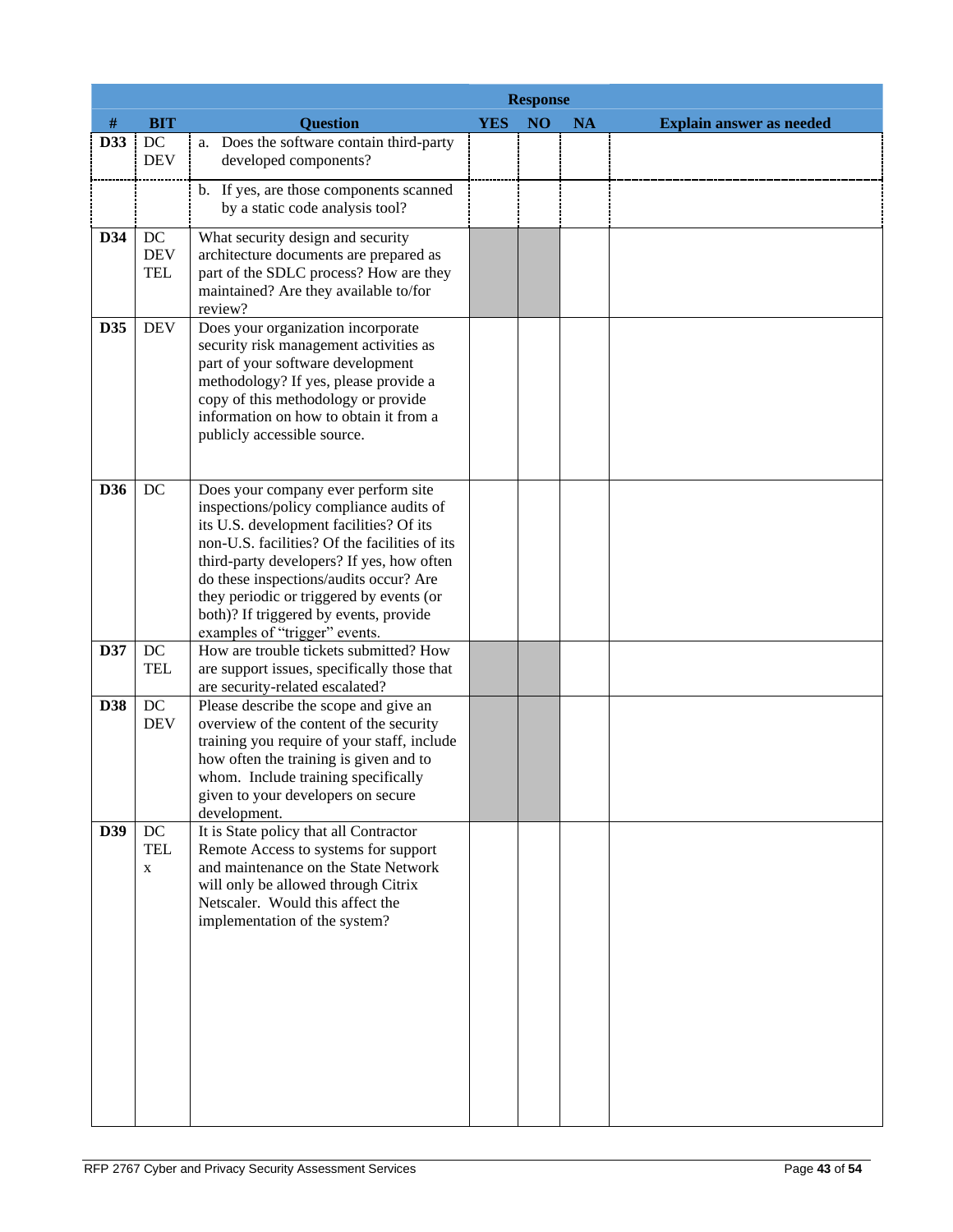|            |                   | <b>Response</b>                            |            |                |           |                                 |  |  |  |
|------------|-------------------|--------------------------------------------|------------|----------------|-----------|---------------------------------|--|--|--|
| #          | <b>BIT</b>        | <b>Question</b>                            | <b>YES</b> | N <sub>O</sub> | <b>NA</b> | <b>Explain answer as needed</b> |  |  |  |
| <b>D40</b> | POC               | Contractors are also expected to reply to  |            |                |           |                                 |  |  |  |
|            | <b>TEL</b>        | follow-up questions in response to the     |            |                |           |                                 |  |  |  |
|            | $\mathbf{x}$      | answers they provided to the security      |            |                |           |                                 |  |  |  |
|            |                   | questions. At the State's discretion, a    |            |                |           |                                 |  |  |  |
|            |                   | contractor's answers to the follow-up      |            |                |           |                                 |  |  |  |
|            |                   | questions may be required in writing       |            |                |           |                                 |  |  |  |
|            |                   | and/or verbally. The answers provided      |            |                |           |                                 |  |  |  |
|            |                   | may be used as part of the contractor      |            |                |           |                                 |  |  |  |
|            |                   | selection criteria. Is this acceptable?    |            |                |           |                                 |  |  |  |
| <b>D41</b> | DC                | (For PHI only)                             |            |                |           |                                 |  |  |  |
|            | <b>DEV</b>        | a. Have you done a risk assessment? If     |            |                |           |                                 |  |  |  |
|            | POC<br><b>TEL</b> | yes, will you share it?                    |            |                |           |                                 |  |  |  |
|            |                   |                                            |            |                |           |                                 |  |  |  |
|            | $\mathbf{X}$      |                                            |            |                |           |                                 |  |  |  |
|            |                   | b. If you have not done a risk assessment, |            |                |           |                                 |  |  |  |
|            |                   | when are you planning on doing one?        |            |                |           |                                 |  |  |  |
|            |                   |                                            |            |                |           |                                 |  |  |  |
|            |                   | c. If you have not done a risk assessment, |            |                |           |                                 |  |  |  |
|            |                   | would you be willing to do one for this    |            |                |           |                                 |  |  |  |
|            |                   | project?                                   |            |                |           |                                 |  |  |  |
| D42        | <b>DEV</b>        | Will your website conform to the           |            |                |           |                                 |  |  |  |
|            | POC               | requirements of Section 508 of the         |            |                |           |                                 |  |  |  |
|            |                   | Rehabilitation Act of 1973?                |            |                |           |                                 |  |  |  |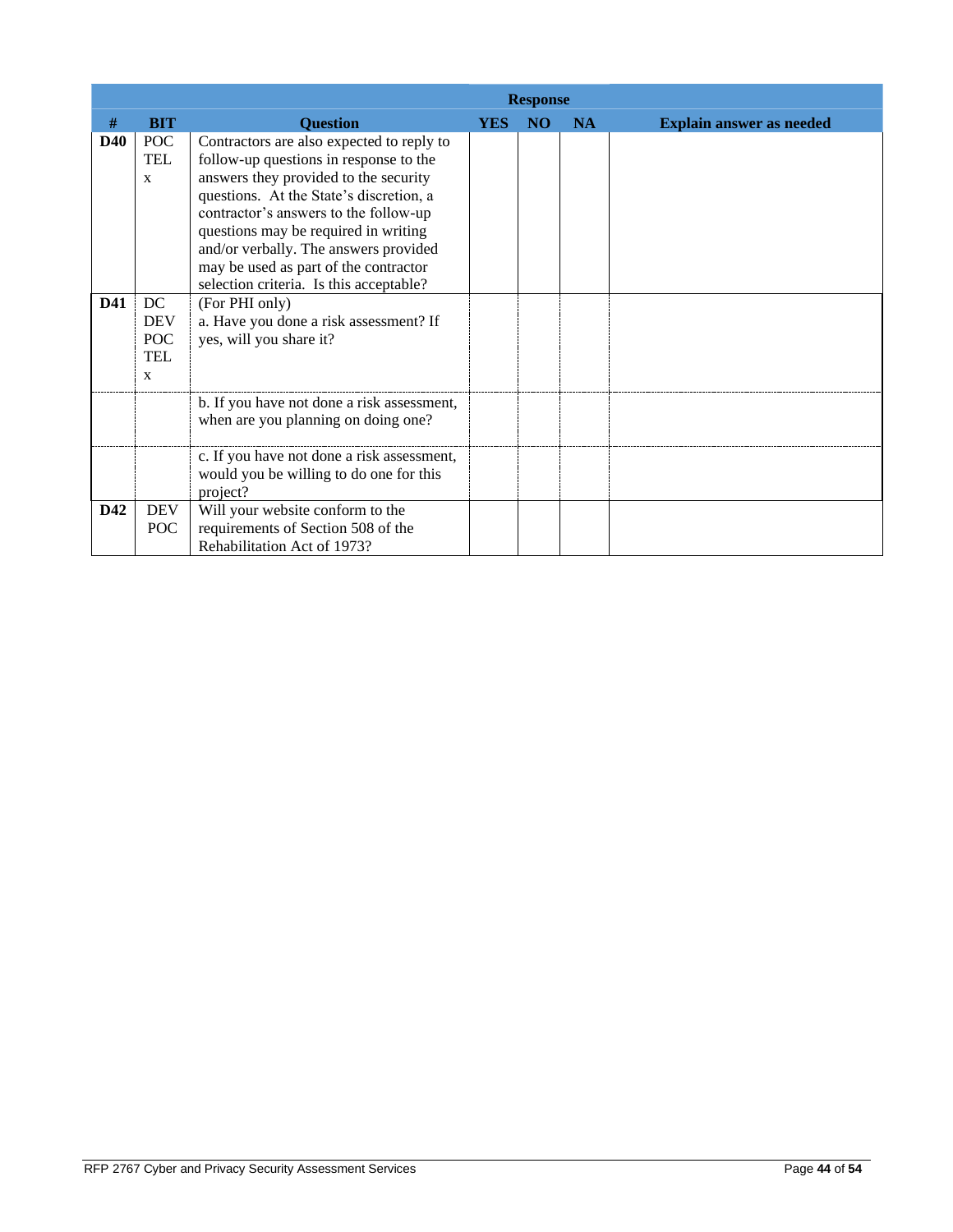## **Section E: Software Development**

## **The following questions pertain to the tools and third-party components used to develop your application, irrespective of the application being hosted by the State or the vendor**

|                |                  | <b>Response</b>                                                                                                                                                                                                                                         |            |    |           |                                 |  |  |
|----------------|------------------|---------------------------------------------------------------------------------------------------------------------------------------------------------------------------------------------------------------------------------------------------------|------------|----|-----------|---------------------------------|--|--|
| $\#$           | <b>BIT</b>       | <b>Question</b>                                                                                                                                                                                                                                         | <b>YES</b> | NO | <b>NA</b> | <b>Explain answer as needed</b> |  |  |
| E1             | <b>DEV</b>       | What are the development technologies                                                                                                                                                                                                                   |            |    |           |                                 |  |  |
|                | POC<br>X         | used for this system?<br>Please indicate version as appropriate                                                                                                                                                                                         |            |    |           |                                 |  |  |
|                |                  | ASP.Net                                                                                                                                                                                                                                                 |            |    |           |                                 |  |  |
|                |                  | VB.Net                                                                                                                                                                                                                                                  |            |    |           |                                 |  |  |
|                |                  | C#.Net                                                                                                                                                                                                                                                  |            |    |           |                                 |  |  |
|                |                  | .NET Framework                                                                                                                                                                                                                                          |            |    |           |                                 |  |  |
|                |                  | Java/JSP                                                                                                                                                                                                                                                |            |    |           |                                 |  |  |
|                |                  | MS SQL                                                                                                                                                                                                                                                  |            |    |           |                                 |  |  |
|                |                  | Other                                                                                                                                                                                                                                                   |            |    |           |                                 |  |  |
| E2             | DC<br><b>TEL</b> | Is this a browser-based User Interface?                                                                                                                                                                                                                 |            |    |           |                                 |  |  |
| E3             | <b>DEV</b>       | Will the system have any workflow                                                                                                                                                                                                                       |            |    |           |                                 |  |  |
|                | <b>POC</b>       | requirements?                                                                                                                                                                                                                                           |            |    |           |                                 |  |  |
| E4             | DC               | Can the system be implemented via<br>Citrix?                                                                                                                                                                                                            |            |    |           |                                 |  |  |
| E <sub>5</sub> | DC               | Will the system print to a Citrix<br>compatible networked printer?                                                                                                                                                                                      |            |    |           |                                 |  |  |
| E6             | <b>TEL</b>       | If your application does not run under the<br>latest Microsoft operating system, what is<br>your process for updating the<br>application?                                                                                                               |            |    |           |                                 |  |  |
| E7             | <b>DEV</b>       | Identify each of the Data, Business and<br>Presentation layer technologies your<br>product would use and provide a roadmap<br>outlining how your release and or update<br>roadmap aligns with the release and or<br>update roadmap for this technology. |            |    |           |                                 |  |  |
| E8             | <b>TEL</b><br>X  | Will your system use Adobe Air, Adobe<br>Flash, Adobe ColdFusion, Apache Flex,<br>Microsoft Silverlight, PHP, Perl,<br>Magento, or QuickTime? If yes, explain?                                                                                          |            |    |           |                                 |  |  |
| E9             | <b>DEV</b>       | To connect to other applications or data,<br>will the State be required to develop<br>custom interfaces?                                                                                                                                                |            |    |           |                                 |  |  |
| <b>E10</b>     | <b>DEV</b>       | To fulfill the scope of work, will the State<br>be required to develop reports or data<br>extractions from the database? Will you<br>provide any APIs that the State can use?                                                                           |            |    |           |                                 |  |  |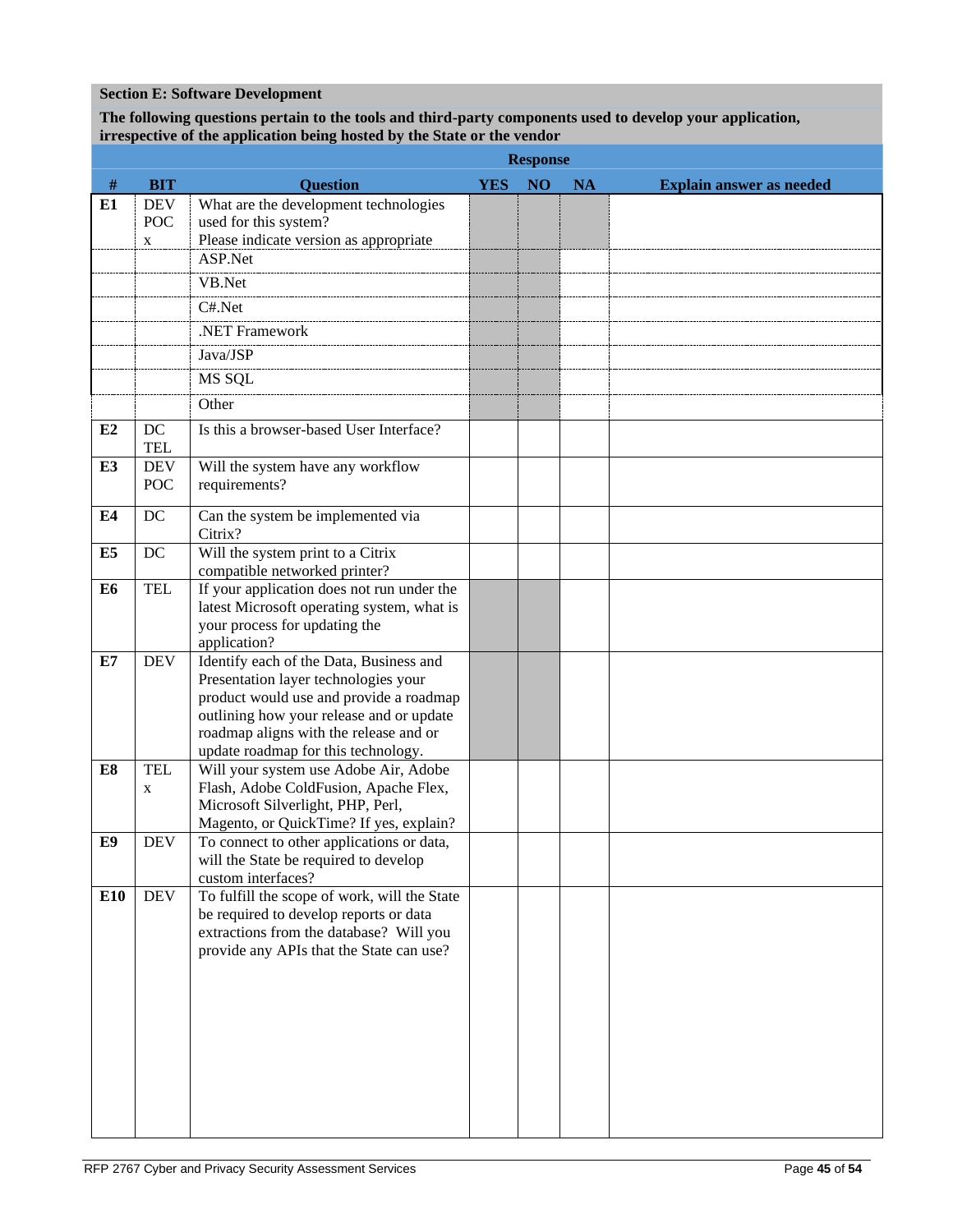|     |                   |                                                                                                                                                                                                                  | <b>Response</b> |    |           |                                 |  |  |
|-----|-------------------|------------------------------------------------------------------------------------------------------------------------------------------------------------------------------------------------------------------|-----------------|----|-----------|---------------------------------|--|--|
| #   | <b>BIT</b>        | <b>Question</b>                                                                                                                                                                                                  | <b>YES</b>      | NO | <b>NA</b> | <b>Explain answer as needed</b> |  |  |
| E11 | <b>DEV</b><br>POC | Has your company ever integrated this<br>product with an enterprise service bus to<br>exchange data between diverse<br>computing platforms?                                                                      |                 |    |           |                                 |  |  |
| E12 | DC                | a. If the product is hosted at the State,<br>will there be any third-party<br>application(s) or system(s) installed<br>or embedded to support the product<br>(for example, database software, run<br>libraries)? |                 |    |           |                                 |  |  |
|     |                   | b. If so, please list those third-party<br>application(s) or system(s).                                                                                                                                          |                 |    |           |                                 |  |  |
| E13 | <b>DEV</b>        | What coding and/or API standards are<br>used during development of the software?                                                                                                                                 |                 |    |           |                                 |  |  |
| E14 | <b>DEV</b>        | Does the software use closed-source<br><b>Application Programming Interfaces</b><br>(APIs) that have undocumented<br>functions?                                                                                  |                 |    |           |                                 |  |  |
| E15 | <b>DEV</b>        | How does the software's exception<br>handling mechanism prevent faults from<br>leaving the software, its resources, and its<br>data (in memory and on disk) in a<br>vulnerable state?                            |                 |    |           |                                 |  |  |
| E16 | <b>DEV</b>        | Does the exception handling mechanism<br>provide more than one option for<br>responding to a fault? If so, can the<br>exception handling options be configured<br>by the administrator or overridden?            |                 |    |           |                                 |  |  |
| E17 | <b>DEV</b>        | What percentage of code coverage does<br>your testing provide?                                                                                                                                                   |                 |    |           |                                 |  |  |
| E18 | DC                | a. Will the system infrastructure involve<br>the use of email?                                                                                                                                                   |                 |    |           |                                 |  |  |
|     |                   | b. Will the system infrastructure require<br>an interface into the State's email<br>infrastructure?                                                                                                              |                 |    |           |                                 |  |  |
|     |                   | c. Will the system involve the use of<br>bulk email distribution to State<br>users? Client users? In what quantity<br>will emails be sent, and how<br>frequently?                                                |                 |    |           |                                 |  |  |
| E19 | <b>TEL</b><br>X   | a. Does your application use any Oracle<br>products?                                                                                                                                                             |                 |    |           |                                 |  |  |
|     |                   | b. If yes, what product(s) and<br>version(s)?                                                                                                                                                                    |                 |    |           |                                 |  |  |
|     |                   | c. Do you have support agreements for<br>these applications?                                                                                                                                                     |                 |    |           |                                 |  |  |
| E20 | DC                | Explain how and where the software<br>validates (e.g., filter with white listing)<br>inputs from untrusted sources before<br>being used.                                                                         |                 |    |           |                                 |  |  |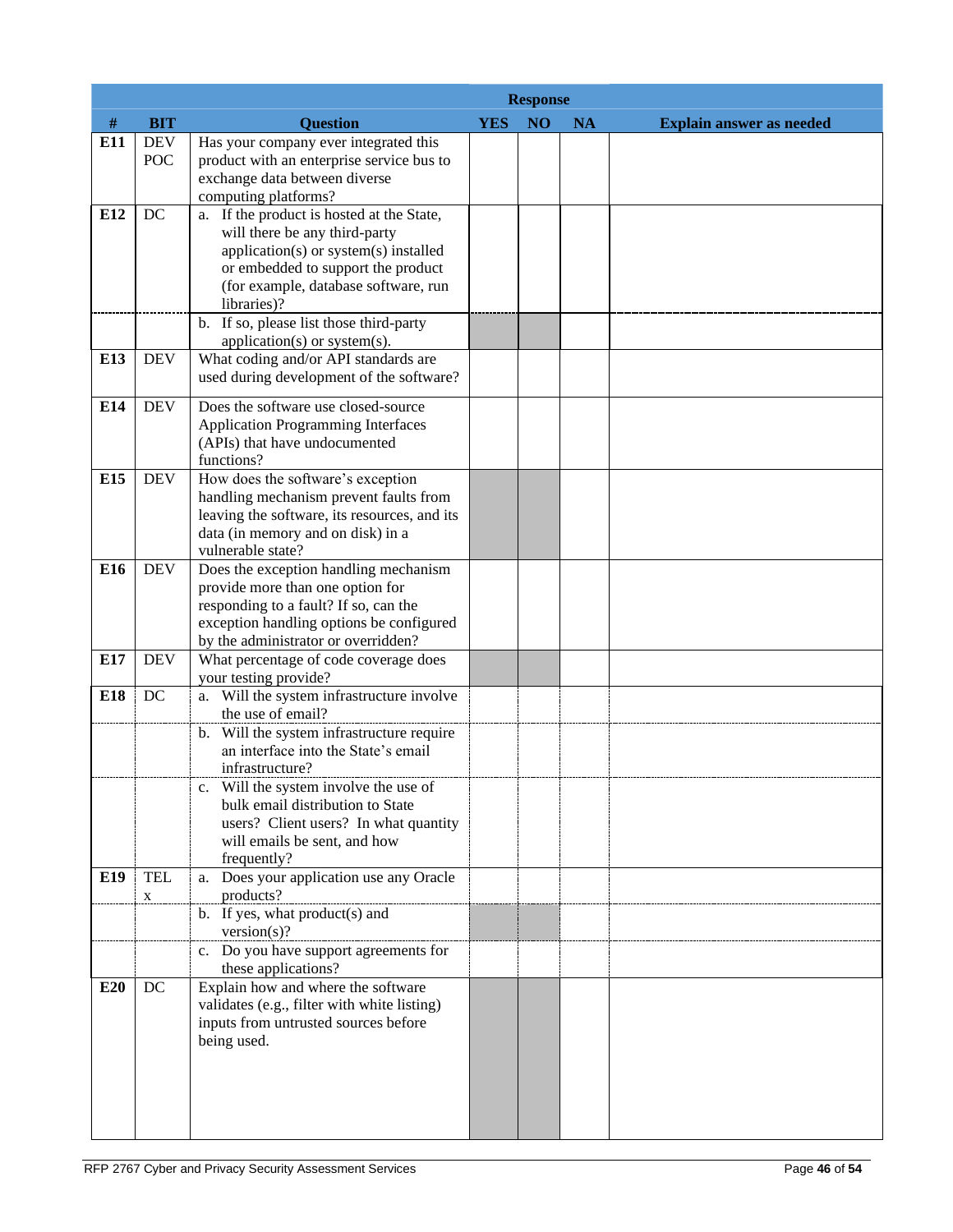|      |            | <b>Response</b>                                                                                                                                                                                                              |            |                |           |                                 |  |  |  |
|------|------------|------------------------------------------------------------------------------------------------------------------------------------------------------------------------------------------------------------------------------|------------|----------------|-----------|---------------------------------|--|--|--|
| $\#$ | <b>BIT</b> | <b>Ouestion</b>                                                                                                                                                                                                              | <b>YES</b> | N <sub>O</sub> | <b>NA</b> | <b>Explain answer as needed</b> |  |  |  |
| E21  | <b>TEL</b> | a. Has the software been designed to<br>execute within a constrained<br>execution environment (e.g., virtual<br>machine, sandbox, chroot jail, single-<br>purpose pseudo-user)?<br>b. Is it designed to isolate and minimize |            |                |           |                                 |  |  |  |
|      |            | the extent of damage possible by a<br>successful attack?                                                                                                                                                                     |            |                |           |                                 |  |  |  |
| E22  | <b>TEL</b> | Does the program use run-time<br>infrastructure defenses (such as address<br>space randomization, stack overflow<br>protection, preventing execution from<br>data memory, and taint checking)?                               |            |                |           |                                 |  |  |  |
| E23  | <b>TEL</b> | If your application will be running on a<br>mobile device what is your process for<br>making sure your application can run on<br>the newest version of the mobile device's<br>operating system?                              |            |                |           |                                 |  |  |  |
| E24  | <b>DEV</b> | Do you use open-source software or<br>libraries? If yes, do you check for<br>vulnerabilities in your software or library<br>that are listed<br>$1n$ :                                                                        |            |                |           |                                 |  |  |  |
|      |            | a. Common Vulnerabilities and<br>Exposures (CVE) database?                                                                                                                                                                   |            |                |           |                                 |  |  |  |
|      |            | b. Open-Source Vulnerability Database<br>(OSVDB)?                                                                                                                                                                            |            |                |           |                                 |  |  |  |
|      |            | c. Open Web Application Security<br>Project (OWASP) Top Ten?                                                                                                                                                                 |            |                |           |                                 |  |  |  |

# **Section F: Infrastructure**

**This pertains to how your system interacts with the State's technology infrastructure. If the proposed technology does not interact with the State's system, the questions can be marked as "NA".** 

| F1             | <b>TEL</b>      | Is there a workstation install<br>requirement?                                                                                                                                                                          |  |  |
|----------------|-----------------|-------------------------------------------------------------------------------------------------------------------------------------------------------------------------------------------------------------------------|--|--|
| F <sub>2</sub> | DC              | Will the system infrastructure have a<br>special backup requirement?                                                                                                                                                    |  |  |
| F3             | DC              | Will the system infrastructure have any<br>processes that require scheduling?                                                                                                                                           |  |  |
| <b>F4</b>      | DC              | The State expects to be able to move your<br>product without cost for Disaster<br>Recovery purposes and to maintain high<br>availability. Will this be an issue?                                                        |  |  |
| F5             | <b>TEL</b><br>X | Will the network communications meet<br>Institute of Electrical and Electronics<br>Engineers (IEEE) standard TCP/IP (IPv4,<br>IPv6) and use either standard ports or<br>State-defined ports as the State<br>determines? |  |  |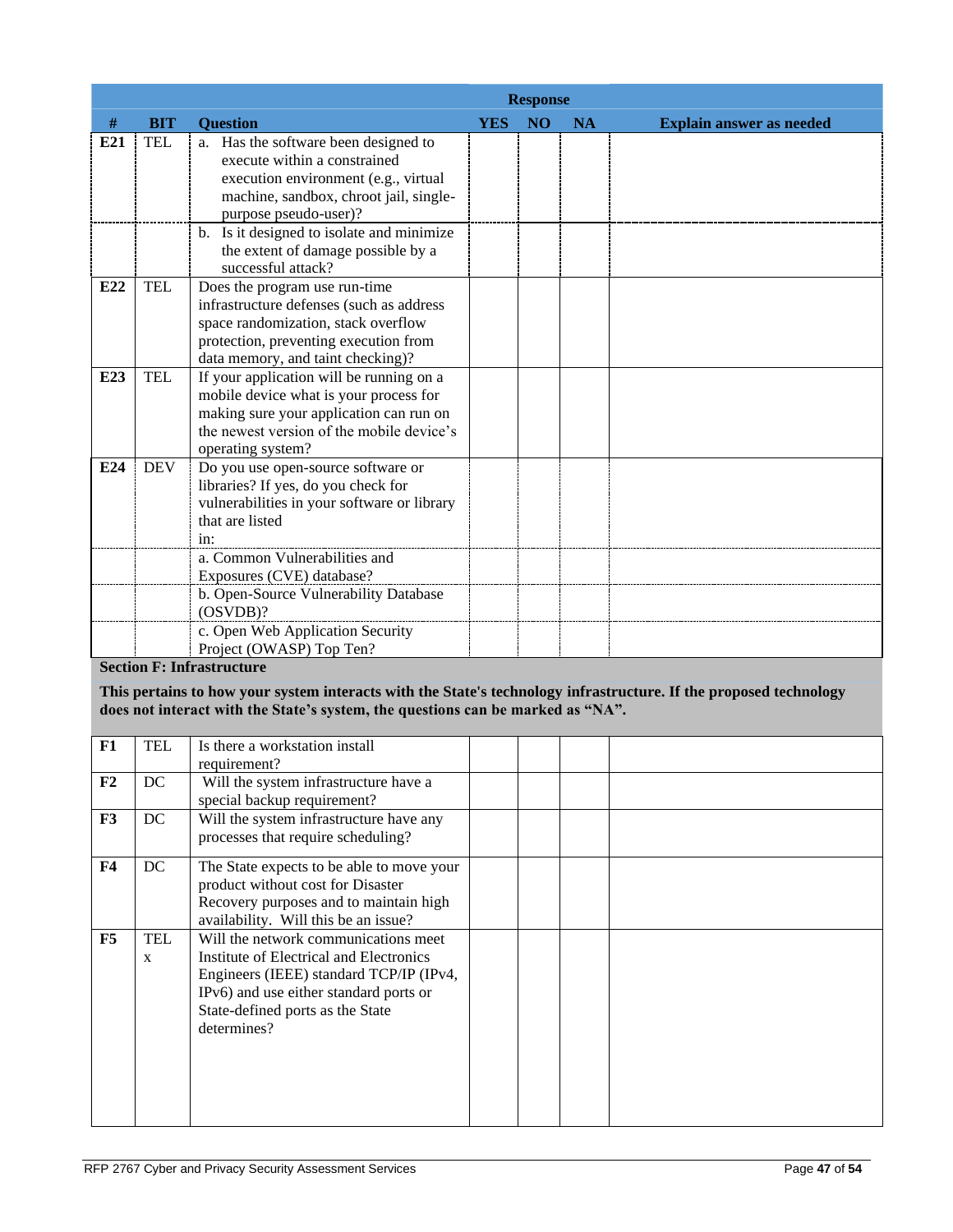|                |                           |                                                                                                                                                                                                                                                                                                                                              | <b>Response</b> |                 |           |                                 |  |
|----------------|---------------------------|----------------------------------------------------------------------------------------------------------------------------------------------------------------------------------------------------------------------------------------------------------------------------------------------------------------------------------------------|-----------------|-----------------|-----------|---------------------------------|--|
| $\#$           | <b>BIT</b>                | <b>Question</b>                                                                                                                                                                                                                                                                                                                              | <b>YES</b>      | NO <sub>1</sub> | <b>NA</b> | <b>Explain answer as needed</b> |  |
| F <sub>6</sub> | DC x                      | It is State policy that all systems must be<br>compatible with BIT's dynamic IP<br>addressing solution (DHCP). Would this<br>affect the implementation of the system?                                                                                                                                                                        |                 |                 |           |                                 |  |
| F7             | <b>TEL</b><br>$\mathbf X$ | It is State policy that all software must be<br>able to use either standard Internet<br>Protocol ports or Ports as defined by the<br><b>State of South Dakota BIT Network</b><br>Technologies. Would this affect the<br>implementation of the system? If yes,<br>explain.                                                                    |                 |                 |           |                                 |  |
| F8             | DC                        | It is State policy that all HTTP/SSL<br>communication must be able to be run<br>behind State of South Dakota content<br>switches and SSL accelerators for load<br>balancing and off-loading of SSL<br>encryption. The State encryption is also<br>PCI compliant. Would this affect the<br>implementation of your system? If yes,<br>explain. |                 |                 |           |                                 |  |
| F9             | DC x                      | The State has a virtualize first policy that<br>requires all new systems to be configured<br>as virtual machines. Would this affect<br>the implementation of the system? If yes,<br>explain.                                                                                                                                                 |                 |                 |           |                                 |  |
| <b>F10</b>     | <b>TEL</b><br>$\mathbf X$ | It is State policy that all access from<br>outside of the State of South Dakota's<br>private network will be limited to set<br>ports as defined by the State and all<br>traffic leaving or entering the State<br>network will be monitored. Would this<br>affect the implementation of the system?<br>If yes, explain.                       |                 |                 |           |                                 |  |
| F11            | <b>TEL</b>                | It is State policy that systems must<br>support Network Address Translation<br>(NAT) and Port Address Translation<br>(PAT) running inside the State Network.<br>Would this affect the implementation of<br>the system? If yes, explain.                                                                                                      |                 |                 |           |                                 |  |
| F12            | <b>TEL</b><br>X           | It is State policy that systems must not<br>use dynamic Transmission Control<br>Protocol (TCP) or User Datagram<br>Protocol (UDP) ports unless the system is<br>a well-known one that is state firewall<br>supported (FTP, TELNET, HTTP, SSH,<br>etc.). Would this affect the<br>implementation of the system? If yes,<br>explain.           |                 |                 |           |                                 |  |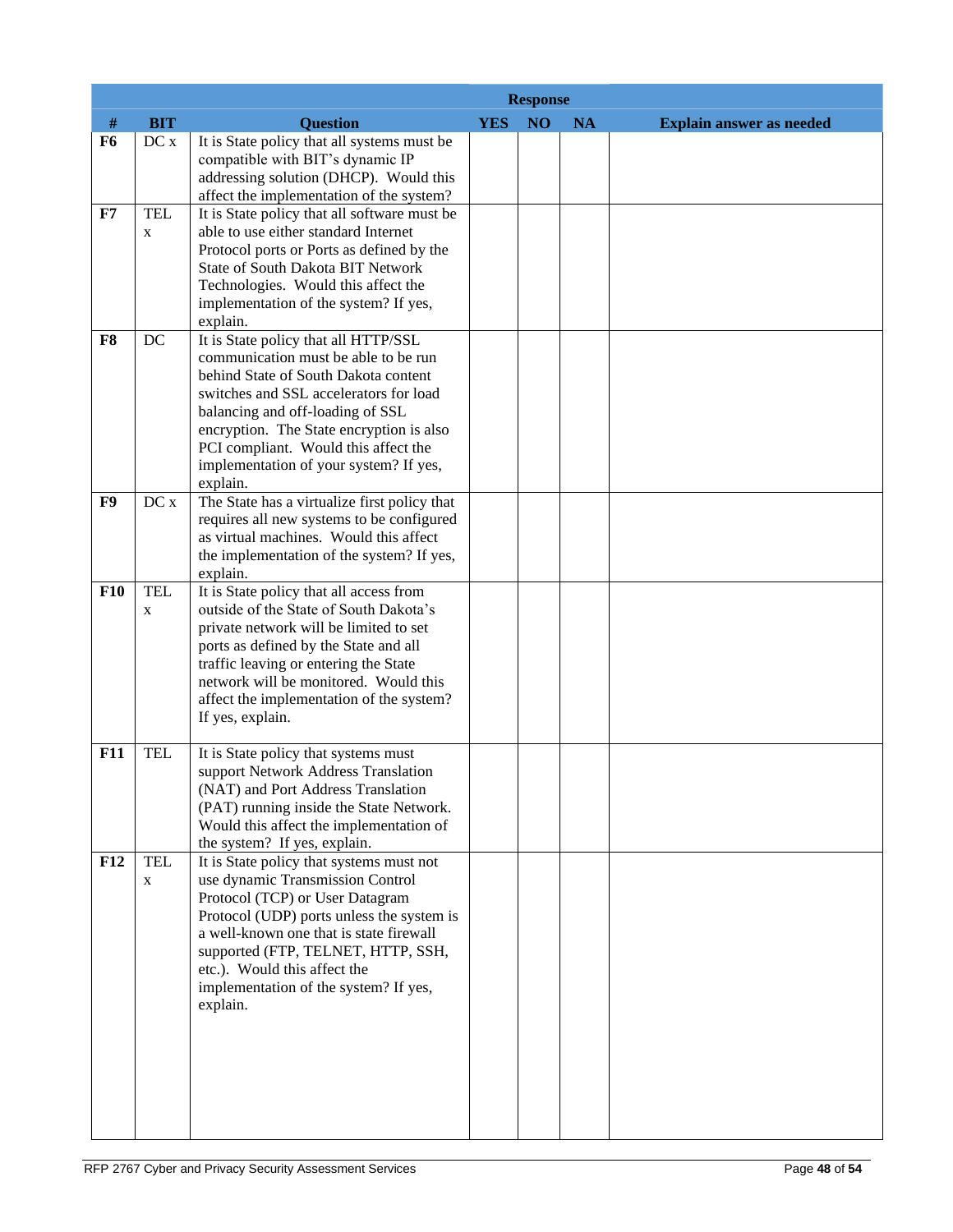|                 |                          | <b>Response</b>                                                                                                                                                                                                                                                                                                                                                                                                                                                                                                                                                                                                                                                           |            |                 |           |                                 |
|-----------------|--------------------------|---------------------------------------------------------------------------------------------------------------------------------------------------------------------------------------------------------------------------------------------------------------------------------------------------------------------------------------------------------------------------------------------------------------------------------------------------------------------------------------------------------------------------------------------------------------------------------------------------------------------------------------------------------------------------|------------|-----------------|-----------|---------------------------------|
| #               | <b>BIT</b>               | <b>Question</b>                                                                                                                                                                                                                                                                                                                                                                                                                                                                                                                                                                                                                                                           | <b>YES</b> | NO <sub>1</sub> | <b>NA</b> | <b>Explain answer as needed</b> |
| F13             | DC                       | The State of South Dakota currently<br>schedules routine maintenance from 0400<br>to 0700 on Tuesday mornings for our<br>non-mainframe environments and once a<br>month from 0500 to 1200 for our<br>mainframe environment. Systems will be<br>offline during this scheduled maintenance<br>time periods. Will this have a detrimental<br>effect to the system?                                                                                                                                                                                                                                                                                                           |            |                 |           |                                 |
| F <sub>14</sub> | <b>POC</b>               | Please describe the types and levels of                                                                                                                                                                                                                                                                                                                                                                                                                                                                                                                                                                                                                                   |            |                 |           |                                 |
| <b>F15</b>      | <b>TEL</b><br><b>POC</b> | network access your system/application<br>will require. This should include, but not<br>be limited to TCP/UDP ports used,<br>protocols used, source and destination<br>networks, traffic flow directions, who<br>initiates traffic flow, whether connections<br>are encrypted or not, and types of<br>encryption used. The Contractor should<br>specify what access requirements are for<br>user access to the system and what<br>requirements are for any system level<br>processes. The Contractor should<br>describe all requirements in detail and<br>provide full documentation as to the<br>necessity of the requested access.<br>List any hardware or software you |            |                 |           |                                 |
|                 | X                        | propose to use that is not State standard,<br>the standards can be found at<br>http://bit.sd.gov/standards/.                                                                                                                                                                                                                                                                                                                                                                                                                                                                                                                                                              |            |                 |           |                                 |
| F <sub>16</sub> | DC                       | Will your application require a dedicated<br>environment?                                                                                                                                                                                                                                                                                                                                                                                                                                                                                                                                                                                                                 |            |                 |           |                                 |
| F17             | <b>DEV</b><br>POC        | Will the system provide an archival<br>solution? If not, is the State expected to<br>develop a customized archival solution?                                                                                                                                                                                                                                                                                                                                                                                                                                                                                                                                              |            |                 |           |                                 |
| F18             | DC<br>TEL                | Provide a system diagram to include the<br>components of the system, description of<br>the component and how the components<br>communicate with each other.                                                                                                                                                                                                                                                                                                                                                                                                                                                                                                               |            |                 |           |                                 |
| <b>F19</b>      | DC                       | Can the system be integrated with our<br>enterprise Active Directory to ensure<br>access is controlled?                                                                                                                                                                                                                                                                                                                                                                                                                                                                                                                                                                   |            |                 |           |                                 |
| F20             | <b>TEL</b><br>X          | It is State policy that no equipment can be<br>connected to State Network without<br>direct approval of BIT Network<br>Technologies. Would this affect the<br>implementation of the system?                                                                                                                                                                                                                                                                                                                                                                                                                                                                               |            |                 |           |                                 |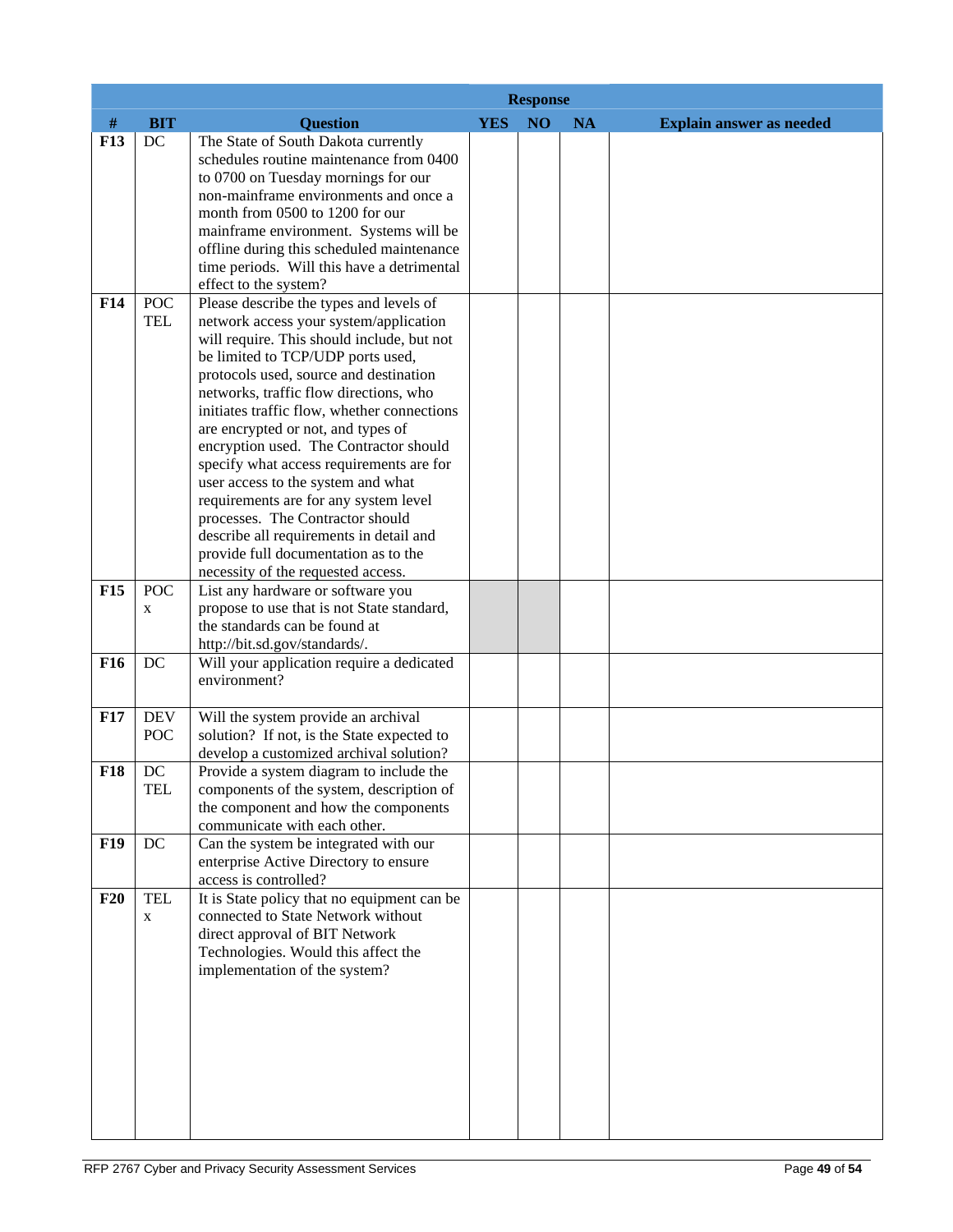|            |                           | <b>Response</b>                                                                                                                                                                                                                                             |            |                 |           |                                 |  |  |
|------------|---------------------------|-------------------------------------------------------------------------------------------------------------------------------------------------------------------------------------------------------------------------------------------------------------|------------|-----------------|-----------|---------------------------------|--|--|
| $\#$       | <b>BIT</b>                | <b>Question</b>                                                                                                                                                                                                                                             | <b>YES</b> | NO <sub>1</sub> | <b>NA</b> | <b>Explain answer as needed</b> |  |  |
| F21        | DC x                      | Will the server-based software support:<br>a. Windows server 2016 or higher                                                                                                                                                                                 |            |                 |           |                                 |  |  |
|            |                           | b. IIS7.5 or higher                                                                                                                                                                                                                                         |            |                 |           |                                 |  |  |
|            |                           | c. MS SQL Server 2016 standard Edition<br>or higher                                                                                                                                                                                                         |            |                 |           |                                 |  |  |
|            |                           | d. Exchange 2016 or higher                                                                                                                                                                                                                                  |            |                 |           |                                 |  |  |
|            |                           | e. Citrix XenApp 7.15 or higher                                                                                                                                                                                                                             |            |                 |           |                                 |  |  |
|            |                           | f. VMWare ESXi 6.5 or higher                                                                                                                                                                                                                                |            |                 |           |                                 |  |  |
|            |                           | g. MS Windows Updates                                                                                                                                                                                                                                       |            |                 |           |                                 |  |  |
|            |                           | h. Symantec End Point Protection                                                                                                                                                                                                                            |            |                 |           |                                 |  |  |
| F22        | <b>TEL</b><br>$\mathbf X$ | All network systems must operate within<br>the current configurations of the State of<br>South Dakota's firewalls, switches,<br>IDS/IPS and desktop security<br>infrastructure. Would this affect the<br>implementation of the system?                      |            |                 |           |                                 |  |  |
| F23        | DC                        | All systems that require an email<br>interface must use SMTP Authentication<br>processes managed by BIT Datacenter.<br>Mail Marshal is the existing product used<br>for SMTP relay. Would this affect the<br>implementation of the system?                  |            |                 |           |                                 |  |  |
| F24        | DC<br><b>TEL</b>          | The State implements enterprise-wide<br>anti-virus solutions on all servers and<br>workstations as well as controls the roll<br>outs of any and all Microsoft patches<br>based on level of criticality. Do you have<br>any concerns regarding this process? |            |                 |           |                                 |  |  |
| F25        | DC                        | What physical access do you require to                                                                                                                                                                                                                      |            |                 |           |                                 |  |  |
| <b>F26</b> | <b>TEL</b><br>DC          | work on hardware?<br>How many of the Vendor's staff and/or<br>subcontractors will need access to the<br>state system, will this be remote access,<br>and what level of access will they<br>require?                                                         |            |                 |           |                                 |  |  |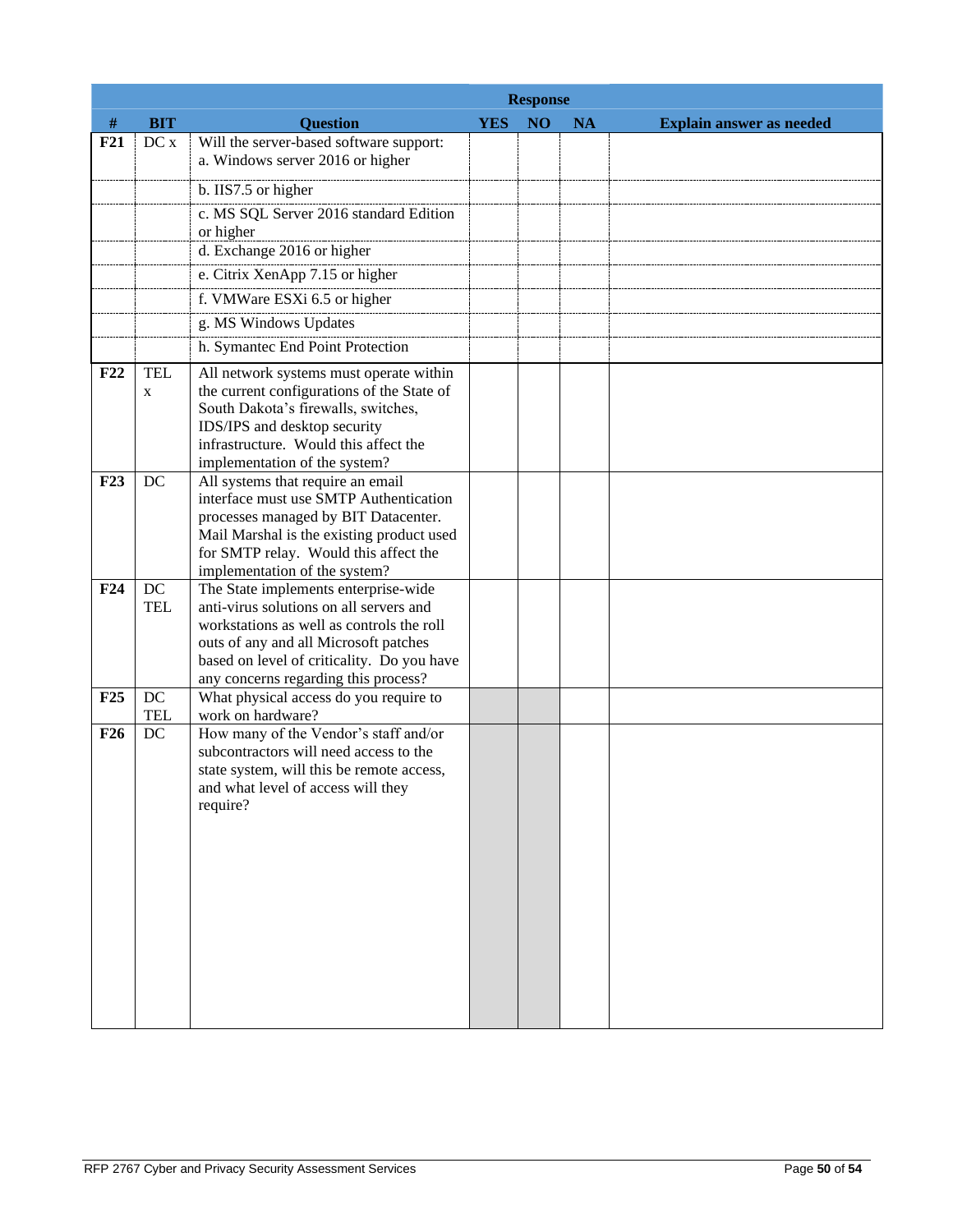#### **Section G: Business Process**

**These questions relate to how your business model interacts with the State's policies, procedures and practices. If the vendor is hosting the application or providing cloud services questions dealing with installation or support of applications on the State's system, the questions can be marked "NA".**

|                |                          | <b>Response</b>                                                                                                                                                                                                                                                                                                                                                                                           |            |                |           |                                 |
|----------------|--------------------------|-----------------------------------------------------------------------------------------------------------------------------------------------------------------------------------------------------------------------------------------------------------------------------------------------------------------------------------------------------------------------------------------------------------|------------|----------------|-----------|---------------------------------|
| #              | <b>BIT</b>               | <b>Question</b>                                                                                                                                                                                                                                                                                                                                                                                           | <b>YES</b> | N <sub>O</sub> | <b>NA</b> | <b>Explain answer as needed</b> |
| G1             | DC                       | a. If your application is hosted on a<br>dedicated environment within the<br>State's infrastructure, are all costs for<br>your software licenses in addition to<br>third-party software (i.e. MS-SQL,<br>MS Office, and Oracle) included in<br>your cost proposal?<br>b. If so, will you provide copies of the<br>licenses with a line-item list of their<br>proposed costs before they are<br>finalized? |            |                |           |                                 |
| G <sub>2</sub> | <b>POC</b>               | Explain the software licensing model.                                                                                                                                                                                                                                                                                                                                                                     |            |                |           |                                 |
| G3             | DC<br><b>DEV</b><br>POC  | Is on-site assistance available? If so,<br>what is the charge?                                                                                                                                                                                                                                                                                                                                            |            |                |           |                                 |
| G <sub>4</sub> | <b>DEV</b><br><b>POC</b> | Will you provide customization of the<br>a.<br>system if required by the State of<br>South Dakota?                                                                                                                                                                                                                                                                                                        |            |                |           |                                 |
|                |                          | b. If yes, are there any additional costs<br>for the customization?                                                                                                                                                                                                                                                                                                                                       |            |                |           |                                 |
| G5             | <b>POC</b>               | Explain the basis on which pricing could<br>change for the State based on your<br>licensing model.                                                                                                                                                                                                                                                                                                        |            |                |           |                                 |
| G6             | <b>POC</b>               | Contractually, how many years price lock<br>will you offer the State as part of your<br>response? Also, as part of your response,<br>how many additional years are you<br>offering to limit price increases and by<br>what percent?                                                                                                                                                                       |            |                |           |                                 |
| G7             | <b>POC</b>               | Will the State acquire the data at contract<br>conclusion?                                                                                                                                                                                                                                                                                                                                                |            |                |           |                                 |
| G8             | <b>POC</b>               | Will the State's data be used for any other<br>purposes other than South Dakota's<br>usage?                                                                                                                                                                                                                                                                                                               |            |                |           |                                 |
| G9             | DC                       | Has your company ever filed for<br>Bankruptcy under U.S. Code Chapter 11?<br>If so, please provide dates for each filing<br>and describe the outcome.                                                                                                                                                                                                                                                     |            |                |           |                                 |
| G1<br>$\bf{0}$ | DC                       | Has civil legal action ever been filed<br>against your company for delivering or<br>failing to correct defective software?<br>Explain.                                                                                                                                                                                                                                                                    |            |                |           |                                 |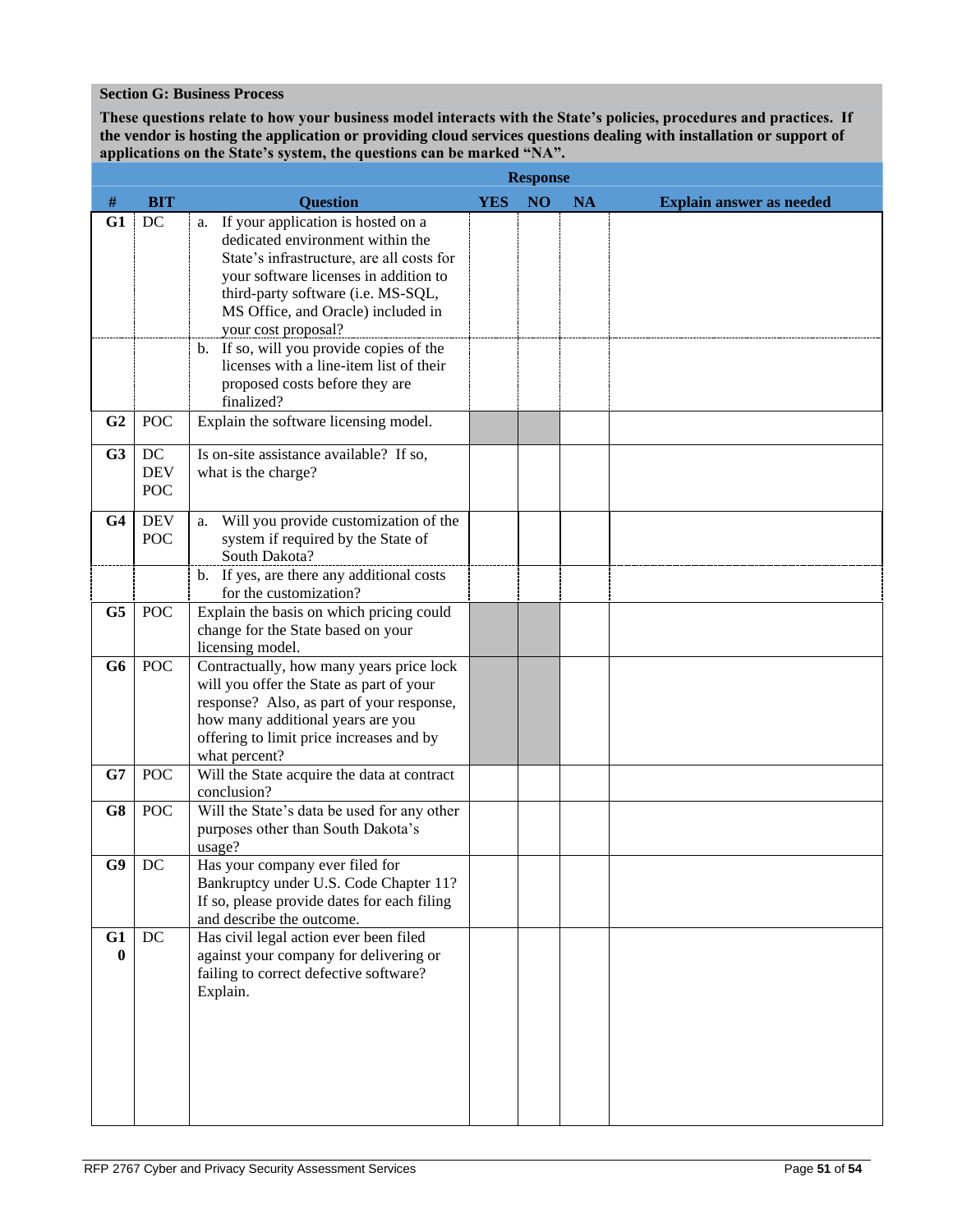|                               |                                 | <b>Response</b>                                                                                                                                                                                                                                                                                                                    |            |    |           |                                 |  |  |
|-------------------------------|---------------------------------|------------------------------------------------------------------------------------------------------------------------------------------------------------------------------------------------------------------------------------------------------------------------------------------------------------------------------------|------------|----|-----------|---------------------------------|--|--|
| $\#$                          | <b>BIT</b>                      | <b>Question</b>                                                                                                                                                                                                                                                                                                                    | <b>YES</b> | NO | <b>NA</b> | <b>Explain answer as needed</b> |  |  |
| G1<br>1                       | DC                              | Please summarize your company's<br>history of ownership, acquisitions, and<br>mergers (both those performed by your<br>company and those to which your<br>company was subjected).                                                                                                                                                  |            |    |           |                                 |  |  |
| G1<br>$\boldsymbol{2}$        | DC                              | Will you provide on-site support 24x7 to<br>resolve security incidents? If not, what<br>are your responsibilities in a security<br>incident?                                                                                                                                                                                       |            |    |           |                                 |  |  |
| G1<br>$\overline{\mathbf{3}}$ | <b>DEV</b>                      | What training programs, if any, are<br>available or provided through the supplier<br>for the software? Do you offer<br>certification programs for software<br>integrators? Do you offer training<br>materials, books, computer-based<br>training, online educational forums, or<br>sponsor conferences related to the<br>software? |            |    |           |                                 |  |  |
| G1<br>4                       | DC<br><b>TEL</b>                | Are help desk or support center personnel<br>internal company resources or are these<br>services outsourced to third parties?<br>Where are these resources located?                                                                                                                                                                |            |    |           |                                 |  |  |
| G1<br>5                       | DC                              | Are any of the services you plan to use<br>located offshore (examples include data<br>hosting, data processing, help desk and<br>transcription services)?                                                                                                                                                                          |            |    |           |                                 |  |  |
| G1<br>6                       | DC                              | Is the controlling share $(51\%+)$ of your<br>company owned by one or more non-U.S.<br>entities?                                                                                                                                                                                                                                   |            |    |           |                                 |  |  |
| G1<br>7                       | DC                              | What are your customer confidentiality<br>policies? How are they enforced?                                                                                                                                                                                                                                                         |            |    |           |                                 |  |  |
| G1<br>8                       | DC<br><b>POC</b><br>$\mathbf X$ | Will this application now or possibly in<br>the future share PHI with other entities on<br>other networks, be sold to another party<br>or be accessed by anyone outside the US?                                                                                                                                                    |            |    |           |                                 |  |  |
| G1<br>9                       | DC                              | If the product is hosted at the State, will<br>there be a request to include an<br>application to monitor license<br>compliance?                                                                                                                                                                                                   |            |    |           |                                 |  |  |
| G <sub>2</sub><br>$\bf{0}$    | DC<br><b>POC</b>                | Is telephone assistance available for both<br>installation and use? If yes, are there any<br>additional charges?                                                                                                                                                                                                                   |            |    |           |                                 |  |  |
| G <sub>2</sub><br>1           | $DC$<br><b>TEL</b>              | What do you see as the most important<br>security threats your industry faces?                                                                                                                                                                                                                                                     |            |    |           |                                 |  |  |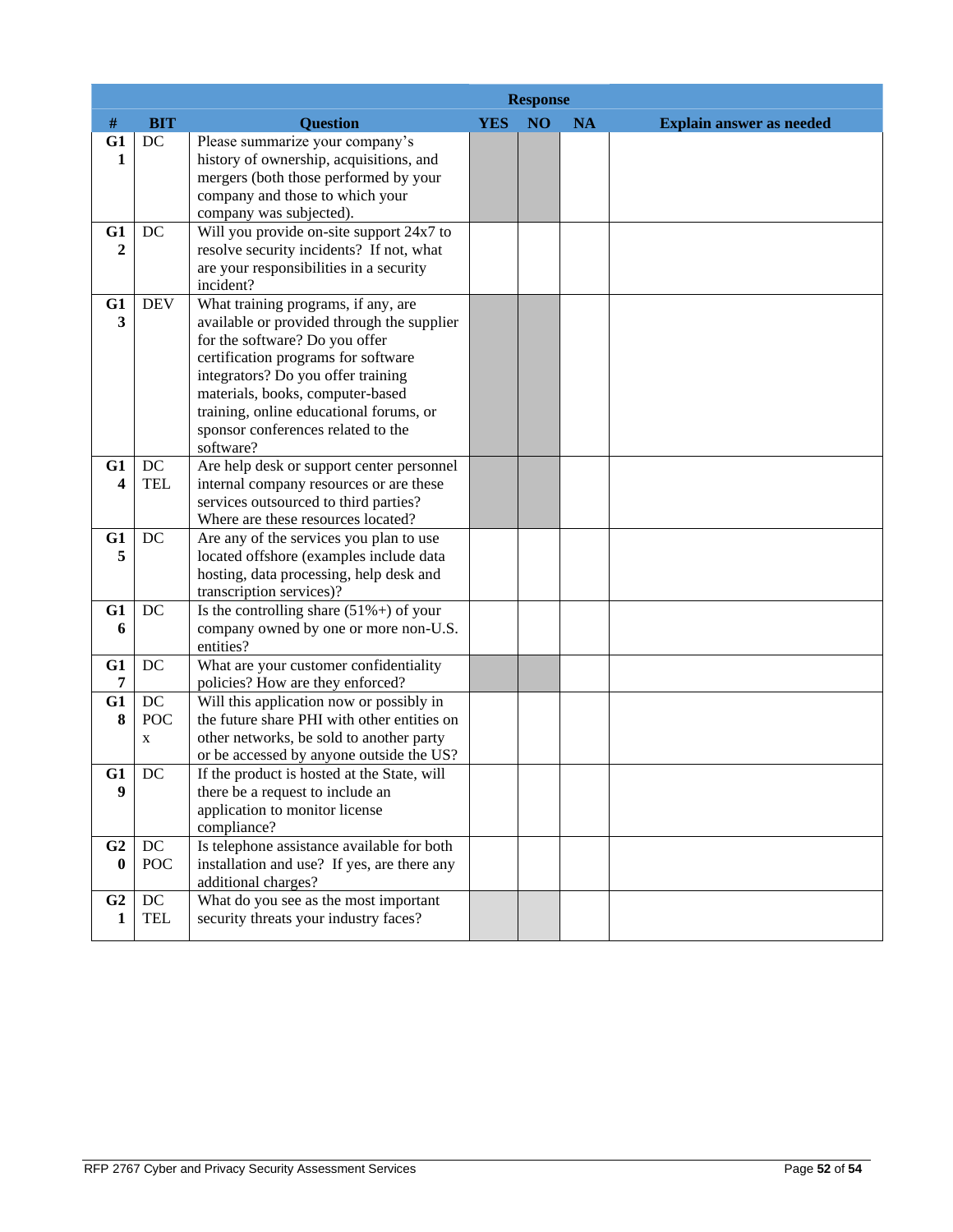# **ATTACHMENT D – BIT Security Acknowledgement Form**



**Security Acknowledgement** 



## Please return agreement to your BIT Manager or Designated BIT Contact

All BIT employees and State contractors must sign; Agreement to Comply with BIT Information Technology Security Policy (the "Policy"). Users are responsible for compliance to all information security policies and procedures. By signature below, the employee or contractor hereby acknowledges and agrees to the following:

- 1. Employee is a State of South Dakota employee or contractor that uses non-public State of South Dakota technology infrastructure or information;
- 2. Employee or contractor will protect technology assets of the State from unauthorized activities including disclosure, modification, deletion, and usage:
- 3. Employee or contractor agrees to follow state and federal regulations in regards to confidentiality and handling of data;
- 4. Employee or contractor has read and agrees to abide by the Policy;
- 5. Employee or contractor consents to discuss with a supervisor / State contact regarding Policy violations:
- 6. Employee or contractor shall abide by the policies described as a condition of continued employment / service:
- 7. Employee or contractor understands that any individual found to violate the Policy is subject to disciplinary action, including but not limited to, privilege revocation, employment termination or financial reimbursement to the State:
- 8. Access to the technology infrastructure of the State is a privilege which may be changed or revoked at the discretion of BIT management;
- 9. Access to the technology infrastructure of the State automatically terminates upon departure from the State of South Dakota employment or contract termination;
- 10. Employee or contractor shall promptly report violations of security policies to a BIT manager or State Contact and BIT Help Desk (605.773.4357);
- 11. The Policy may be amended from time to time. The State of South Dakota recommends employees and contractors for the State to regularly review the appropriate Policy and annual amendments.

Information Technology Security Policy - BIT: http://intranet.bit.sd.gov/policies/ Information Technology Security Policy - CLIENT: http://intranet.bit.sd.gov/policies/ Information Technology Security Policy - CONTRACTOR: http://bit.sd.gov/vendor/default.aspx

Acknowledgement: State of South Dakota Information Technology Security Policy

Contractor: If the individual is signing for their entire company by signing this form the individual affirms that they have the authority to commit their entire organization and all its employees to follow the terms of this agreement.

| Employee or Contract r signature<br>ate <sup></sup>                             | $\parallel$ IT N mag to Contact | Date |
|---------------------------------------------------------------------------------|---------------------------------|------|
| Employee or Contract wine and in the change of Company hame in the ck mital let |                                 |      |